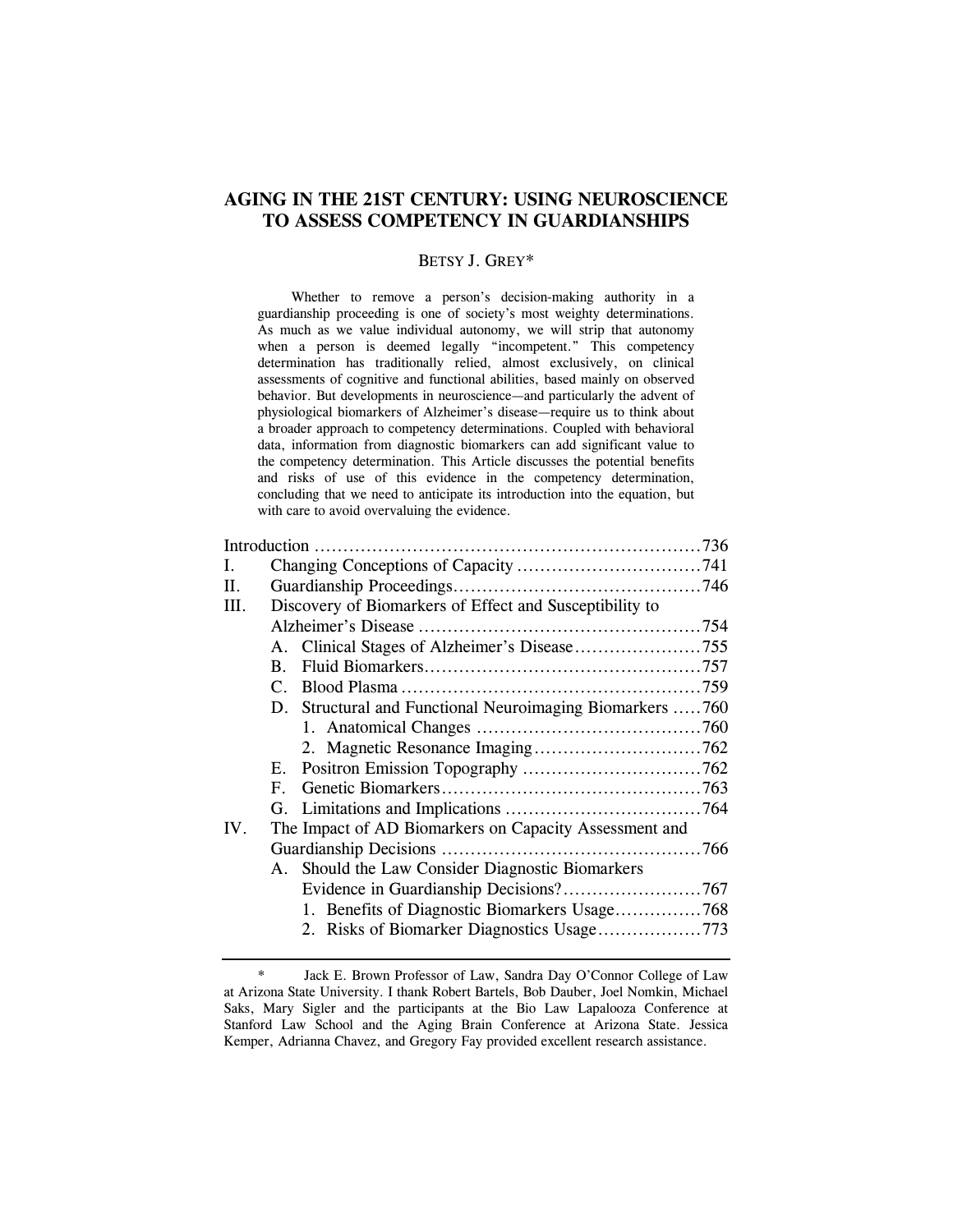### 736 WISCONSIN LAW REVIEW

#### **INTRODUCTION**

 Our population is aging. By 2030, more than seventy-one million American adults will be older than sixty-five, accounting for about twenty percent of the United States population.<sup>1</sup> This development will bring a commensurate increase in the number of individuals who will be afflicted with Alzheimer's disease ("AD"), a form of dementia that affects memory and other cognitive function.<sup>2</sup> It is predicted that by 2030, about 7.7 million will have dementia due to AD and by 2050, over fourteen million will be afflicted.<sup>3</sup> Dealing with a large swath of an aging population suffering cognitive decline will affect society in countless ways.

One important area of impact is the fundamental societal decision whether to remove an individual's decision-making authority. As a liberal democratic society, we have a powerful commitment to

 <sup>1.</sup> PATRICIA A. TABLOSKI, GERONTOLOGICAL NURSING REVIEW AND RESOURCE MANUAL 11 (Am. Nursing Credentialing Ctr. ed., 3d ed. 2012). *See also* Alzheimer's Ass'n, *2016 Alzheimer's Disease Facts and Figures*, 12 ALZHEIMER'S & DEMENTIA 459, 471 (2016), https://www.alzheimersanddementia.com/article/S1552- 5260(16)00085-6/pdf [https://perma.cc/7MQV-2QVR].

 <sup>2.</sup> *See* 18 AM. JUR. PROOF OF FACTS 3D 185 § 1, Westlaw (Sept. 2018 update) [hereinafter ALZHEIMER'S AND MULTI-INFARCT DEMENTIA]. Dementia includes separate syndromes of neurodegenerative disease. Howard S. Kirshner, *Determination of Mental Competency, a Neurological Perspective*, 13 CURRENT NEUROLOGY AND NEUROSCIENCE REPS., no. 356, 2013, at 1. The most recent version of the Diagnostic and Statistical Manual of Mental Disorders ("DSM-5") eliminated the term "dementia" and subsumed it within the category of "Neurocognitive Disorders." AM. PSYCHIATRIC ASS'N, DIAGNOSTIC AND STATISTICAL MANUAL OF MENTAL DISORDERS 591 (5th ed. 2013) [hereinafter DSM-5]. The DSM-5 distinguishes between mild neurocognitive disorder, in which cognitive deficits do not interfere with independence, and major neurocognitive disorder, in which the cognitive deficits are sufficient to interfere with independence. *Id.* Alzheimer's disease accounts for about eighty percent of these neurocognitive disorders. *See* ALZHEIMER'S ASSOCIATION *supra* note 1, at 461.

 <sup>3.</sup> Liesi E. Hebert et al., *Alzheimer's Disease in the United States (2010- 2050) Estimated Using the 2010 Census*, 80 NEUROLOGY 1778, 1780 (2013), https://www.ncbi.nlm.nih.gov/pmc/articles/PMC3719424/. A recent study suggests, however, that the incidence of Alzheimer's disease may be declining in the United States due to an increase in educational attainment. *See* Kenneth M. Langa et al., *A Comparison of the Prevalence of Dementia in the United States in 2000 and 2012*, 177 JAMA INTERNAL MED. 51, 51 (2017), https://jamanetwork.com/journals/jamainternalmedicine/article-

abstract/2587084?redirect=true [https://perma.cc/DH54-L4L8]. Even beyond disease, normal aging is often associated with a number of cognitive declines that can potentially influence a range of functional abilities.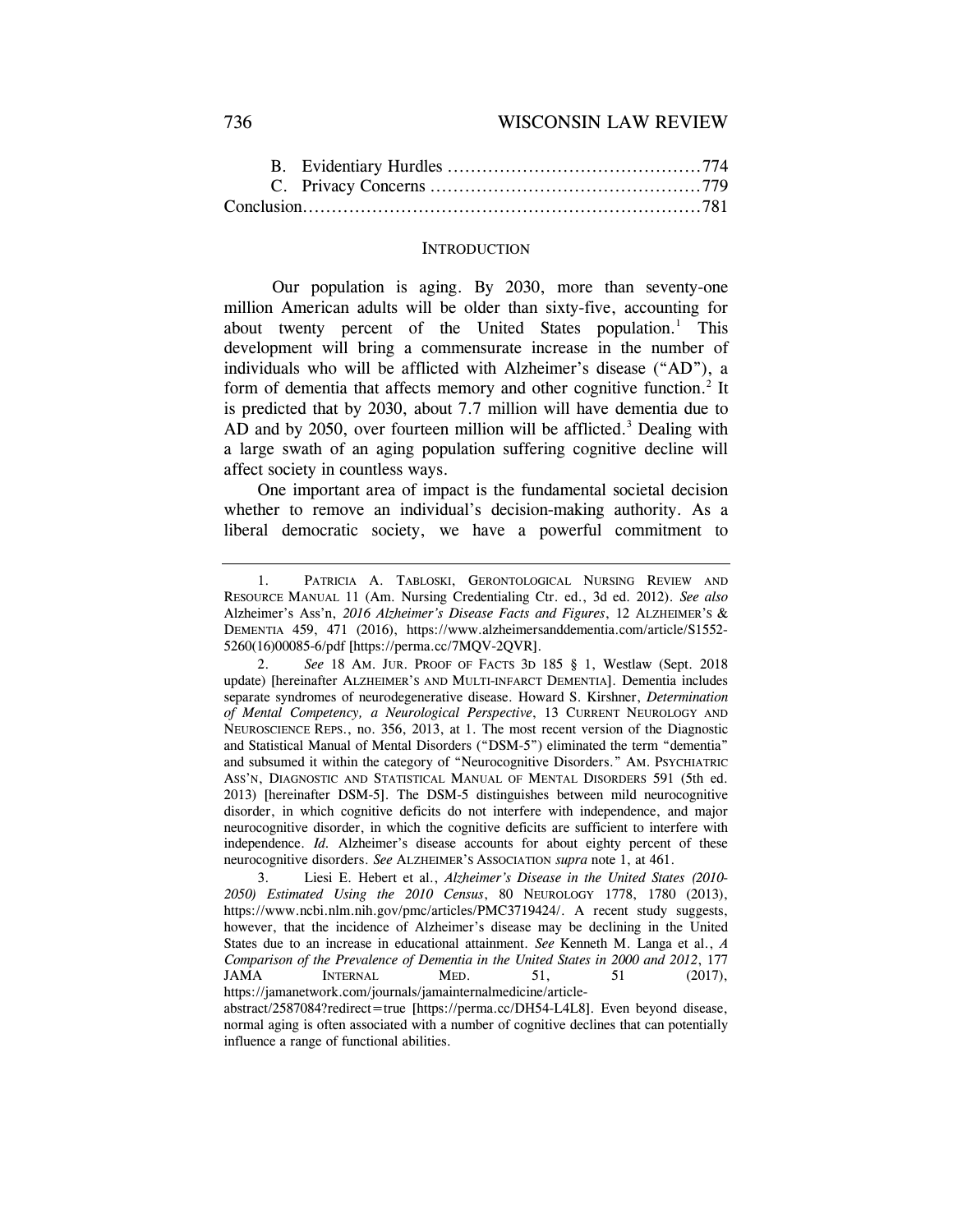individual autonomy.<sup>4</sup> This commitment is not absolute, however, and sometimes the law removes an individual's decision-making authority through civil guardianship proceedings. Legal guardianship, in which decision making authority is transferred to another individual,<sup>5</sup> may be imposed at any age, but the vast majority of guardianships are imposed on individuals over the age of sixty.<sup>6</sup> This consequential decision to deprive an individual of his autonomy turns on the crucial question of when to deem an individual legally "incompetent."<sup>7</sup>

 <sup>4.</sup> *See* THE DECLARATION OF INDEPENDENCE para. 2 (U.S. 1776) ("We hold these truths to be self-evident, that all Men are created equal, that they are endowed by their Creator with certain unalienable Rights, that among these are Life, Liberty, and the Pursuit of Happiness."). As the Supreme Court stated: "Before the turn of the century, this Court observed that '[n]o right is held more sacred, or is more carefully guarded, by the common law, than the right of every individual to the possession and control of his own person, free from all restraint or interference of others, unless by clear and unquestionable authority of law.'" *Cruzan v. Dir., Mo. Dep't of Health*, 497 U.S. 261, 269 (1990) (quoting *Union Pac. R. Co. v. Botsford*, 141 U.S. 250, 251 (1891)).

 <sup>5.</sup> *See, e.g.*, ARIZ. REV. STAT. ANN. § 14-5303(B) (2018); DEL. CODE ANN. tit. 12, § 3921 (2018); KAN. STAT. ANN. § 59-3075 (2018).

 <sup>6.</sup> *See* ALZHEIMER'S AND MULTI-INFARCT DEMENTIA, *supra* note 2, § 1. Most of these individuals show signs of what is commonly known as dementia. *Id. See also* Scott Y. H. Kim, Jason H. T. Karlawish & Eric D. Caine, *Current State of Research on Decision-making Competence of Cognitively Impaired Elderly Persons*, 10 AM. J. GERIATRIC PSYCHIATRY 151, 159 (2002) (stating that in comparative studies persons with dementia or cognitive impairment were more likely to be incompetent than elderly normal individuals without these diagnoses or impairment). We have seen a marked rise in contested guardianships, as older Americans as a group have amassed a considerable amount of wealth, while families are increasing blended and live farther apart from each other. These factors have given rise to increased family conflicts over a parent's health care management and financial dispositions. *See* Jennifer Moye, Daniel C. Marson & Barry Edelstein, *Assessment of Capacity in an Aging Society*, 68 AM. PSYCHOLOGIST 158, 163 (2013). Guardianship is frequently used in this context to place an elderly person involuntarily in a residential treatment facility, like a nursing home. *See* Jennifer L. Wright, *Protecting Who From What, and Why, and How?: A Proposal for an Integrative Approach to Adult Protective Proceedings*, 12 ELDER L.J. 53, 68 (2004).

 <sup>7.</sup> A word on vocabulary. Technically, capacity is a medical term and competency a legal determination. Courts use these terms interchangeably in the sense of decision-making ability, however, and this Article will do this same, but will distinguish between "legal capacity" and "clinical capacity." AM. BAR ASS'N COMM'N ON LAW & AGING & AM. PSYCHOL. ASS'N, ASSESSMENT OF OLDER ADULTS WITH DIMINISHED CAPACITY: A HANDBOOK FOR LAWYERS 7 (2005) [hereinafter HANDBOOK FOR LAWYERS]; ALZHEIMER'S AND MULTI-INFARCT DEMENTIA, *supra* note 2, § 1, at 191 (explaining that the concept of "incompetency" has "fallen into disfavor" and is now generally referred to as "incapacity"). Some states distinguish between "guardian," referring to a surrogate decision maker for health care and personal lifestyle, and "conservator," referring to a surrogate decision maker for finances and property. *See* James H. Pietsch, *Becoming a "Dementia-Capable" Attorney–Representing Individuals*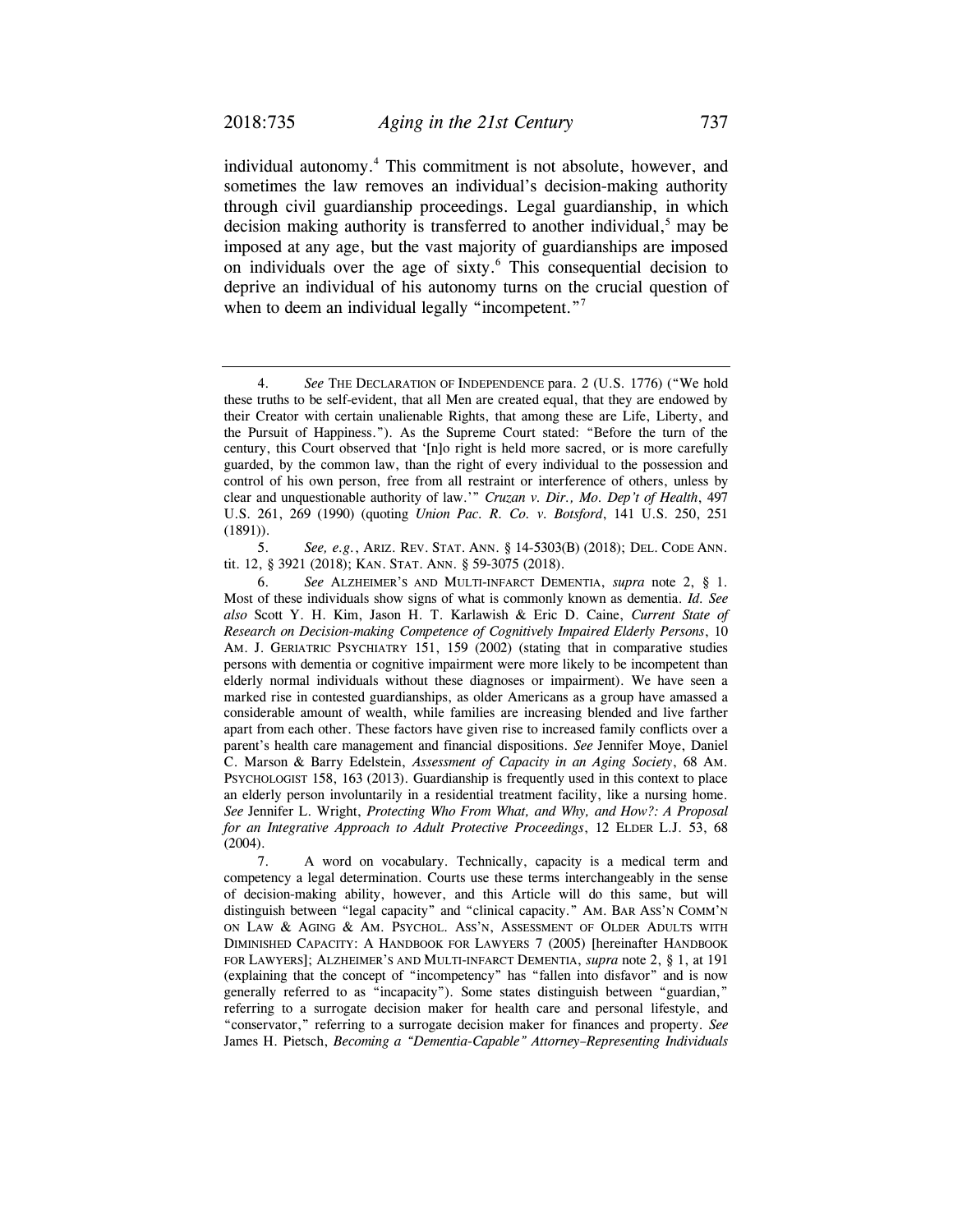A legal finding of incompetency involves a value-driven judgment as to whether an individual has the minimal ability to care for oneself or one's property.<sup>8</sup> In making this judgment, the law strikes a balance between two core ethical principles, autonomy and protection.<sup>9</sup> Our conceptions of competency have evolved—and we have struck the balance differently—over time. Where we strike this balance reflects our social values, moral judgments, and legal principles. At the same time, assessing the competency of those in cognitive decline is a murky, complicated, and fast-changing area.

In making that assessment, the legal system relies heavily on expert clinical opinions regarding capacity.<sup>10</sup> Because an individual's competency can change over time,  $\frac{1}{2}$  experts play a particularly important role in predicting a person's future cognitive and functional abilities. While these opinions help the law make better decisions, they ultimately are just opinions—opinions about which competing experts may differ.<sup>12</sup>

Advances in neuroscience have the potential to assist in these clinical judgments and inform the legal finding of incompetency. They promise a more precise and sensitive method of assessing disease diagnosis and prognosis. In particular, scientists are discovering biological markers of AD, which identify early states of the disease,

 9. *See* Paul S. Appelbaum & Thomas Grisso, *Assessing Patients' Capacities to Consent to Treatment*, 319 NEW ENG. J. MED. 1635, 1637 (1988); Wright, *supra*  note 6, at 77.

 10. *See* R. Ryan Darby & Bradford C. Dickerson, *Dementia, Decision Making and Capacity*, 25 HARV. REV. OF PSYCHIATRY 270, 272 (2017); Sabatino & Basinger, *supra* note 8, at 133.

11. Kirshner, *supra* note 2, at 2.

 12. *See* Wright, *supra* note 6, at 83 ("our current legal procedures appear prone to error in the determination of incapacity, which is the sole basis on which deprivation of autonomy can be justified"); *infra* notes 116–130 and accompanying text.

*with Dementia*, 19 HAW. B.J. 1, 27 & n.168 (2015). *See also* ARIZ. REV. STAT. ANN. § 14-5312(A); KY. REV. STAT. ANN. § 387.510(1), (3) (West 2018).

 <sup>8.</sup> *See* Charles P. Sabatino & Suzanna L. Basinger, *Competency: Reforming Our Legal Fictions*, 6 J. MENTAL HEALTH & AGING 119, 119 (2000) (stating that "incapacity determinations for all but the clearest cases will depend on a malleable weighing process" including medical, social and practical variables). Determinations of incapacity pervade law. Courts have used separate, situation-specific standards for particular activities or transactions, such as capacity to marry, enter into a contract, vote, consent to treatment, or stand trial in a criminal proceeding. *See* HANDBOOK FOR LAWYERS, *supra* note 7, at 5; Laura J. Whipple, *Navigating Mental Capacity Assessment*, 29 TEMP. J. SCI. TECH. & ENVTL. L. 369, 373 (2010). Findings of incapacity in these specific contexts can nullify or prevent an act. HANDBOOK FOR LAWYERS, *supra* note 7, at 5. In contrast, guardianship proceedings traditionally cover general determinations of the ability to care for oneself or one's property, based on the status of the person. *See* Sabatino & Basinger, *supra*, at 121. Guardianship determinations are shaped by statute and not common law tests. *Id.*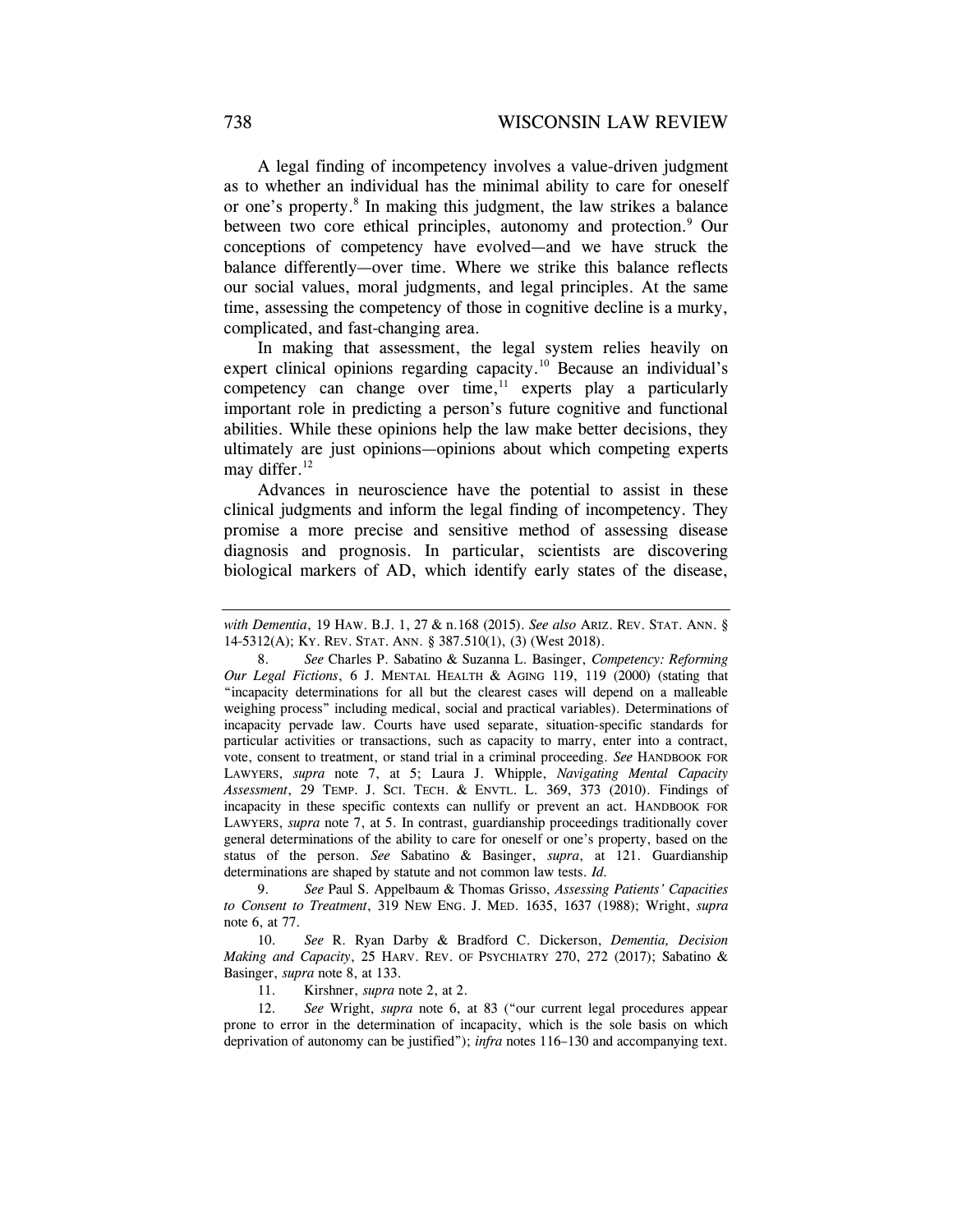even before observable outward behavioral changes occur. These biomarkers are proxies for neuropathological changes occurring in the brain.<sup>13</sup> Inevitably, these markers will be used in clinical practice.<sup>14</sup> And when they are, they will likely transform our diagnostic classification approach from one based mostly on clinical symptomology and neuro-psychological assessment tools to one that is based heavily on neurobiological metrics.<sup>15</sup> They will change our view of the disease as occurring in discrete stages to one of a process moving along a continuum, with outward clinical symptoms manifesting relatively late in the disease process.16 These discoveries have profound implications for medicine, public policy, and law. But they will come with a set of risks. Biomarkers will offer objective, empirical data to assist in the competency assessment. But use of biomarkers will not avoid an error. They provide mathematical probabilities of the onset and progression of the disease—not absolute certainty. And they will never replace direct measures of cognitive performance in competency determinations.

We need to grapple now with how to use these measures in decisions about legal intervention. In particular, we need to examine whether the potential tension between performance-based assessment and use of neurobiological metrics can be reconciled. Should a brain state, independent of observable behavioral changes, even be considered in competency assessment, or should biomarker evidence only be incorporated into a traditional clinical diagnosis, after behavioral symptoms manifest, or used for a prognosis determination? Since changes to brain states as documented by biomarkers represent a continuum, rather than distinct stages, what weight should biomarker evidence be given? And how do we protect against the dangers of bias

 <sup>13.</sup> *See* Clifford R. Jack, Jr., et al., *NIA-AA Research Framework: Toward a Biological Definition of Alzheimer's Disease*, 14 ALZHEIMER'S & DEMENTIA 535, 537 (2018).

 <sup>14.</sup> Paul S. Aisen et al., *On the Path to 2025: Understanding the Alzheimer's Disease Continuum*, 9 ALZHEIMER'S RESEARCH & THERAPY, no. 60, 2017, at 1. In fact, neuroimaging is already part of diagnostic and routine medical care with regard to certain dementias. Darby, *supra* note 10, at 274.

 <sup>15.</sup> *See* Aisen et al., *supra* note 14, at 60; Jack et al., *supra* note 13, at 538 (calling for a research framework that defines AD by biomarkers and treats cognitive impairment as a symptom of the disease).

 <sup>16.</sup> Aisen et al., *supra* note 14, at 60. Aisen states:

Defining AD purely by its clinical presentation is artificial and efforts have been made to recognize the disease based on both clinical and biomarker findings . . . [which will lead to an] appreciation that AD should not [only] be viewed with discrete and defined clinical stages, but as a multifaceted process moving along a [seamless] continuum.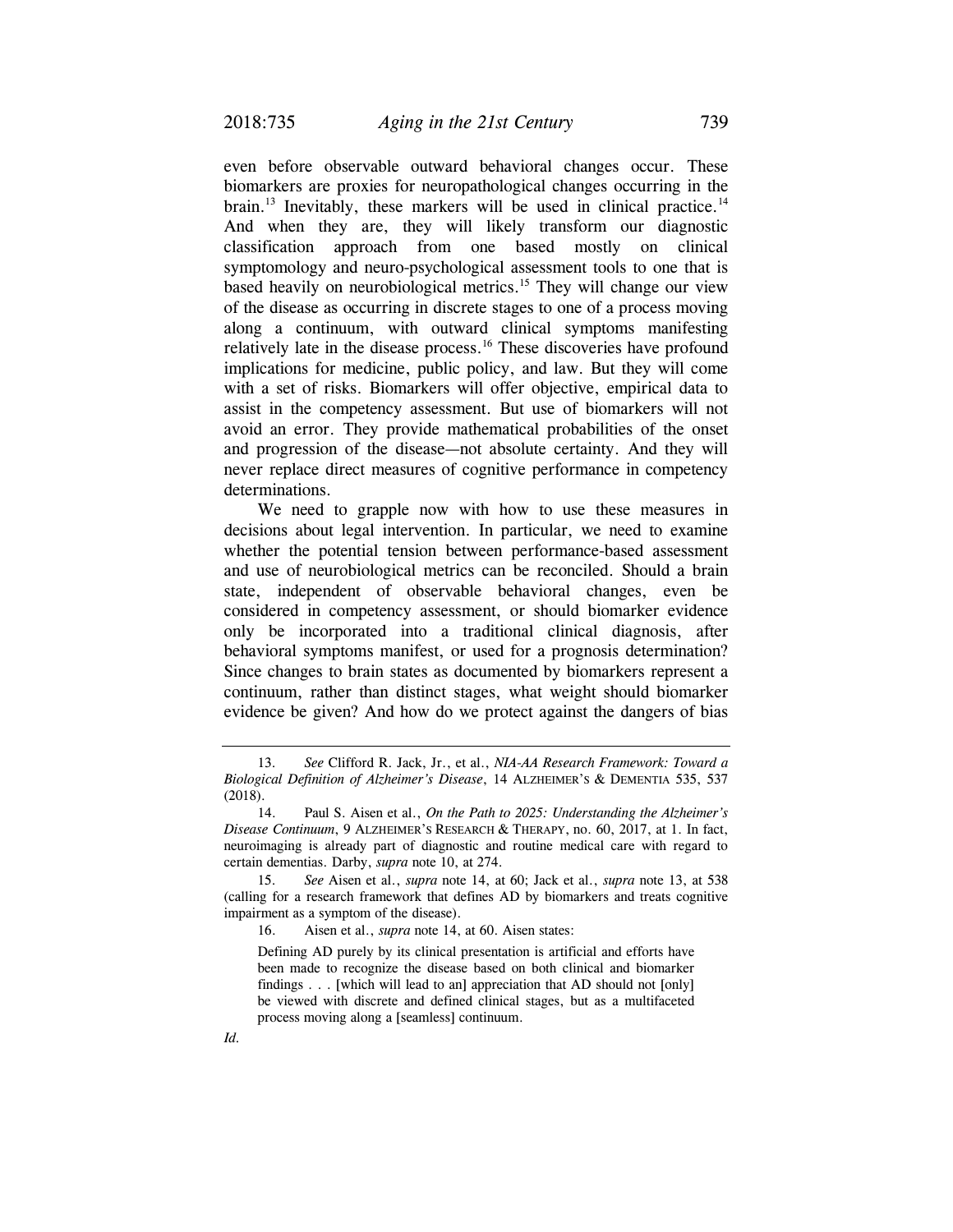and over-diagnosis? This Article explores how these advances inevitably will and should affect the legal and clinical aspects of competency assessment in guardianship determinations.<sup>17</sup>

Part I briefly traces the evolution of our conceptions of competency in law from an initial focus on property management, to the use of vague status labels of mental illness, to the current emphasis on the value of self-determination. The prevailing approach strikes the balance in favor of the individual's autonomy interest, with appropriate due process protections, against the state interest in protection of the individual. Part II outlines typical guardianship proceedings. Although these proceedings vary by state, they exhibit several commonalities in procedure, principles, and goals. Nearly all state statutes list general, categorical factors for consideration. Most states require performancebased assessments, carried out by clinicians, and some states include medical diagnoses as a factor. The statutory standards are largely broad and vague, allowing room for more subjective decisions on whether an individual lacks competency to the degree that requires a guardian. Overall, the goal in guardianship determinations is to allow as much autonomy as possible under the individual circumstances, using current conceptions of competency.

Part III highlights some of the key neuroscience advances in discovering biomarkers of AD. Discovery of these markers represents a dramatic medical advance, potentially enabling us to better predict advancement from earlier to later states of AD, treat, and monitor progression of the disease. But use of these biomarkers has drawbacks. They may manifest in individuals who never actually develop clinical symptoms of AD.<sup>18</sup> Because of that risk, they will likely be used in conjunction with other diagnostics measures rather than as a stand-alone tool.

Part IV explores the potential impact of these biomarker discoveries on societal conceptions of competency and guardianship proceedings. What significance should courts attach to documentation of these brain changes in assessing competency? This Part concludes that we should anticipate the advent of biomarker diagnostics as an important tool in augmenting the civil competency assessment in older adults with cognitive impairment but we need to proceed with caution. Biomarkers will become an important screening tool. They will

 <sup>17.</sup> Although this Article focuses on guardianship proceedings, a host of other legal issues arise with the advent of AD biomarkers. These scientific advances may affect questions of capacity in contract, tort and criminal law defenses, and discrimination in employment and insurance. *See* Joshua Preston et al., *The Legal Implications of Detecting Alzheimer's Disease Earlier*, 18 AMA J. ETHICS 1207, 1208, 1212–14 (2016).

 <sup>18.</sup> *See* Jack et al., *supra* note 13, at 538.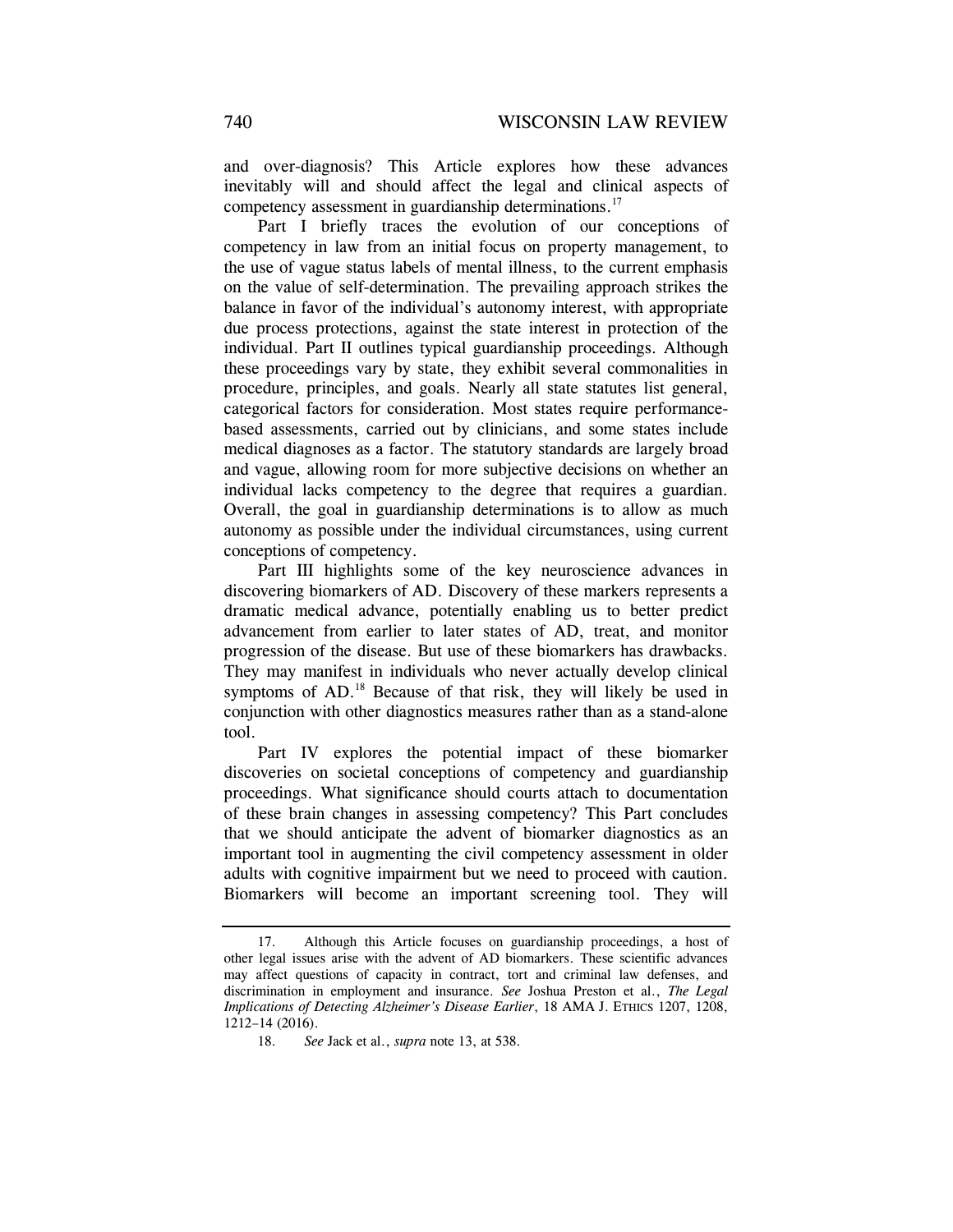reinforce the accuracy of the clinical diagnosis and prognosis of a patient with AD. When the biomarkers and traditional cognitive and behavioral measures disagree, that disagreement will alert decision makers to take a close and careful look at the individual. Although legal decision makers may consequently place more emphasis on AD diagnoses as the accuracy of biomarkers improves, we need to bear in mind that a medical condition should not by itself be conclusive of the competency judgment. And because experience suggests that we tend to overvalue objective measures, biomarker advances will both improve *and* complicate our judgments about capacity, autonomy, and independence. Science certainly should inform the law, but the legal decision to impose guardianship also entails a value judgment that cannot be reduced to a scientific formula. The stakes are too high to ignore the latest scientific advances – or their inevitable limitations.

#### I. CHANGING CONCEPTIONS OF CAPACITY

Capacity generally is described as "a threshold requirement for persons to retain the power to make decisions for themselves."19 Fundamentally, the concept of capacity reflects our legal, social, and moral view of human agency.<sup>20</sup> This view assumes that mature adults are rational actors, with a significant level of self-determination and autonomy in their lives. $21$  The goal of competency determinations in guardianship proceedings is to allow individuals as much autonomy as possible, only interfering when cognitive and behavioral incapacity puts them at too great a risk of harm to themselves or their property.<sup>22</sup> At that level of incapacity, society permits courts to weigh the well-being of the individual over the individual's rights of self-determination in deciding that intervention is necessary.<sup>23</sup> The State's interest is commonly discussed as the state's power of *parens patriae*, which is

 <sup>19.</sup> PAUL APPELBAUM & THOMAS GUTHEIL, CLINICAL HANDBOOK OF PSYCHIATRY AND THE LAW 218 (Michael F. Fisher ed., 1991).

 <sup>20.</sup> *See* ROBERT F. SCHOPP, COMPETENCE, CONDEMNATION, AND COMMITMENT: AN INTEGRATED THEORY OF MENTAL HEALTH LAW 64, 66 (2001); Jennifer A. Drobac & Oliver R. Goodenough, *Exposing the Myth of Consent*, 12 IND. HEALTH L. REV. 471, 474 (2015); Sabatino & Basinger, *supra* note 8, at 119. Capacity determinations occur in many aspects of law, including competence to stand trial, to rights of silence and legal counsel, to parent, and to consent to medical treatment. Drobac & Goodenough, *supra*, at 474–75.

 <sup>21.</sup> Drobac & Goodenough, *supra* note 20, at 476, 502.

 <sup>22.</sup> *See* Raphael J. Leo, *Competency and the Capacity to Make Treatment Decisions: A Primer for Primary Care Physicians*, 1 PRIMARY CARE COMPANION J. CLINICAL PSYCHIATRY 131, 131 (1999).

 <sup>23.</sup> *See* THOMAS GRISSO, EVALUATING COMPETENCIES 15 (Ronald Roesch ed., 2d ed. 2003); Wright, *supra* note 6, at 55.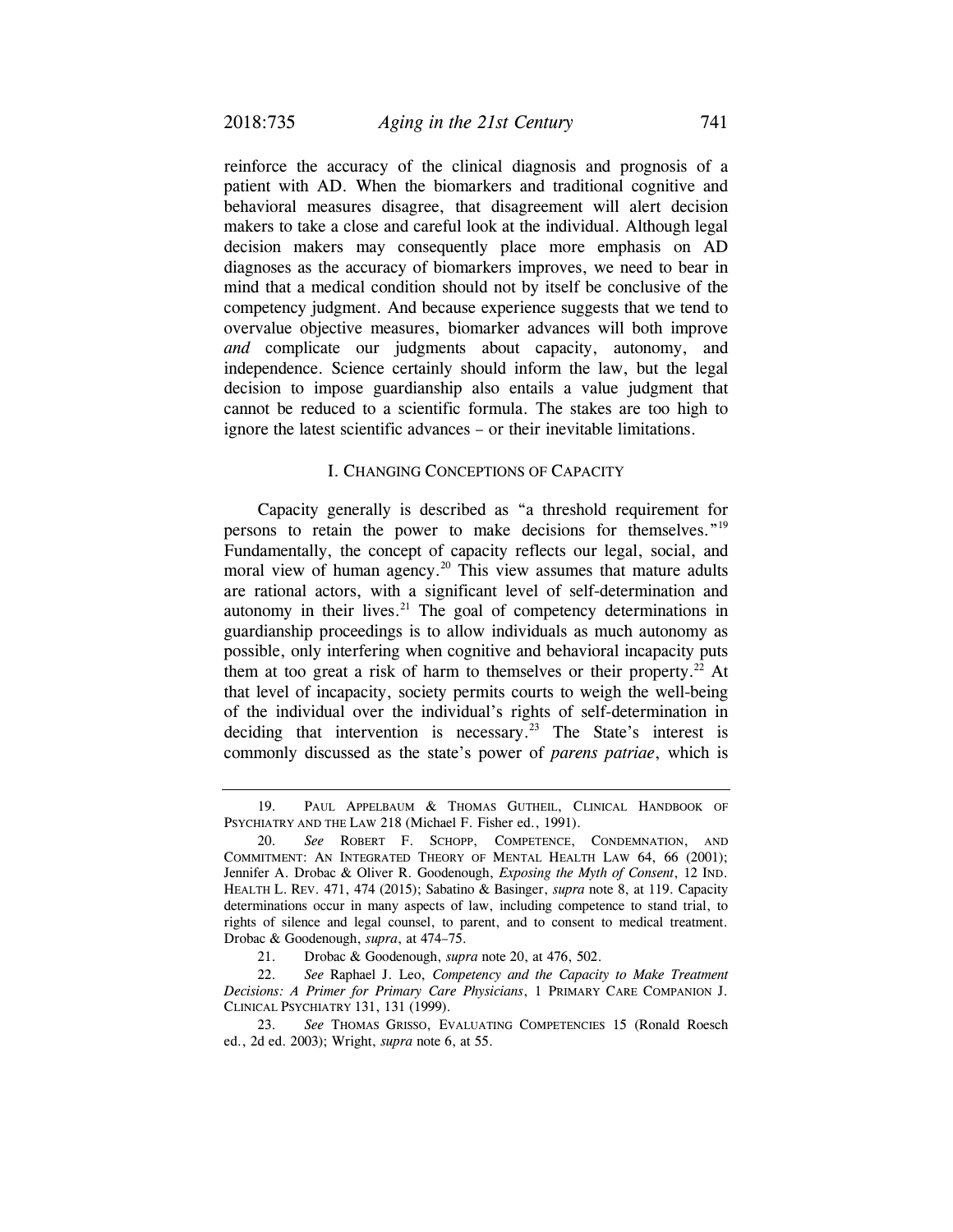the obligation of the State to protect its more vulnerable and less fortunate citizens.<sup>24</sup> Because competency determinations are made by the State, they are subject to constitutional safeguards. Due process demands that the State protect against erroneous deprivation of individual autonomy and self-determination interests.25

The law's conceptions of competency are operationalized through state statutory definitions. These have evolved, and the earliest state civil law guardianship statutes did not reflect our current view of competency.26 Influenced by English law, states originally passed guardianship statutes that were focused on the protection of property and not on the rights or even care of the elderly—goals that were not introduced until later.<sup>27</sup> These early statutes used vague status tests, allowing a finding of incompetency when an individual was given an amorphous label such as idiot, lunatic, insane, or "of unsound mind."28 The statutory tests "were very global, generalized determinations of one's ability to manage property and personal affairs,"29 and gave judges enormous discretion over the finding of incompetency.<sup>30</sup>

By the middle of the  $20<sup>th</sup>$  century states began to place greater reliance on disabling conditions.<sup>31</sup> Statutes required courts to find a disabling condition from lists of specified conditions, such as "mental illness," "mental disability," "advanced age," and "or other cause,"<sup>32</sup> but continued to give courts broad discretion in determining competency.33 Many states began to add a second causal prong, requiring a finding that the condition caused a dysfunction in behavior.<sup>34</sup> Although requiring a causally connected dysfunctional behavior finding theoretically curtailed the discretion in the legal determination,<sup>35</sup> the behavioral standards, such as "incapable of taking

 <sup>24.</sup> *See* Sabatino & Basinger, *supra* note 8, at 120–21.

 <sup>25.</sup> *See Mathews v. Eldridge*, 424 U.S. 319, 333–35 (1976) (describing three-factor due process analysis in weighing the government's interest against the individual liberty or property interest involved); Susan G. Haines & John J. Campbell, *Defects, Due Process, and Protective Proceedings*, 2 MARQ. ELDER'S ADVISOR 13, 13– 15 (2000).

 <sup>26.</sup> *See* Moye et al., *supra* note 6, at 161.

 <sup>27.</sup> *See* Sabatino & Basinger, *supra* note 8, at 122.

 <sup>28.</sup> *Id.*

 <sup>29.</sup> *Id.* at 121. This is in contrast to adjudication standards developed for specific transactions, such as competency to execute a contract or will, marry, or stand trials for criminal prosecution. *Id.*

 <sup>30.</sup> *See* Moye et al., *supra* note 6, at 163.

 <sup>31.</sup> *See* Sabatino & Basinger, *supra* note 8, at 123.

 <sup>32.</sup> *Id.* 

 <sup>33.</sup> *Id.*

 <sup>34.</sup> *Id.* 

 <sup>35.</sup> *See id.* at 123–24.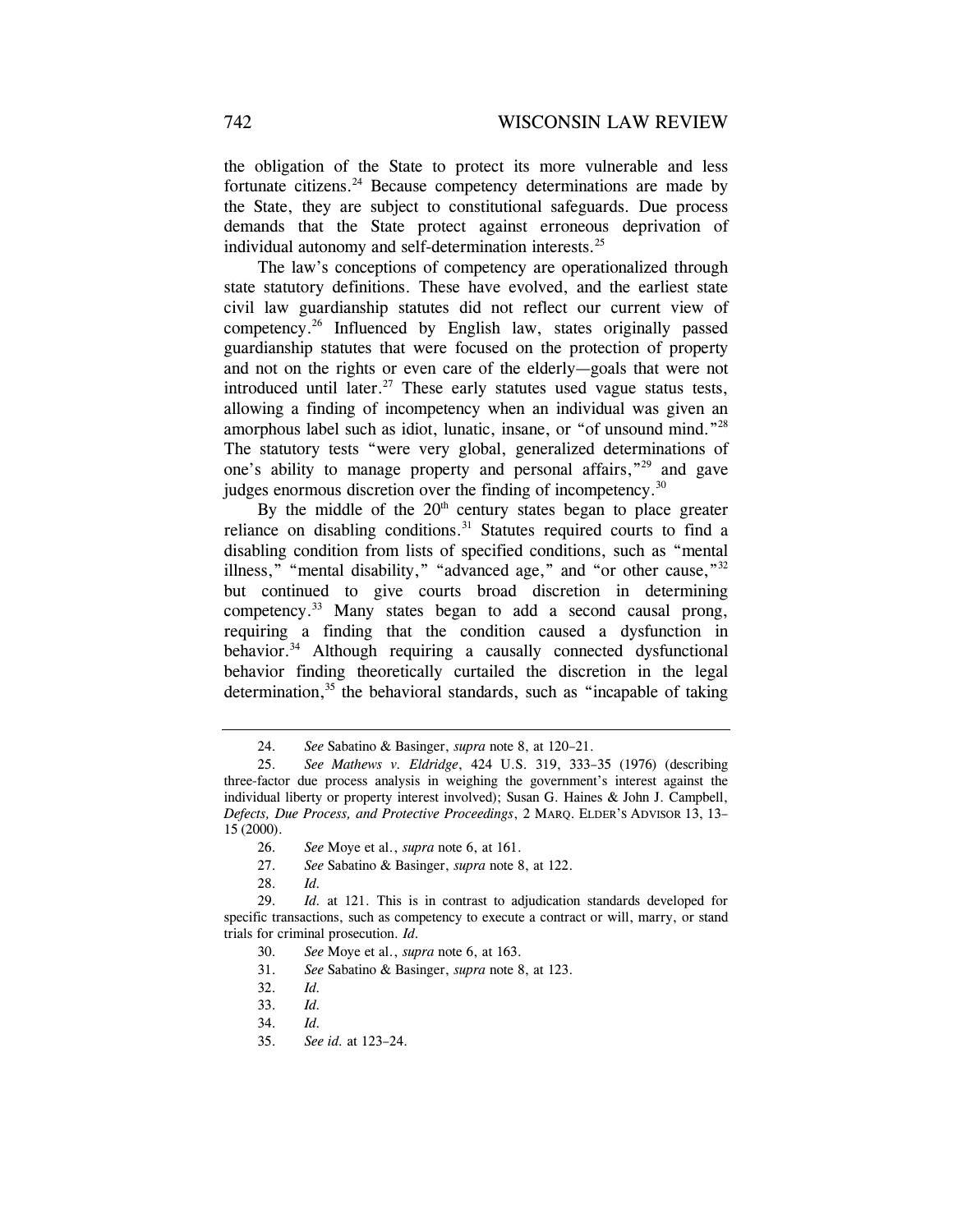care of himself," or "unable to provide for personal needs and/or property management," were still notoriously amorphous and subjective.<sup>36</sup>

A paradigm shift emerged in the 1980s, when approaches to competency began to emphasize specific functional abilities. <sup>37</sup> This view drew on the work of Dr. Thomas Grisso, a clinical and forensic psychologist whose writings deeply influenced conceptions of capacity.38 In his seminal book, *Evaluating Competencies*, Grisso provided a conceptual model with six analytical characteristics for legal competency assessments, with functionality as the first characteristic.<sup>39</sup> He argued that a person's functional ability to carry out specific tasks is the most fundamental indication of capacity.<sup>40</sup> In Grisso's view, an expert in a competency proceeding should link a diagnosis of mental disorder (which Grisso referred to as the "causal factor") to the abilities and capacities in question. $41$  He argued that a psychiatric diagnosis, without more, does not necessarily establish incapacity—we cannot assume that a particular mental disorder renders an individual incapable of specific intellectual, behavioral, and social functions.<sup>42</sup>

The Grisso model of capacity is reflected in an early version of a model guardianship statute, the Uniform Guardianship and Protective Proceedings Act (UGPPA).<sup>43</sup> The 1982 version of the UGPPA defined an incapacitated person as someone who was impaired "by reasons of mental illness, mental deficiency, physical illness or disability, chronic use of drugs, [or] chronic intoxication, . . . to the extent of lacking sufficient understanding or capacity to make or communicate responsible decisions."44

 43. UNIF. GUARDIANSHIP PROTECTIVE PROCEEDINGS ACT § 1-201(7) (NAT'L CONF. ON COMM'RS 1982).

44. *Id.*

<sup>36</sup>*. Id.* at 124. In addition, the distinction between medical incapacity and legal incapacity became increasingly blurred by the 1960s. *Id.* at 123. *See* GRISSO, *supra* note 23, at 317.

 <sup>37.</sup> *See* Moye et al., *supra* note 6, at 163.

 <sup>38.</sup> *See* GRISSO, *supra* note 23, at x–xi, 21–23.

<sup>39</sup>*. Id.* at 23. The original six characteristics Grisso proposed as common to all legal capacity assessments were: (1) functional; (2) contextual; (3) causal; (4) interactive; (5) judgmental; and (6) dispositional; but these were reduced to five in the second edition by combining the contextual and functional components. *Id.*

 <sup>40.</sup> *Id.* at 25. *See* Moye et al., *supra* note 6, at 163 ("The preeminence of function in capacity is arguably the core contribution of [the Grisso] theoretical model and one that has deeply influenced a generation of subsequent capacity researchers . . . .").

 <sup>41.</sup> *See* GRISSO, *supra* note 23, at 13.

 <sup>42.</sup> *Id.* at 25.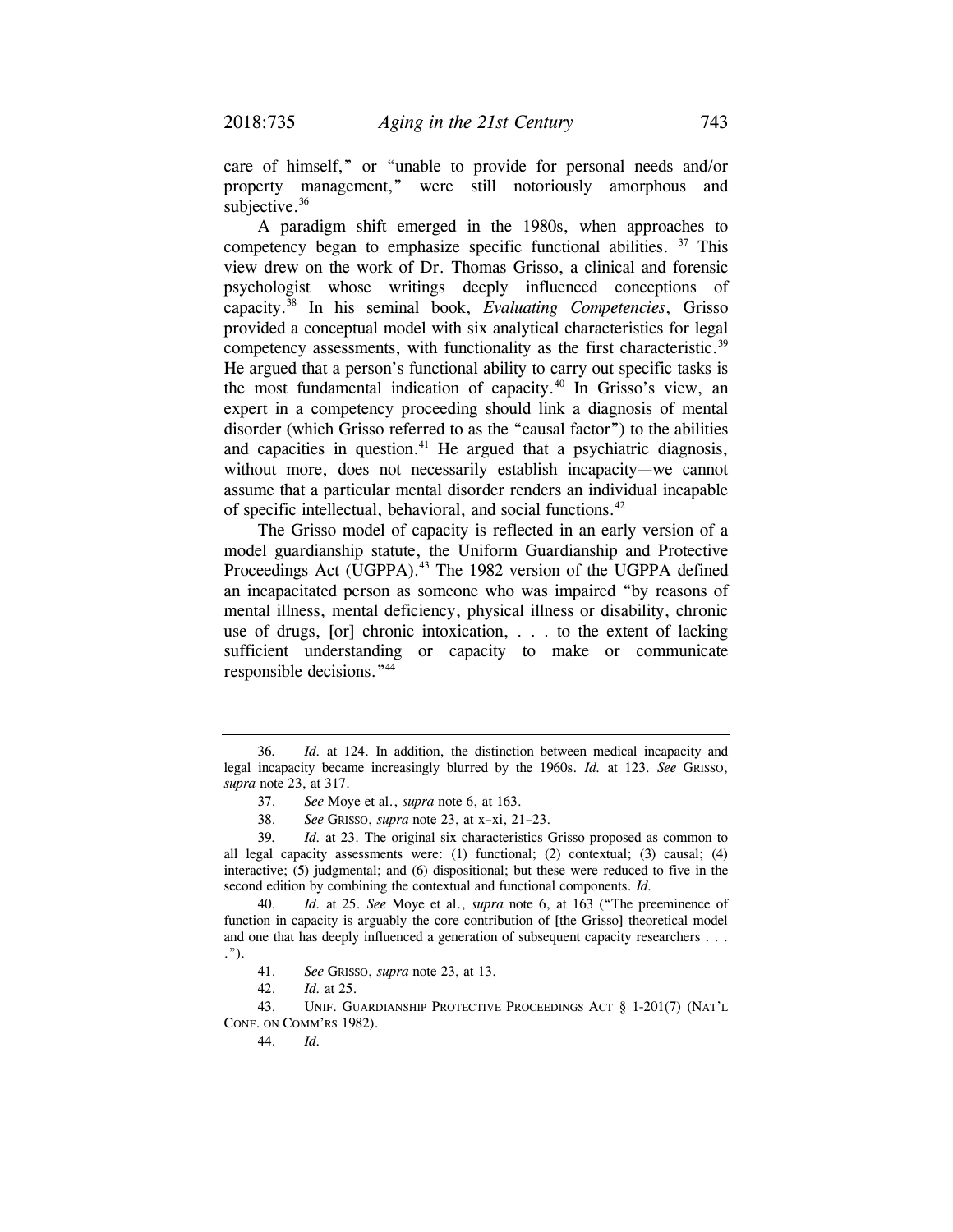Three public policy trends emerged to reinforce the Grisso model of specific, functional capacity: informed consent and the patients' rights movement; the push for deinstitutionalization of mentally ill patients; and the disability rights movement.<sup>45</sup> Although they developed in different contexts, these three trends brought attention to the rights of individuals with regard to autonomous decision making.

The first trend, the patients' rights movement and the doctrine of informed consent, shifted the legal and social focus from a physicianoriented view to a patient-oriented view. It emphasized individual autonomy and choice, putting the individual's right to selfdetermination at the forefront. $46$  In moving away from the more paternalistic model of physician control, the common law now views choosing among treatment alternatives as a shared responsibility of physicians and patients.47 The "right to choose" figures prominently in our conceptions of capacity, which weighs self-determination rights heavily in the balance against the need for surrogate decision making.

The second public policy trend began in the 1960s when community groups started advocating for integration of individuals with psychiatric illnesses into the community rather than keeping them in institutions.<sup>48</sup> Psychiatric treatment policy started emphasizing noninstitutional and less restrictive treatment for mentally ill patients.<sup>49</sup> The movement led to enactment of The Community Mental Health Act of 1963, which provided federal funding for community mental health centers in the United States.<sup>50</sup> This Act gave rise to significant deinstitutionalization<sup>51</sup> and laid the foundation for assessing capacity in distinct areas such as managing finances and living in the community. $52$ 

 51. MENTAL HEALTH FIRST AID NATIONAL COUNCIL FOR BEHAVIORAL HEALTH, *supra* note 50.

 <sup>45.</sup> *See* Moye et al., *supra* note 6, at 161–62.

 <sup>46.</sup> *See, e.g.*, DAN DOBBS ET AL., HORNBOOK ON TORTS § 21.9 (2d 2016). Thus, courts have recognized that the patient's right to self-determination includes the right to receive certain information about a medical procedure, including its risks, its necessity and available alternatives. *Id.*

 <sup>47.</sup> *See Matthies v. Mastromonaco*, 733 A.2d 456, 463 (N.J. 1999) ("Physicians may neither impose their values on their patients nor substitute their level of risk aversion for that of their patients. . . . The choice is not for the physician, but the patient in consultation with the physician.").

 <sup>48.</sup> Moye et al., *supra* note 6, at 162.

 <sup>49.</sup> *Id.*

 <sup>50.</sup> Community Mental Health Act of 1963, Pub. L. No. 88-164, 77 Stat. 282 (1963). *See also Community Mental Health Act*, MENTAL HEALTH FIRST AID NATIONAL COUNCIL FOR BEHAVIORAL HEALTH (2015), https://www.thenationalcouncil.org/about/national-mental-health-

association/overview/community-mental-health-act/ [https://perma.cc/SWF9-77EU].

 <sup>52.</sup> *See* Moye et al., *supra* note 6, at 162.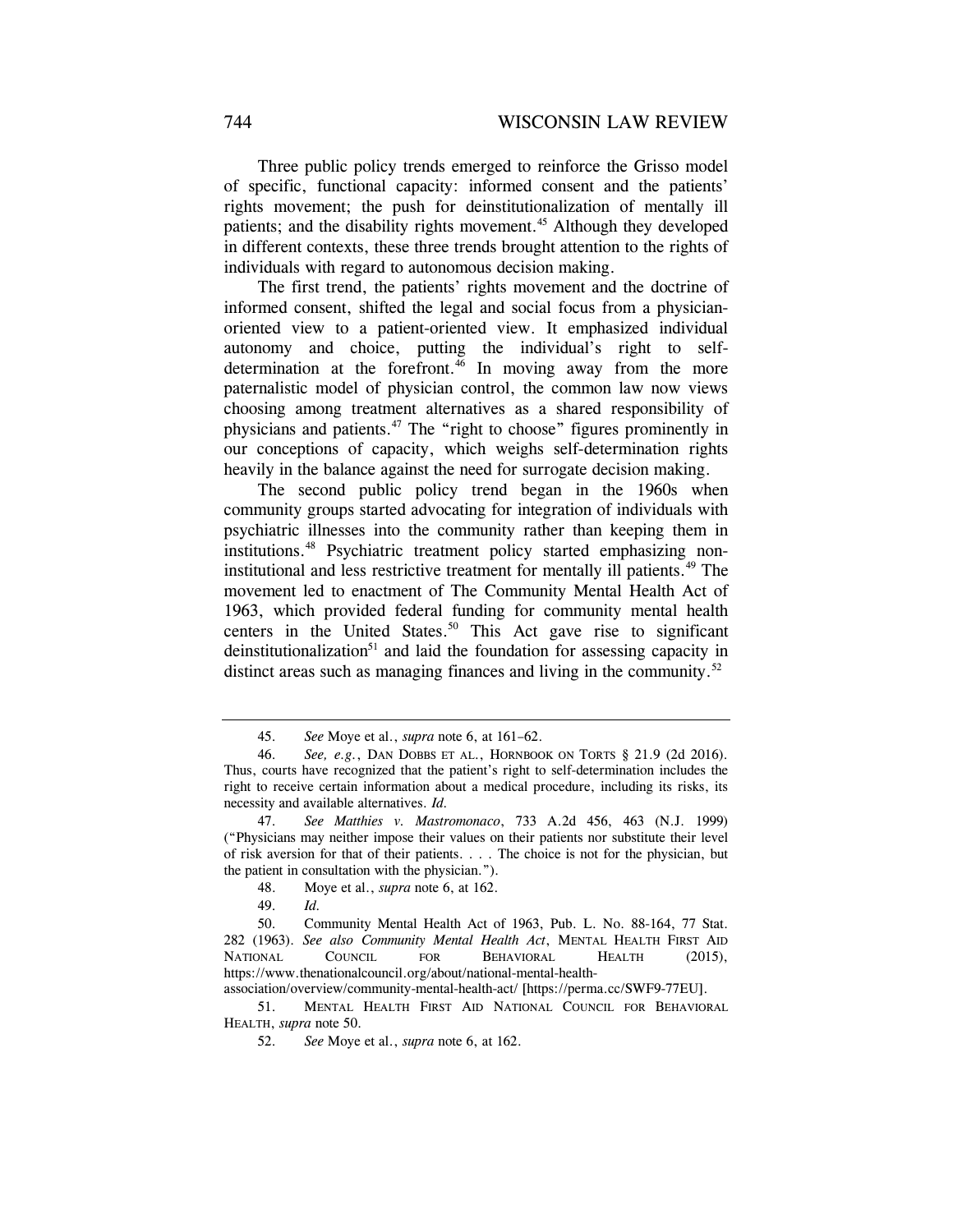The third influential public policy movement is the disability rights movement. The Americans with Disabilities Act of 1990,<sup>53</sup> which afforded significant protections for those with not just physical but also mental disabilities, represented a shift in policy from social welfare and perceived paternalism to recognition of individual rights.<sup>54</sup> With its emphasis on accommodation, the law reflected the view that people with disabilities were equal citizens entitled to participate in all areas of society.<sup>55</sup> This view influenced conceptions of capacity as well, turning the focus to the individual's preserved abilities rather than loss of ability.56

Following these trends, statutory definitions of capacity for guardianship purposes have shifted toward standards that focus on an individual's particular situation and capabilities, and emphasize rights to self-determination and autonomy.<sup>57</sup> States supplemented or replaced the two-pronged disabling condition and causation test with behavioral and functioning tests,<sup>58</sup> seeking to make the determinations less status driven and more tailored to individual needs.<sup>59</sup> The 1997 revision to the UGPPA, for example, removed the disabling condition language completely, replacing it with a cognitive functioning test: "'Incapacitated person' means an individual who . . . is unable to receive and evaluate information or make or communicate decisions to such an extent that the individual lacks the ability to meet essential requirements for physical health, safety, or self-care, even with appropriate technological assistance."60

Dr. Grisso supported this approach. As he noted in the second edition of his seminal work:

The intent [of capacity assessment] is to require evidence of specific and significant functional incapacities that will:

 <sup>53. 42</sup> U.S.C. §§ 12101–213 (2000).

 <sup>54.</sup> *See* Samuel Bagenstos, *The Future of Disability Law*, 114 YALE L.J. 1, 3 (2004).

 <sup>55.</sup> *Id.*

 <sup>56.</sup> *See* Moye et al., *supra* note 6, at 162.

 <sup>57.</sup> *See* ALZHEIMER'S AND MULTI-INFARCT DEMENTIA, *supra* note 2, § 6.

 <sup>58.</sup> HANDBOOK FOR LAWYERS, *supra* note 7, at 7. *See, e.g.*, ARIZ. REV. STAT. ANN. § 14-5303(D)(3) (2018); KAN. STAT. ANN. § 59-3064(b)(3) (2018); N.Y. MENTAL HYG. LAW § 81.09(c)(5)(vii) (McKinney 2018).

 <sup>59.</sup> HANDBOOK FOR LAWYERS, *supra* note 7, at 7.

 <sup>60.</sup> UNIFORM GUARDIANSHIP AND PROTECTIVE PROCEEDINGS ACT § 102(5) (UNIF. LAW COMM'N 1997), http://www.uniformlaws.org/shared/docs/guardianship%20and%20protective%20proce edings/UGPPA\_2011\_Final%20Act\_2014sep9.pdf [https://perma.cc/Y4YE-GJMJ].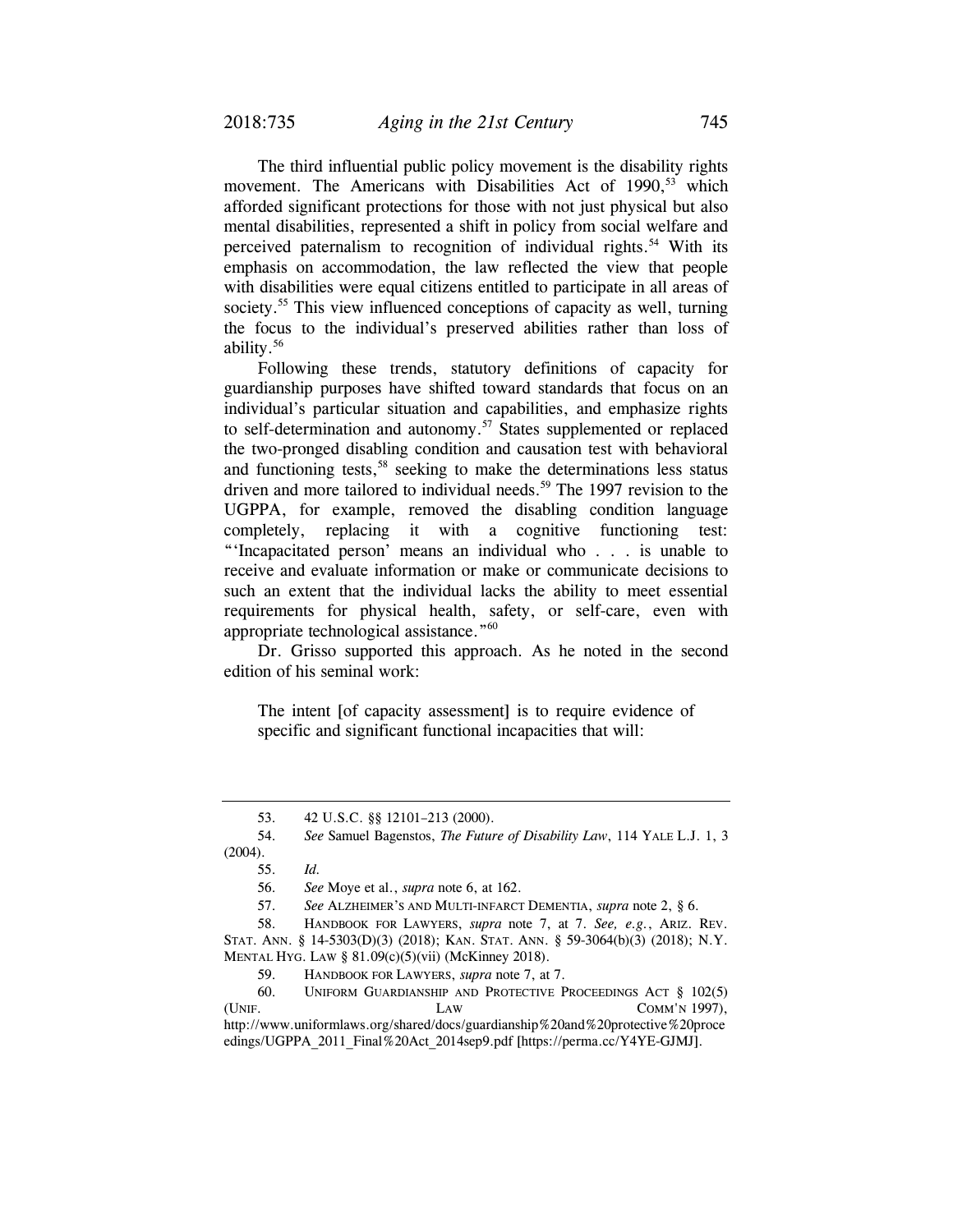- protect individuals from guardianships based on the presence of a mental disorder alone
- install guardians and invoke the potentially sweeping loss of rights only when functional consequences are extreme
- require evaluations that provide the courts specific functional data to create limited rather than plenary guardianships. $61$

Current guardianship statutes incorporate this philosophy.<sup>62</sup> Accordingly, they have shifted focus from definitions based mostly on status and diagnosis to those based on function. $63$  Generally they emphasize competency determinations based on observation evidence of the individual's ability to function in particular contexts, and seek to fashion limited guardianship tailored to specific deficits, rather than general guardianships.<sup>64</sup> The state statutes take a "mix-and-match" approach in their substantive standards, however, combining different tests in a variety of ways.<sup>65</sup> Some common approaches in these statutes, as well as the general framework of guardianship proceedings, are described below.

### II. GUARDIANSHIP PROCEEDINGS

A guardianship occurs when a court entrusts a guardian with the custody and control of another person or his property, or both, because the court deems the person to be incompetent.<sup>66</sup> Although there have been several attempts to create national uniformity, we have never achieved a national consensus on the standard to declare an individual

 <sup>61.</sup> GRISSO, *supra* note 23, at 316–17.

 <sup>62.</sup> *See* Jalayne J. Arias, *A Time to Step In: Legal Mechanisms for Protecting Those with Declining Capacity*, 39 AM. J.L. & MED. 134, 136, 140, 149 (2013) (describing trend shifting focus of capacity evaluations from clinical diagnoses to functional and cognitive abilities).

 <sup>63.</sup> *Id.*

 <sup>64.</sup> *See* ARIZ. REV. STAT. ANN. § 14-5303(D)(3) (2018); KAN. STAT. ANN. § 59-3064(b)(3) (West 2018); N.Y. MENTAL HYG. LAW §§ 81.09(c)(5)(vii), 81.31 (McKinney 2018); ALZHEIMER'S AND MULTI-INFARCT DEMENTIA, *supra* note 2, § 6. The ABA Commission on Aging  $\&$  APA follows this model as well, emphasizing assessment of both cognitive and functional abilities. *See* HANDBOOK FOR LAWYERS, *supra* note 7, at 10; Moye et al., *supra* note 6, at 166.

 <sup>65.</sup> *See* HANDBOOK FOR LAWYERS, *supra* note 7, at 7; Sabatino & Basinger, *supra* note 8, at 128–29.

 <sup>66.</sup> ALZHEIMER'S AND MULTI-INFARCT DEMENTIA, *supra* note 2, § 5.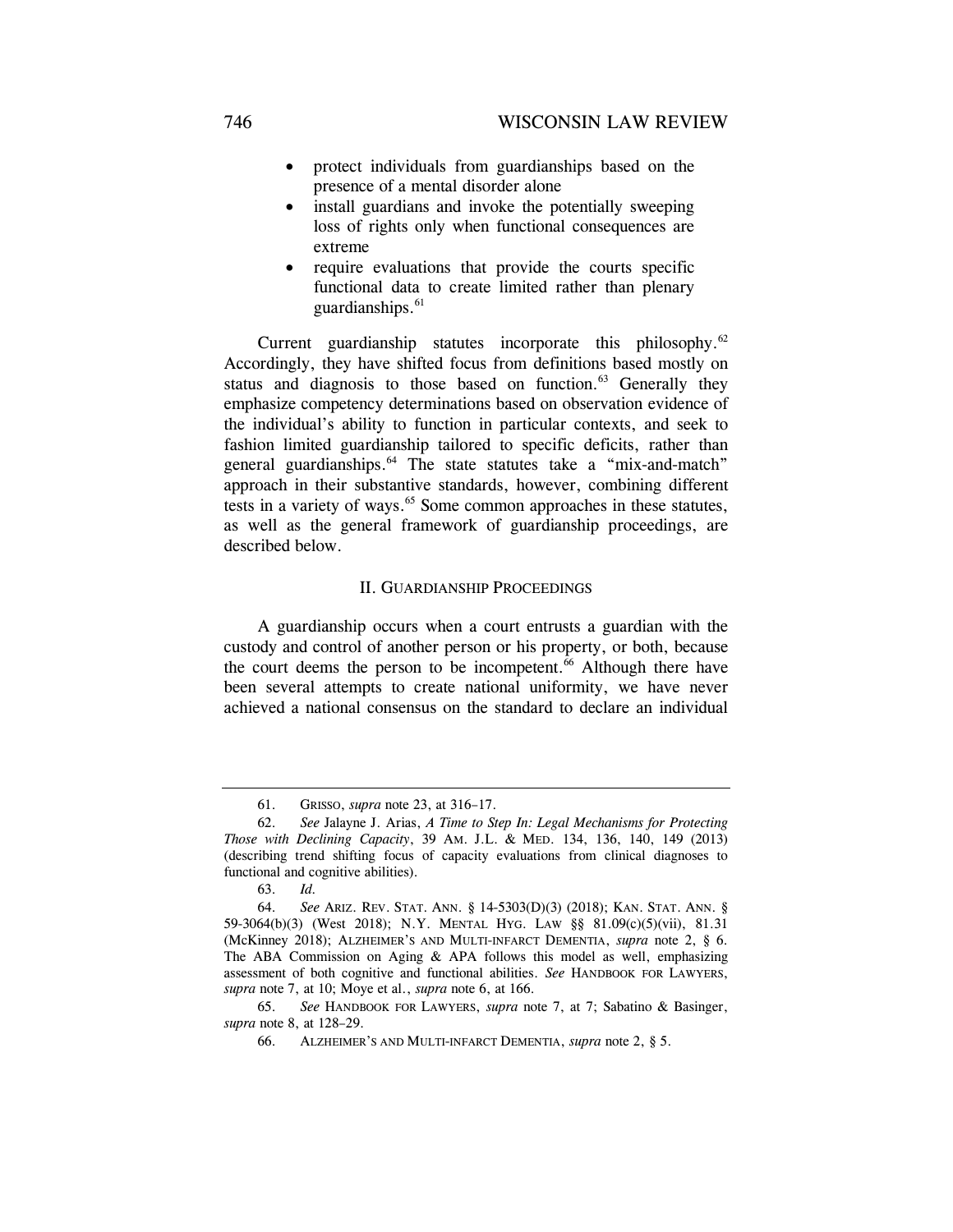incompetent. The  $UGPPA<sup>67</sup>$  lays out the standards and procedures for the appointment of a guardian for incapacitated individuals, but only about five states have adopted the model statute; another twenty states have adopted selected portions of the Act.<sup>68</sup> The American Bar Association and the American Psychological Association have collaborated on a series of capacity assessment handbooks for attorneys, judges, and psychologists.<sup>69</sup> These handbooks have not been especially influential, as states have not adopted the proposed definitions and procedures.<sup>70</sup> As a result, considerable variation remains in state definitions of and procedures for assessing capacity and the need for guardianship. $71$ 

Still, state guardianship proceedings display some commonalities, both procedurally and substantively. Usually, the person who seeks the guardianship ("the petitioner") is someone who has an interest in the allegedly incapacitated person's well-being, typically a family member, although incapacitated persons can initiate the proceedings themselves.<sup>72</sup> Once the petitioner has made the appropriate showing, $73$  the court, usually a judge presiding in probate court, begins the proceedings. To

 69. *See, e.g.*, HANDBOOK FOR LAWYERS, *supra* note 7; AM. BAR ASS'N COMM'N ON LAW & AGING & AM. PSYCHOL. ASS'N, ASSESSMENT OF OLDER ADULTS WITH DIMINISHED CAPACITY: A HANDBOOK FOR PSYCHOLOGISTS (2008), http://www.apa.org/pi/aging/programs/assessment/capacity-psychologist-handbook.pdf [hereinafter HANDBOOK FOR PSYCHOLOGISTS]; AM. BAR ASS'N COMM'N ON LAW & AGING, AM. PSYCHOL. ASS'N & NAT'L COLL. OF PROB. JUDGES, JUDICIAL DETERMINATION OF CAPACITY OF OLDER ADULTS IN GUARDIANSHIP PROCEEDINGS (2006), http://www.apa.org/pi/aging/resources/guides/judges-diminished.pdf [https://perma.cc/AB3G-64BB].

70. *See* Arias, *supra* note 62, at 150.

 72. *See, e.g.*, ARIZ. REV. STAT. ANN. § 14-5303(A) (2018); KY. REV. STAT. ANN. § 387.530 (West 2018); N.Y. MENTAL HYG. LAW § 81.06 (McKinney 2018).

 73. *See, e.g.*, ARIZ. REV. STAT. ANN. § 14-5304 ; KAN. STAT. ANN. § 59- 3067 (West 2018); N.Y. MENTAL HYG. LAW § 81.15.

 <sup>67.</sup> UNIF. GUARDIANSHIP AND PROTECTIVE PROCEEDINGS ACT § 102(5) cmt. (UNIF. LAW COMM'N 1997), http://www.uniformlaws.org/shared/docs/guardianship%20and%20protective%20proce

edings/UGPPA\_2011\_Final%20Act\_2014sep9.pdf [https://perma.cc/Y4YE-GJMJ]. 68. *Guardianship, Conservatorship, and Other Protective Arrangements Act*,

UNIFORM L. COMMISSION, http://www.uniformlaws.org/Committee.aspx?title=Guardianship,%20Conservatorship ,%20and%20Other%20Protective%20Arrangements%20Act [https://perma.cc/V5H9- G6Z9].

 <sup>71.</sup> *See, e.g.*, SALLY BARCH HURME, AM. BAR ASS'N COMM'N ON LAW AND AGING, CAPACITY DEFINITION & INITIATION OF GUARDIANSHIP PROCEEDINGS STATUTORY REVISIONS (AS OF AUGUST 7, 2018) (2018), https://www.americanbar.org/content/dam/aba/administrative/law\_aging/chartcapacitya ndinitiation.authcheckdam.pdf [https://perma.cc/PZA9-GV3J] (providing fifty-state survey of capacity definition and guardianship proceedings).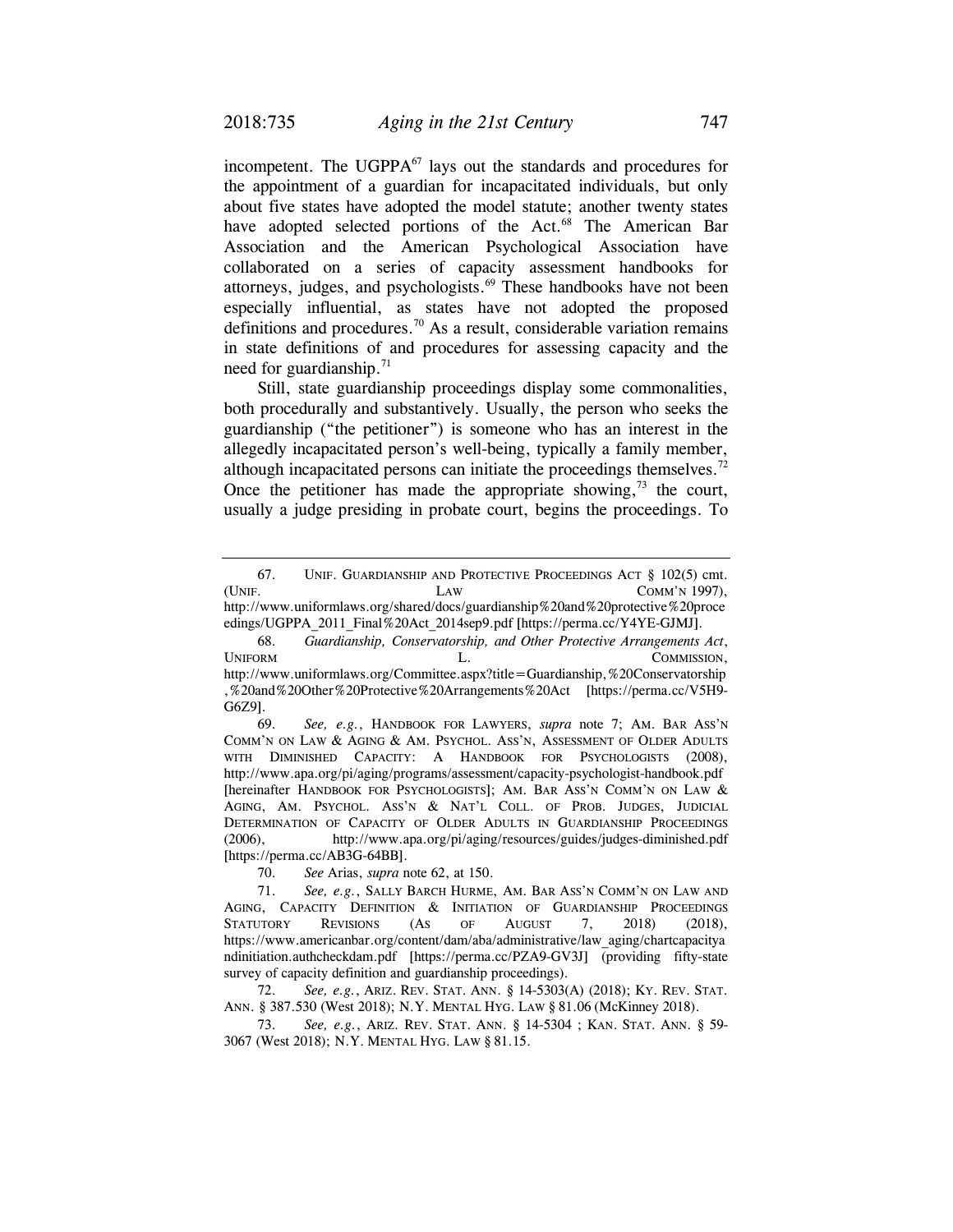protect the due process rights of the allegedly incapacitated person ("the respondent"), the court appoints an attorney and, in some states, a guardian ad litem*.* 74 The court also initiates an investigation to gauge the extent of the alleged incapacity, generally through an expert.<sup>75</sup> The court then conducts an evidentiary hearing, which is usually before the court, but may be before a jury.<sup>76</sup> The court determines whether the respondent is incompetent, based on whether the evidence meets the statutory standard.<sup>77</sup> Once the individual is deemed incompetent, the court appoints a guardian and issues an order describing the duration and scope of the guardian's duties.<sup>78</sup> The appointed guardian may have the authority to make all decisions regarding the personal care and finances of the respondent, or may be granted only limited guardianship in certain areas.<sup>79</sup> The court holds the guardian accountable through monitoring and reporting procedures for the duration of the guardianship. $80$ 

States differ in their approaches to these proceedings, but several overarching principles emerge in their standards that draw directly from the capacity concepts discussed above. First, guardianship law starts with the presumption that adults have full legal capacity in decisionmaking, and it is up to the petitioner to show otherwise.<sup>81</sup> Moreover, the paramount goal is to provide the least restrictive version of the guardianship, which means that a guardian can be appointed for a particular, limited purpose, as opposed to a general guardianship, in which all legal rights are transferred from the incapacitated person to

77. *See* ALZHEIMER'S AND MULTI-INFARCT DEMENTIA*, supra* note 2, § 7.

 78. *See, e.g.*, ARIZ. REV. STAT. ANN. § 14-5304 (2018); KAN. STAT. ANN. § 59-3067(e) (2018); N.Y. MENTAL HYGIENE LAW § 81.15 (McKinney 2018).

 <sup>74.</sup> *See, e.g.*, ARIZ. REV. STAT. ANN. § 14-5303(C); KAN. STAT. ANN. § 59- 3063; N.Y. MENTAL HYG. LAW §§ 81.09–10.

 <sup>75.</sup> *See, e.g.*, ARIZ. REV. STAT. ANN. § 14-5303(D); KAN. STAT. ANN. § 59- 3064; N.Y. MENTAL HYGIENE LAW § 81.09.

 <sup>76.</sup> *See* ARIZ. REV. STAT. ANN. § 14-5303(C); KAN. STAT. ANN. § 59-3067; KY. REV. STAT. ANN. § 387.580. Many states have statutes that confer upon the alleged incapacitated person a right to a jury trial. *See* HURME, *supra* note 71.

 <sup>79.</sup> At least half the states have created a limited guardianship option. *See* Whipple, *supra* note 8, at 393. *See also* ELEANOR CROSBY LAINER, AM. BAR ASS'N COMM'N ON LAW AND AGING, LIMITED GUARDIANSHIP OF THE PERSON AND PROPERTY  $(2017)$ ,

http://www.americanbar.org/content/dam/aba/administrative/law\_aging/chartlimitedgua rdianshipofthepresonandproperty.authcheckdam.pdf [https://perma.cc/QX8X-GFF6] (providing fifty-state survey of limited guardianship statutes).

 <sup>80.</sup> *See, e.g.*, ARIZ. REV. STAT. ANN. § 14-5315; KAN. STAT. ANN. § 59- 3076; N.Y. MENTAL HYG. LAW § 81.31.

 <sup>81.</sup> Whipple, *supra* note 8, at 376; *see* ALZHEIMER'S AND MULTI-INFARCT DEMENTIA, *supra* note 2, § 6 (explaining that burden is on the petitioner for guardianship to present clear and convincing evidence of the need for guardianship).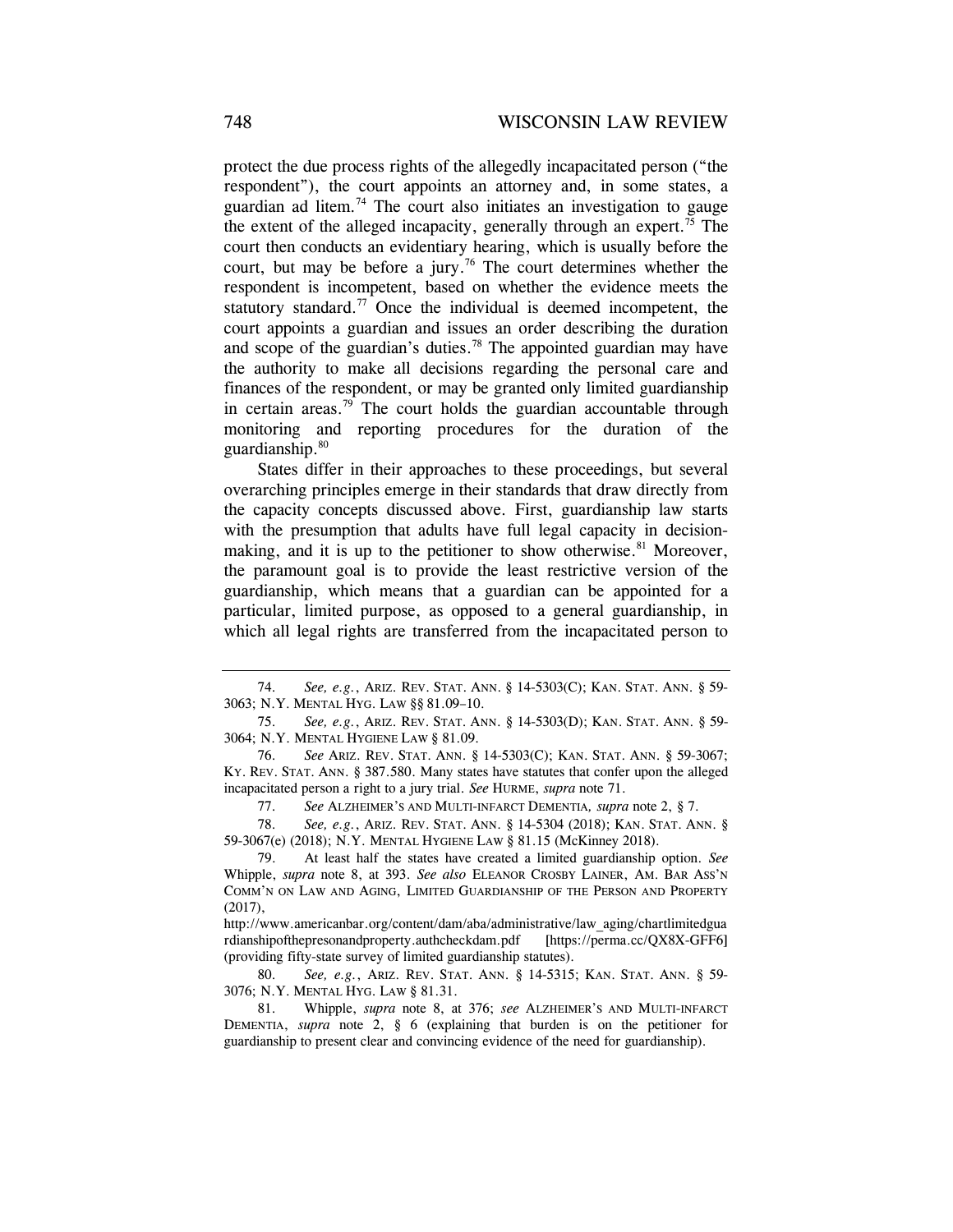the guardian.82 Additionally, courts look for alternatives less restrictive than guardianship, such as powers of attorney, representation agreements, advance directives for health care, trust arrangements, and joint financial accounts.<sup>83</sup> The use of less restrictive alternatives is designed to maximize independence and self-reliance.<sup>84</sup>

The common objective among the states is to move away from broad, indefinite standards toward ones that allow a determination that will reflect the individual's specific needs.<sup>85</sup> The emphasis is on functionality.<sup>86</sup> The goal is to demand sufficient proof that an individual is incapable of managing his personal care or property. In addition to the functioning tests mentioned above, $87$  many states incorporate two other factors to determine if an individual is incapacitated: necessity (a test balancing "interactive" factors like the risk of harm, the resources available to the individual, and the person's values and preferences); and any conditions, including diagnoses of illness, which could contribute to the need for a guardian.<sup>88</sup> States typically use a combination of these factors to make a determination of incompetency, $89$  looking at the person as a whole. $90$  Some states incorporate specific requirements, such as an analysis of the tasks the person is capable of performing, $91$  an evaluation of the person's

87. *See* UNIFORM GUARDIANSHIP AND PROTECTIVE PROCEEDINGS ACT § 102(5) (UNIF. LAW COMM'N 1997),  $LAW$  COMM'N 1997), http://www.uniformlaws.org/shared/docs/guardianship%20and%20protective%20proce edings/UGPPA\_2011\_Final%20Act\_2014sep9.pdf [https://perma.cc/Y4YE-GJMJ]; *supra* notes 62–64 and accompanying text.

 88. *See* HANDBOOK FOR LAWYERS, *supra* note 7, at 7. The risk assessment seeks to balance the potential risks with the potential benefits of allowing an individual to maintain capacity for purposes of lifestyle, legal, medical or financial decision making. *See* Arias, *supra* note 62, at 140–41.

 89. A fifty state survey of statutory definitions of incapacity showed that forty-three statutes contain the "functionality" test, thirty-six statutes contain the "necessity" test, and thirty-three statutes contain the "disabling condition" test. *See* HURME, *supra* note 71.

90. *See id.* 

 91. *See, e.g.*, ARIZ. REV. STAT. ANN. § 14-5303(D)(3) (2018); KAN. STAT. ANN. § 59-3064(b)(3) (2018); N.Y. MENTAL HYG. LAW § 81.09(c)(5)(vii) (McKinney 2018).

 <sup>82.</sup> *See, e.g.*, N.Y. MENTAL HYG. LAW § 81.31 (stating legislative purpose that the least restrictive means of guardianship should be used). This is also evidenced by the high number of states that have enacted limited guardianship statutes. *See*  Lainer, *supra* note 79.

 <sup>83.</sup> *See* Pietsch, *supra* note 7, at 28; Wright, *supra* note 6, at 92.

<sup>84.</sup> *See generally* Lanier, *supra* note 79.

 <sup>85.</sup> *See* HANDBOOK FOR LAWYERS, *supra* note 7, at 7; *supra* Part I.

 <sup>86.</sup> *See* Arias, *supra* note 62, at 150.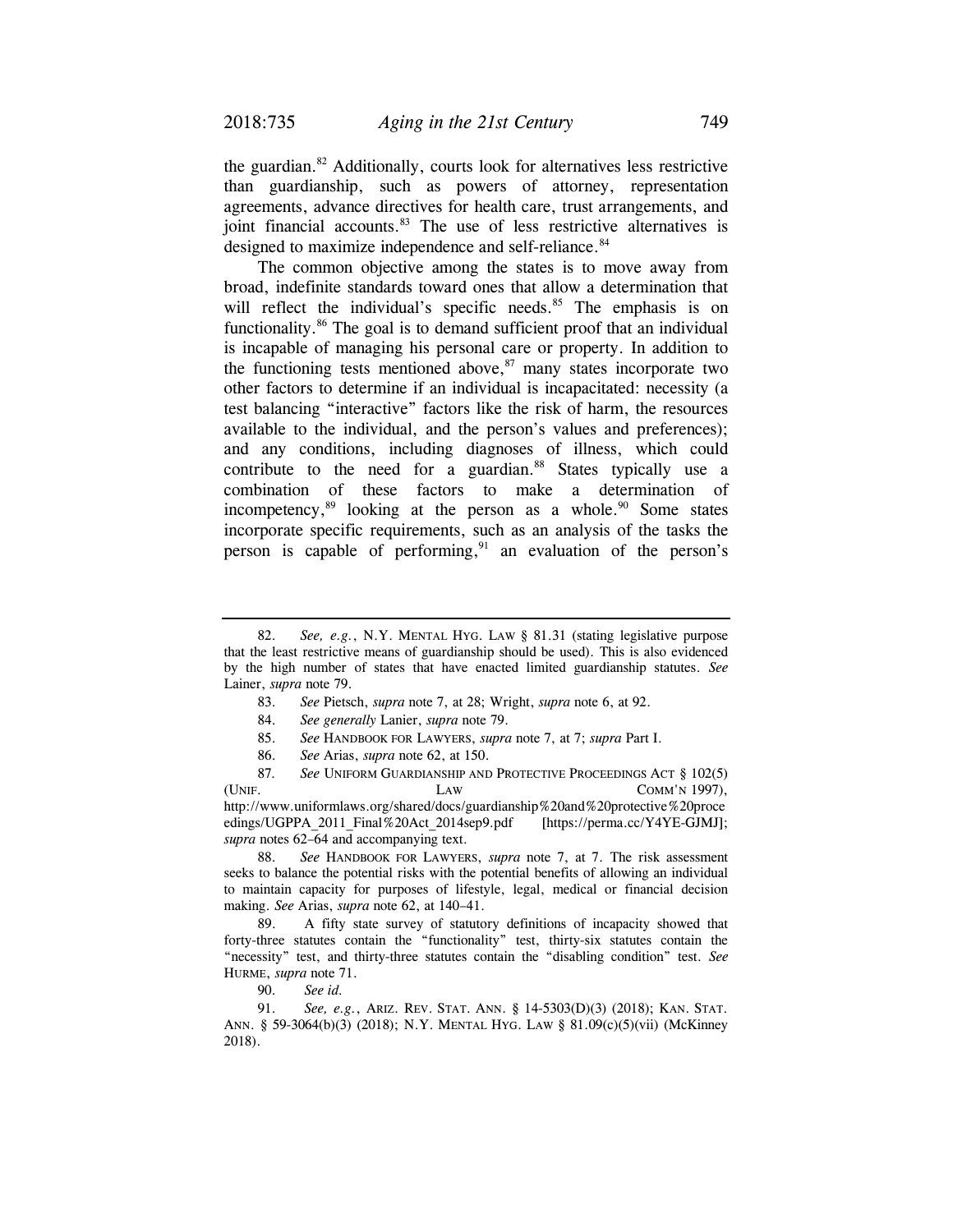intellectual, physical, and social skills,  $92$  and a description of how disability or impairments (including disease diagnosis) affect the person,<sup>93</sup> but most states do not provide specific guidance on "functionality."94 Generally, statutory standards are broad and do not give clarification on the level or breadth of impairment required to meet the determination of incompetency.95 Instead, the standards allow for discretion, aiming to create a legal standard of incompetence that identifies functional incapacities "that exceed an unacceptable risk or harm threshold."<sup>96</sup>

Of all these factors, performance assessment is the paramount focus in competency evaluation. $97$  This assessment seeks information about an individual's specific abilities to carry out the activity in question.<sup>98</sup> Thus, even if a person has a dementing illness, the emphasis is on a measurement of the person's abilities and preserved function rather than on the deficits associated with dementia.<sup>99</sup> If the statutory test incorporates a conditions factor, including a medical diagnosis such as AD, that factor is considered relevant but not dispositive to the determination of capacity.<sup>100</sup> Many states that incorporate a conditions factor also require a showing of a causal relationship between a diagnosed medical or psychological condition and specific deficits.<sup>101</sup>

In evaluating these factors, most states require an expert clinical opinion on capacity, $102$  usually in the form of a written clinical

 98. *See* GRISSO, *supra* note 23, at 321–322; HANDBOOK FOR PSYCHOLOGISTS, *supra* note 69, at 25.

 99. *See* GRISSO, *supra* note 23, at 316; Wright, *supra* note 6, at 91–92 & n.185 (explaining the crucial issue is whether the individual can function to meet the demands of his environment: "[t]he functional evaluator is less interested . . . in the cause of disability, the prognosis, or the potential for treatment.").

100. *See* ALZHEIMER'S AND MULTI-INFARCT DEMENTIA, *supra* note 2, § 7.

101. GRISSO, *supra* note 23, at 325.

 102. HANDBOOK FOR PSYCHOLOGISTS, *supra* note 69, at 28 ("[T]he fulcrum of a capacity assessment is the clinical judgment."). *See, e.g.*, ARIZ. REV. STAT. ANN. § 14-5303(D)(1) (2018); KAN. STAT. ANN. § 59-3064(b)(2) (West 2018).

 <sup>92.</sup> *See, e.g.*, ARIZ. REV. STAT. ANN. § 14-5303(D)(2); KAN. STAT. ANN. § 59-3064(b)(3); N.Y. MENTAL HYG. LAW § 81.09(c)(5)(vii).

 <sup>93.</sup> *See, e.g.*, ARIZ. REV. STAT. ANN. § 14-5303(D)(1); KAN. STAT. ANN. § 59-3064(b)(2); N.Y. MENTAL HYG. LAW § 81.09(c)(5)(vii).

 <sup>94.</sup> *See* Arias, *supra* note 62, at 150.

 <sup>95.</sup> *Id.*

 <sup>96.</sup> *See* GRISSO, *supra* note 23, at 316.

 <sup>97.</sup> Functionality encompasses both performance of everyday tasks as well as cognitive abilities, such as planning, memory and judgment. *Id.* at 322. Some examples of these tasks that are tested are identifying and counting currency, grocery shopping, checking the mail, dressing, and eating. HANDBOOK FOR PSYCHOLOGISTS, *supra* note 69, at 159. *See also* Wright, *supra* note 6, at 68, 91 (explaining that focus in guardianship proceedings is on functional assessment in determining capacity).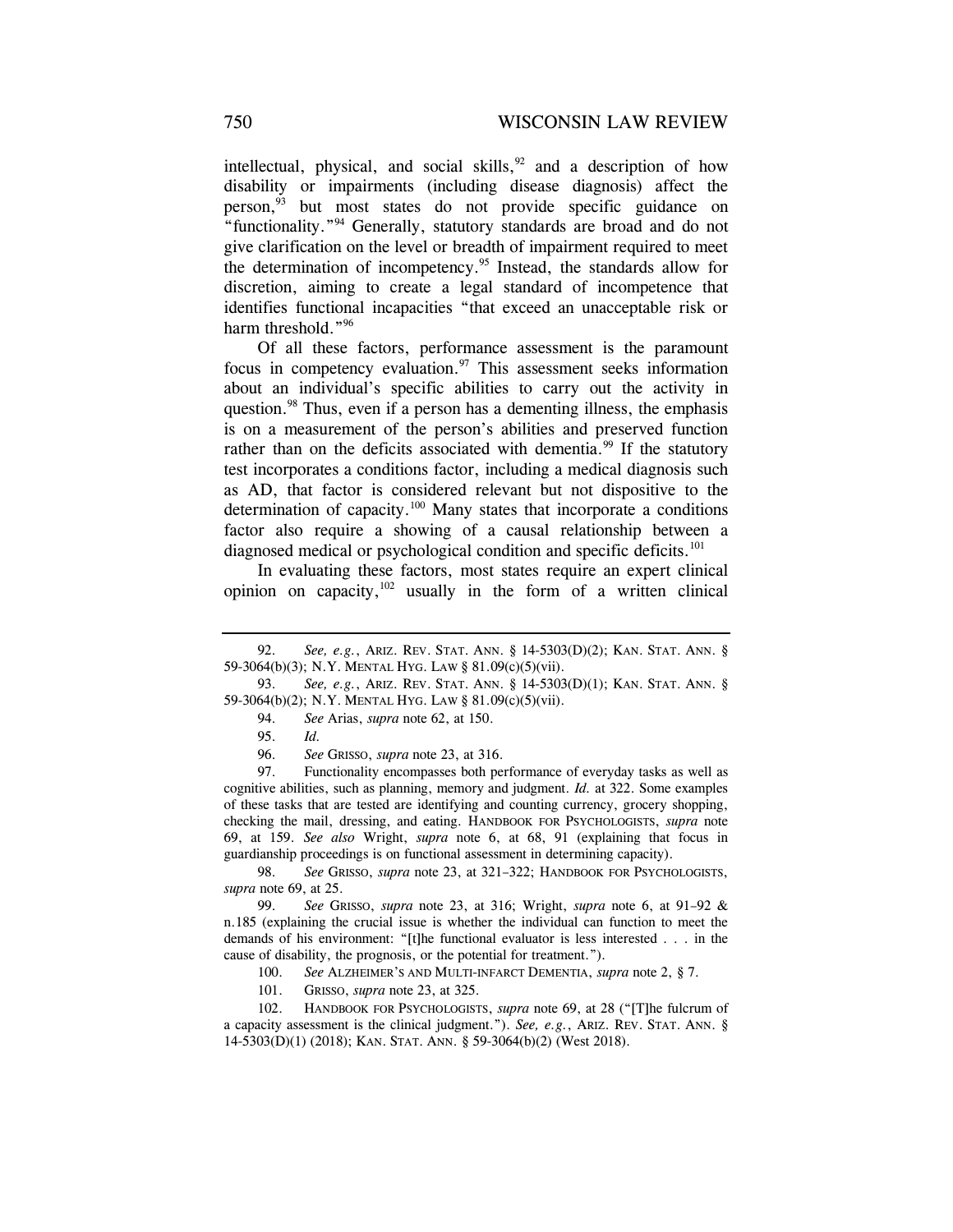evaluation.<sup>103</sup> Previously, psychologists would reach a conclusion about an individual's capacity after clinical interviews and general mental status evaluations, $104$  but this methodology was criticized as overly subjective and unreliable.<sup>105</sup> In response, researchers developed standardized functional assessment instruments and neuropsychological tests to improve the validity (increased accuracy) and reliability (increased consistency) of results.106 Neuropsychological tests are designed to measure psychological functions including cognitive deficiencies.<sup>107</sup> Functional assessment tests are designed to evaluate tasks associated with living independently.<sup>108</sup> A clinical evaluation will integrate test results with "interactive factors," which provide context of the individual's personal situation and lifestyle.109 These standardized psychological tests and assessment instruments provide valuable information for capacity determinations and help "identify cognitive deficits relevant to a specific context and the degree of the deficits."<sup>110</sup> The tools have improved the reliability and validity of capacity judgments as compared to those made without such standardized tests. $^{111}$ 

 103. ARIZ. REV. STAT. ANN. § 14-5303(D)(1); KAN. STAT. ANN. § 59- 3064(b)(2).

104. HANDBOOK FOR PSYCHOLOGISTS, *supra* note 69, at 11.

105. *Id. See also* GRISSO, *supra* note 23, at 317.

106. *See* GRISSO, *supra* note 23, at 326–27.

 107. *See* Lyn M. Gaudet et al., *Can Neuroscience Help Predict Future Antisocial Behavior?*, 85 FORDHAM L. REV. 503, 508 (2016); Philip D. Harvey, *Clinical Applications of Neuropsychological Assessment*, 14 DIALOGUES CLINICAL NEUROSCIENCE 91, 91 (2012). Clinicians typically use standardized tests such as the Mini-Mental State Exam (MMSE) and the Montreal Cognitive Assessment (MoCA), among others, to assess cognitive abilities. *See* Arias, *supra* note 62, at 138–39 (2013); Olivier Godefroy et al., *Is the Montreal Cognitive Assessment Superior to the Mini-Mental State Examination to Detect Poststroke Cognitive Impairment?: A Study with Neuropsychological Evaluation*, 42 STROKE 1712, 1712 (2011); Beau M. Ances, *Alzheimer Disease Diagnosis Using Biomarkers*, The American Academy of Neurology Institute (2017) (on file with author).

 108. *See* Arias, *supra* note 62, at 139 (explaining that functional abilities are classified according to instrumental activities of daily living (IADLs), which are higherfunctioning tasks such as managing a budget, and activities of daily living (ADLs), such as bathing and toileting).

 109. HANDBOOK FOR LAWYERS, *supra* note 7, at 11. Examples of assessment tests for everyday living or financial decision making include the Assessment of Capacity for Everyday Decisionmaking and the Semi-Structured Clinical Interview for Financial Capacity (SFIC). Arias, *supra* note 62, at 146. *See generally* James M. Lai et al., *Everyday Decision-Making in Older Persons with Cognitive Impairment*, 16 AM. J. GERIATRIC PSYCHIATRY 693 (2008).

110. Arias, *supra* note 62, at 139.

 111. *See* HANDBOOK FOR PSYCHOLOGISTS, *supra* note 69, at 12; *See* Kim et al., *supra* note 6, at 153 (reviewing literature on studies of decision making capacity of persons with dementia and finding varying and inconsistent definitions of and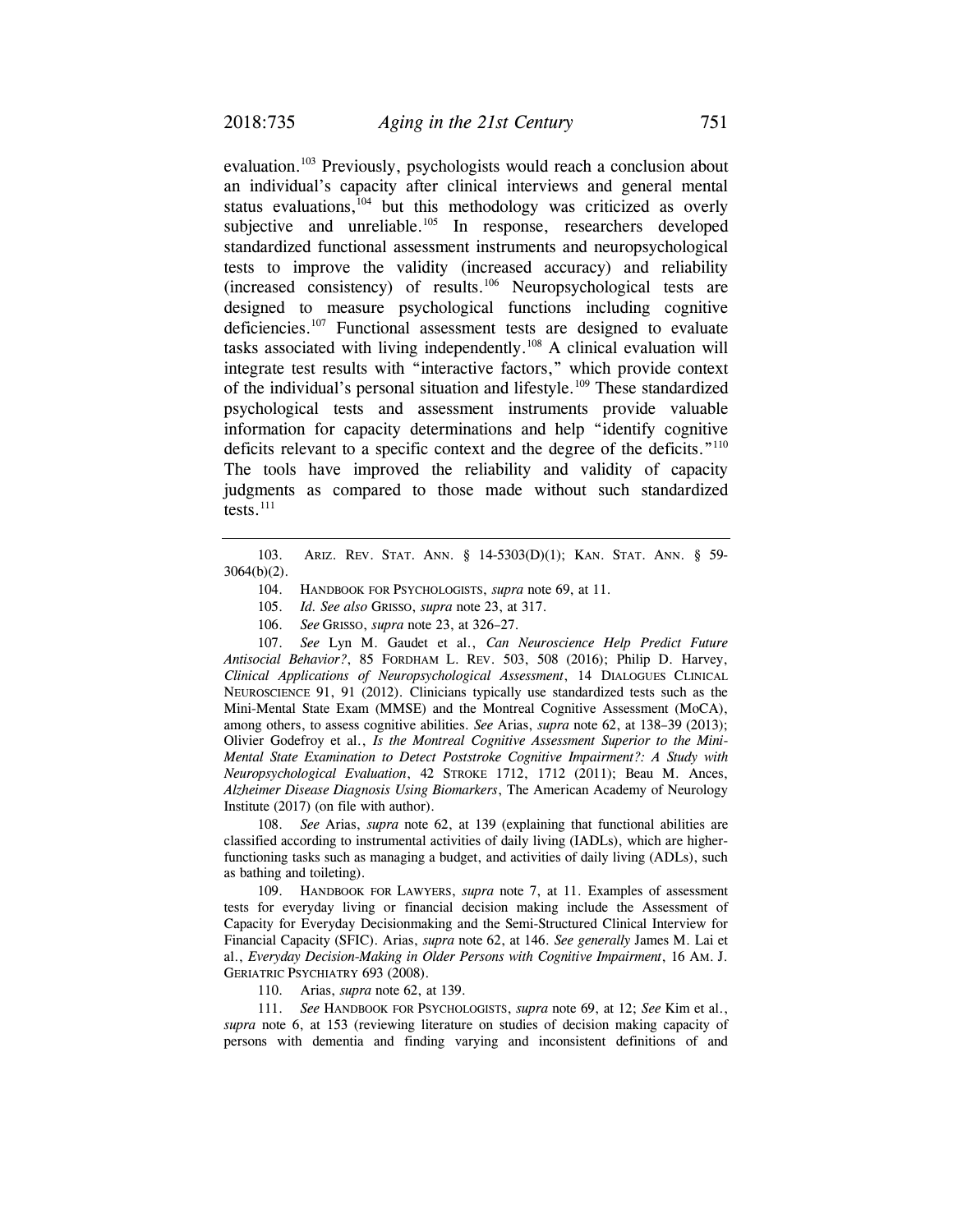Neuropsychological tests have high rates of accuracy. For example, one study found that the FR-FCSRT test<sup>112</sup> was the neuropsychological test "most strongly associated with incident AD," which was consistent with other studies that demonstrated the test's high validity in distinguishing dementia, especially AD, from other cognitive pathologies.<sup>113</sup> Another study found that an algorithm using the CERAD-NAB test, $114$  in conjunction with a recollection and a verbal comprehension neuropsychological test, had an eighty-two percent accuracy in distinguishing AD patients from patients with other pathologies.<sup>115</sup>

Even with their strengths, both the functional assessment test and neuropsychological tests have limitations in the context of capacity determinations and neurodegenerative diseases like AD.<sup>116</sup> Functional assessment instruments may reach inconsistent results; $117$  these tests are typically based on inventories (usually involving the ability to carry out activities of daily living) compiled by the individual and their families, which involve subjective judgments that may be subject to errors and biases in reporting. $^{118}$ 

Despite their high rates of accuracy, neuropsychological tests have limitations in capacity determinations as well. Capacity determinations

 112. Free and Cued Selective Reminding Test. *See* Laura A. Rabin et al., *Predicting Alzheimer's Disease: Neuropsychological Tests, Self-Reports, and Informant Reports of Cognitive Difficulties*, 60 J. AM. GERIATRICS SOC'Y 1128, 1129 (2012).

 113. *Id.* at 1132. As this study notes, other neuropsychological tests do not have a similar accuracy in distinguishing AD from other pathologies. *Id.* at 1132–33.

 114. Consortium to Establish a Registry for Alzheimer's Disease— Neuropsychological Assessment Battery. *See* Pavel Gurevich et al., *Neuropsychological Testing and Machine Learning Distinguish Alzheimer's Disease from Other Causes of Cognitive Impairment*, 9 FRONTIERS AGING NEUROSCIENCE 1, 1 (2017).

 115. *Id.* Patients in the early stage of disease were distinguished with 89 percent accuracy. *Id.* at 5. *But see* Aaron R. Ritter et al., *Neuropsychological Testing in Pathologically Verified Alzheimer Disease and Frontotemporal Dementia: How Well Do the Uniform Data Set Measures Differ Between Diseases?*, 31 ALZHEIMER DISEASE & ASSOCIATED DISORDERS 187, 187–89 (2017) (finding that neuropsychological tests were unable to accurately distinguish AD from FTLD patients, despite the "great interest in defining phenotypic signatures" for FTLD "in the absence of biomarkers").

116. *See* Arias, *supra* note 62, at 139–40.

 117. Philip D. Harvey et al., *Performance-based and Observational Assessments in Clinical Trials Across the Alzheimer's Disease Spectrum*, 14 INNOVATIONS CLINICAL NEUROSCIENCE 30, 30–31 (2017).

 118. *Id.*; *see* Ances, *supra* note 107 ("Capturing the history . . . of progressive cognitive and functional loss can be time-consuming and sometimes is inexact.").

measurements of "capacity" and "competency"); Wright, *supra* note 6, at 80–81; Konstantine K. Zakzanis & Eliyas Jeffay, *Neurocognitive Variability in High-Functioning Individuals: Implications for the Practice of Clinical Neuropsychology*, 108 PSYCHOL. REP. 290, 290–92 (2011).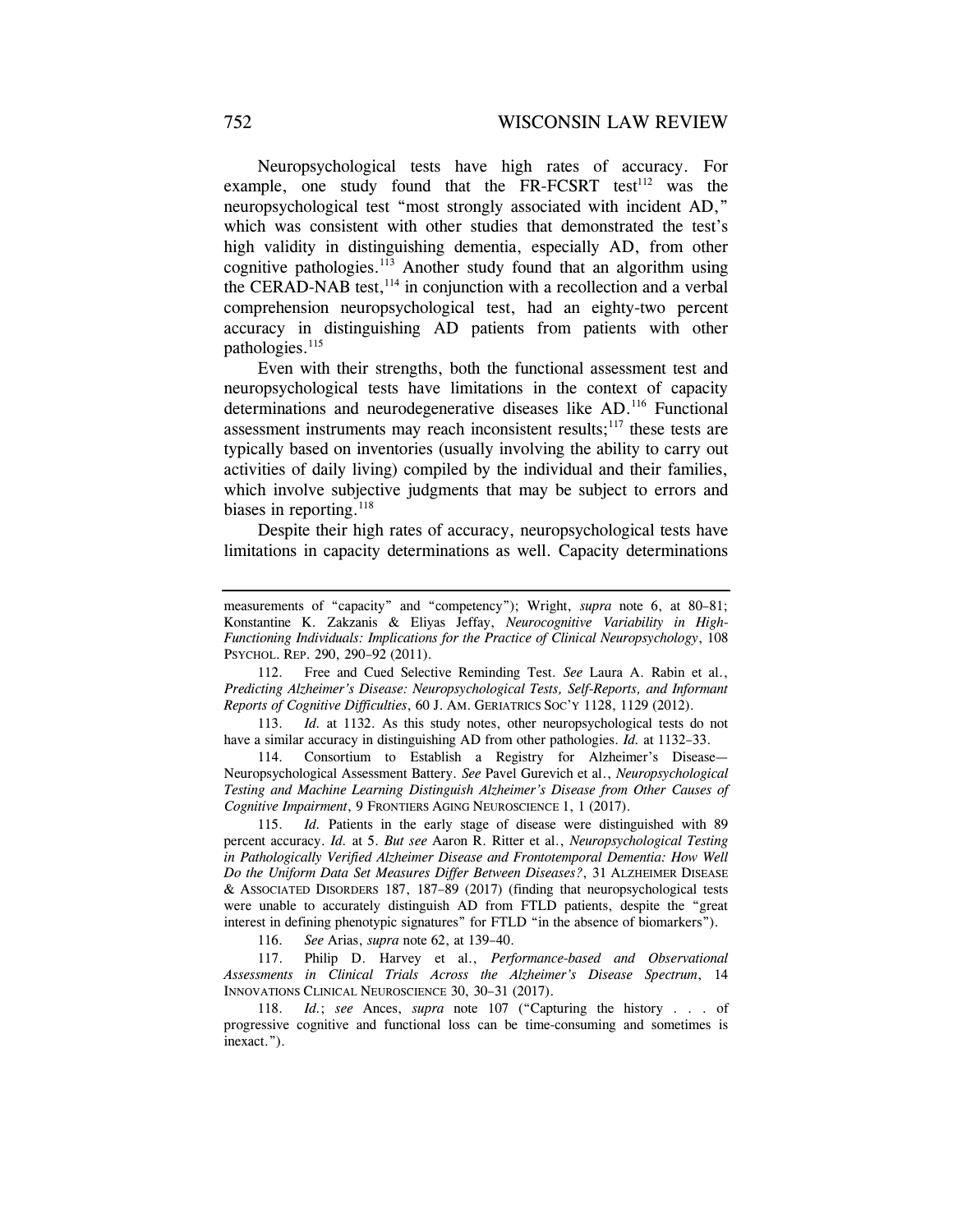are based on the individual's capabilities at the time of the examination,<sup>119</sup> and elders may display better decision-making skills at certain times than others.<sup>120</sup> Even experienced clinicians can be inaccurate in the clinical diagnostic process.<sup>121</sup> Primary care physicians may fail to recognize dementia in more than fifty percent of affected patients.122 Among clinicians, there is a "widespread disagreement regarding the independent and joint contribution of . . . various assessment domains and the optimal strategy for measurement of each domain."<sup>123</sup> Furthermore, although clinicians and other professionals have developed numerous instruments to conduct capacity evaluations, they "have not yet reached a general consensus on a single set of tools to implement universally" in determining capacity.124 And even with the increase in reliability and validity of measurements, individual competency determinations can be inconsistent for a number of reasons.125 Studies demonstrate that clinicians provide inadequate reports for competency determinations by focusing on the wrong factors, applying the wrong tests, or providing incomplete information.126 Clinicians may not receive sufficient training in conducting capacity evaluations.<sup>127</sup> The discrepancies may be due to a clinician's focus on different cognitive and decisional abilities or even holding different values from those of the patient or other clinicians.<sup>128</sup>

 <sup>119.</sup> *See* Arias, *supra* note 62, at 139.

 <sup>120.</sup> *See id.* (explaining that individuals may experience good days and bad days and moments of lucidity); Drobac & Goodenough, *supra* note 20, at 485–86 (describing "sundowning" condition in elders).

 <sup>121.</sup> *See* T.G. Beach, et al., *Accuracy of the Clinical Diagnosis of Alzheimer Disease at National Institute on Aging Alzheimer Disease Centers, 2005–2010*, 71 J. NEUROPATHOLOGY & EXPERIMENTAL NEUROLOGY 266, 266 (2012).

 <sup>122.</sup> *See* Soo Borson et al., *Improving Identification of Cognitive Impairment in Primary Care*, 21 INT'L. J. GERIATRIC PSYCHIATRY 349, 349 (2006).

 <sup>123.</sup> Laura A. Rabin et al., *Predicting Alzheimer's Disease: Neuropsychological Tests, Self-Reports, and Informant Reports of Cognitive Difficulties*, 60 J. AM. GERIATRIC SOC'Y 1128, 1128 (2012).

 <sup>124.</sup> Arias, *supra* note 62, at 142–43, 145–46.

 <sup>125.</sup> *See* Moye et al., *supra* note 6, at 165.

 <sup>126.</sup> *See* Laura Gibson, *Giving Courts the Information Necessary to Implement Limited Guardianships: Are We There Yet?*, 54 GERONTOLOGICAL SOC. WORK 803, 806 (2011).

 <sup>127.</sup> Wright, *supra* note 6, at 80–81 (describing study of guardianship proceedings in three states indicating clinical inconsistencies and lack of adequate clinical basis for competency determinations).

 <sup>128.</sup> *See* Moye et al., *supra* note 6, at 165. Personal values, age discrimination, background and experience of the clinician can influence capacity judgments. HANDBOOK FOR PSYCHOLOGISTS, *supra* note 69, at 12. Potential measurement errors include limitations in hearing, vision, or processing speed, fear of examination, as well as susceptibility to fatigue. GRISSO, *supra* note 23, at 326–27.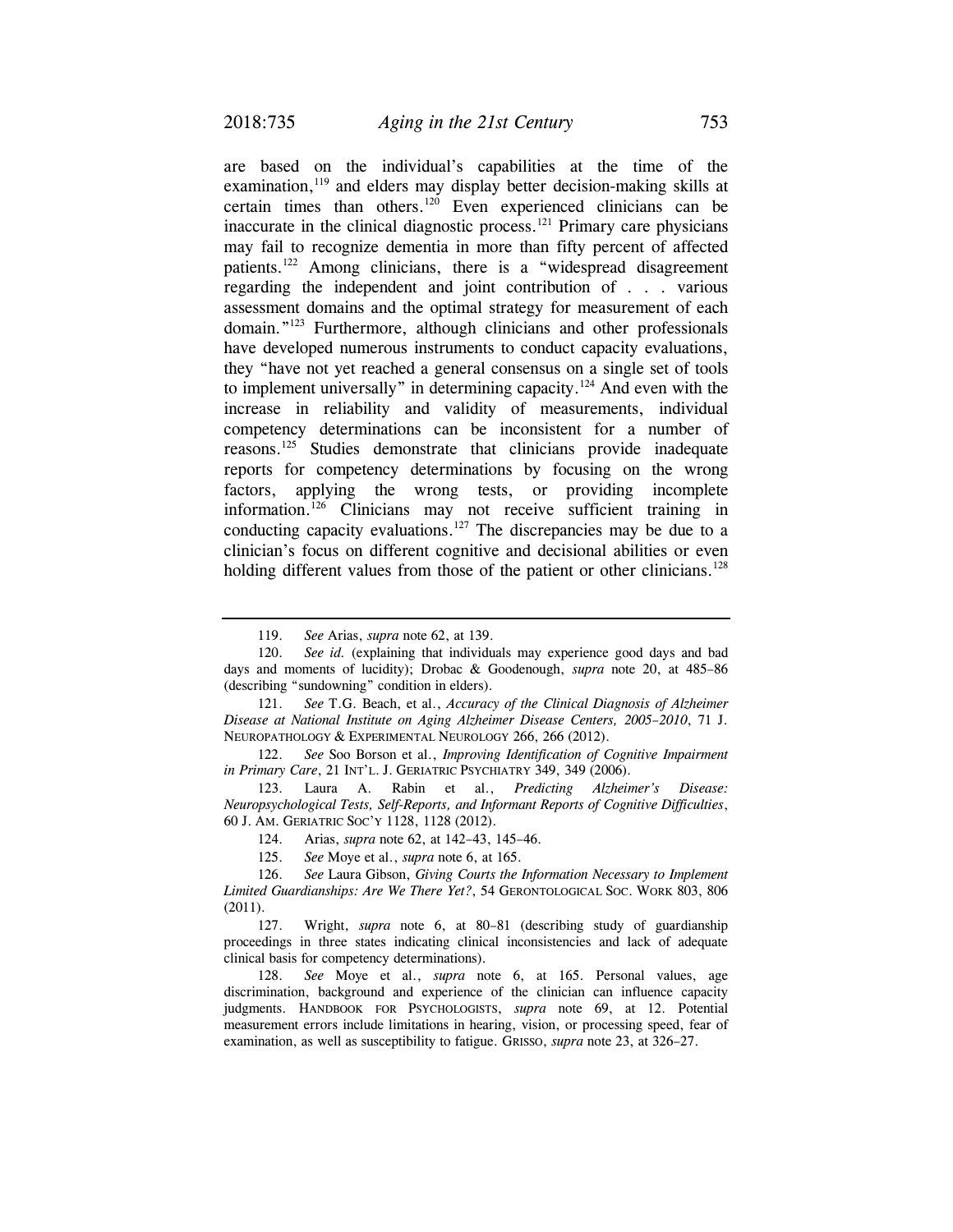Clinical interviews may vary in quality.<sup>129</sup> Moreover, both the neuropsychological tests and functional assessment tests were designed to detect changes in patients with the last stage of AD (dementia), and may not be sensitive enough to identify the more subtle impairment associated with earlier stages of AD or sufficiently assess progression over time to later stages.<sup>130</sup>

 Developments in neuroscience hold promise to supplement and enhance the accuracy of neuropsychological and assessment test results, particularly with regard to diagnosing early stages of AD, and thereby assist in capacity measurements and assessment. They also hold promise for achieving more exact prognoses. The next section turns to some of these developments.

# III. DISCOVERY OF BIOMARKERS OF EFFECT AND SUSCEPTIBILITY TO ALZHEIMER'S DISEASE

Alzheimer's disease is a progressive, severe neurodegenerative disorder of the brain characterized by cognitive decline and loss of memory.<sup>131</sup> Currently, diagnosis of AD depends on medical clinical assessment and neuropsychological testing, with definitive verification through autopsy.132 Scientists are searching for reliable surrogate physiological markers of AD.133 These biomarkers, which are discrete and quantifiable biological parameters that can serve as an indicator of health and disease, can help diagnose and monitor the progression of the disease.134 In this way, they can offer a more accurate diagnosis in the living brain.<sup>135</sup> Although these biomarkers are mostly at the research stage, a sea change is occurring in the research framework to

 <sup>129.</sup> *See* Moye et al., *supra* note 6, at 166.

 <sup>130.</sup> Harvey et al., *supra* note 117, at 31, 34; *see* Ances, *supra* note 107 (finding that dementia screening tools provide a "snapshot" of an individual's cognitive status at a point in time and do not assess individual decline; may be subject to false positives and false negative findings).

 <sup>131.</sup> Christian Humpel, *Identifying and Validating Biomarkers for Alzheimer's Disease*, 29 TRENDS BIOTECHNOLOGY 26, 26 (2011).

 <sup>132.</sup> *Id.*

 <sup>133.</sup> *Id*.; *see Earlier Diagnosis*, ALZHEIMER'S ASS'N, http://www.alz.org/research/science/earlier\_alzheimers\_diagnosis.asp#Brain [https://perma.cc/WJ79-S8D5] [hereinafter *Earlier Diagnosis*].

 <sup>134.</sup> Kaj Blennow et al., *Fluid Biomarkers in Alzheimer's Disease*, COLD SPRING HARBOR PERSP. MED., Sept. 2012, at 1, 2 ("Biomarkers are objective measures of a biological or pathogenic process that can be used to evaluate disease risk or prognosis, to guide clinical diagnosis, or to monitor therapeutic interventions."); Humpel, *supra* note 131, at 26; *Earlier Diagnosis*, *supra* note 133.

 <sup>135.</sup> Rebecca Craig-Schapiro et al., *Biomarkers of Alzheimer's Disease*, 35 NEUROBIOLOGY DISEASE 128, 129 (2009).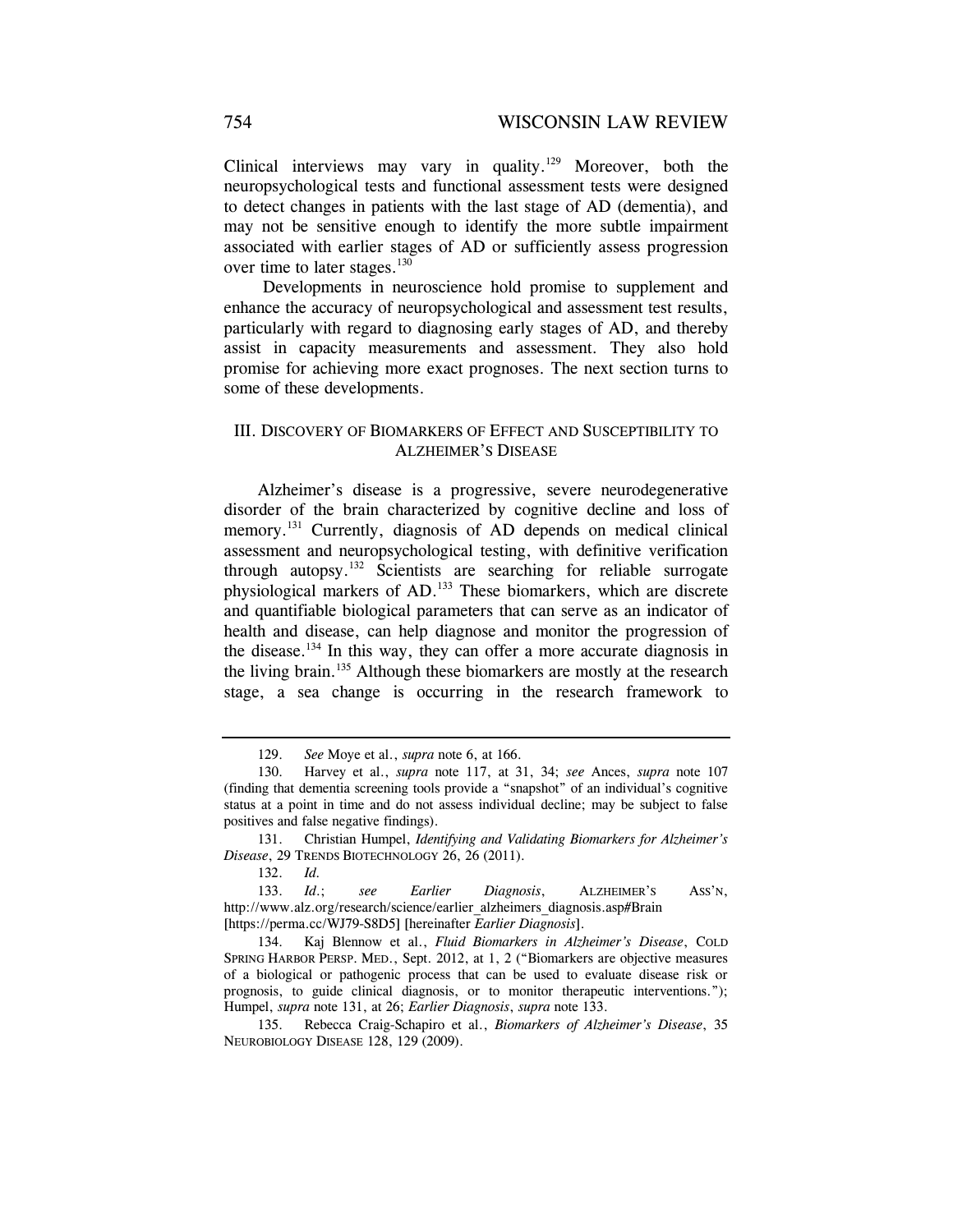implement a biological definition of AD, based on neuropathological verification through biomarkers, independent from clinical symptoms.<sup>136</sup> These advances have the potential to significantly affect the capacity assessments at the heart of the guardianship proceedings. To demonstrate this, I review the clinical stages of AD, and then highlight some of the scientific advances in discovering biomarkers in bodily fluid, structural and functional brain changes, and genes.

## *A. Clinical Stages of Alzheimer's Disease*

AD has three recognized clinical stages, $137$  reflecting a spectrum of symptom severity: (1) Preclinical AD ("PCAD"); (2) Mild Cognitive Impairment (MCI) due to AD; and (3) Dementia due to AD or "clinical AD."138 In individuals with Preclinical AD, changes to the brain occur, often years or decades before outward symptoms of cognitive impairment are detectable,<sup>139</sup> or they may manifest subtle cognitive impairments that do not meet the diagnostic criteria for MCI or AD.<sup>140</sup> In the second stage of AD (MCI due to AD), individuals exhibit cognitive impairment that is pronounced enough to be observable to the individual (or close friends and family) but not so pronounced as to

 <sup>136.</sup> *See* Jack et al., *supra* note 13, at 536, 538. Given the huge strides that have been made in AD biomarker research, the National Institute on Aging and the Alzheimer's Association (NIAA-AA) have called for a biological, rather than a syndrome-based definition of AD. *Id*. at 538. The NIAA-AA recognized that biomarkers now exist that are proxies for AD neuropathological changes and should be used to define AD in living persons. They cautioned, however, that this recommendation should be used for research purposes and is not yet intended for general clinical practice. *Id.* at 537. They envision eventual reliance on diagnoses based on pathological processes, as we currently approach other medical conditions such as diabetes, bone density, and hypertension. *Id.* at 537–38.

 <sup>137.</sup> A shift is occurring in the research framework—although not yet in the medical domain—viewing the disease as a continuum rather than three distinct clinical phases. *Id.* at 537, 545.

 <sup>138.</sup> Reisa A. Sperling et al., *Toward Defining the Preclinical Stages of Alzheimer's Disease: Recommendations from the National Institute on Aging*−*Alzheimer's Association Workgroups on Diagnostic Guidelines for Alzheimer's Disease*, 7 ALZHEIMER'S & DEMENTIA 280, 281 (2011).

 <sup>139.</sup> *Id.*

 <sup>140.</sup> Sperling et al., *supra* note 138, at 281. Preclinical AD breaks down into subsets. The National Institute on Aging-Alzheimer's Association (NIA-AA) proposed three stages of Preclinical AD: (1) amyloid pathology present only; (2) amyloid pathology and presence of signs of neuronal injury; and (3) amyloid and neuronal injury pathologies plus subtle cognitive decline (SCD). Luka Kulic & Paul G. Unschuld, *Recent Advances in Cerebrospinal Fluid Biomarkers for the Detection of Preclinical Alzheimer's Disease*, 29 CURRENT OPINION NEUROLOGY 749, 750 (2016).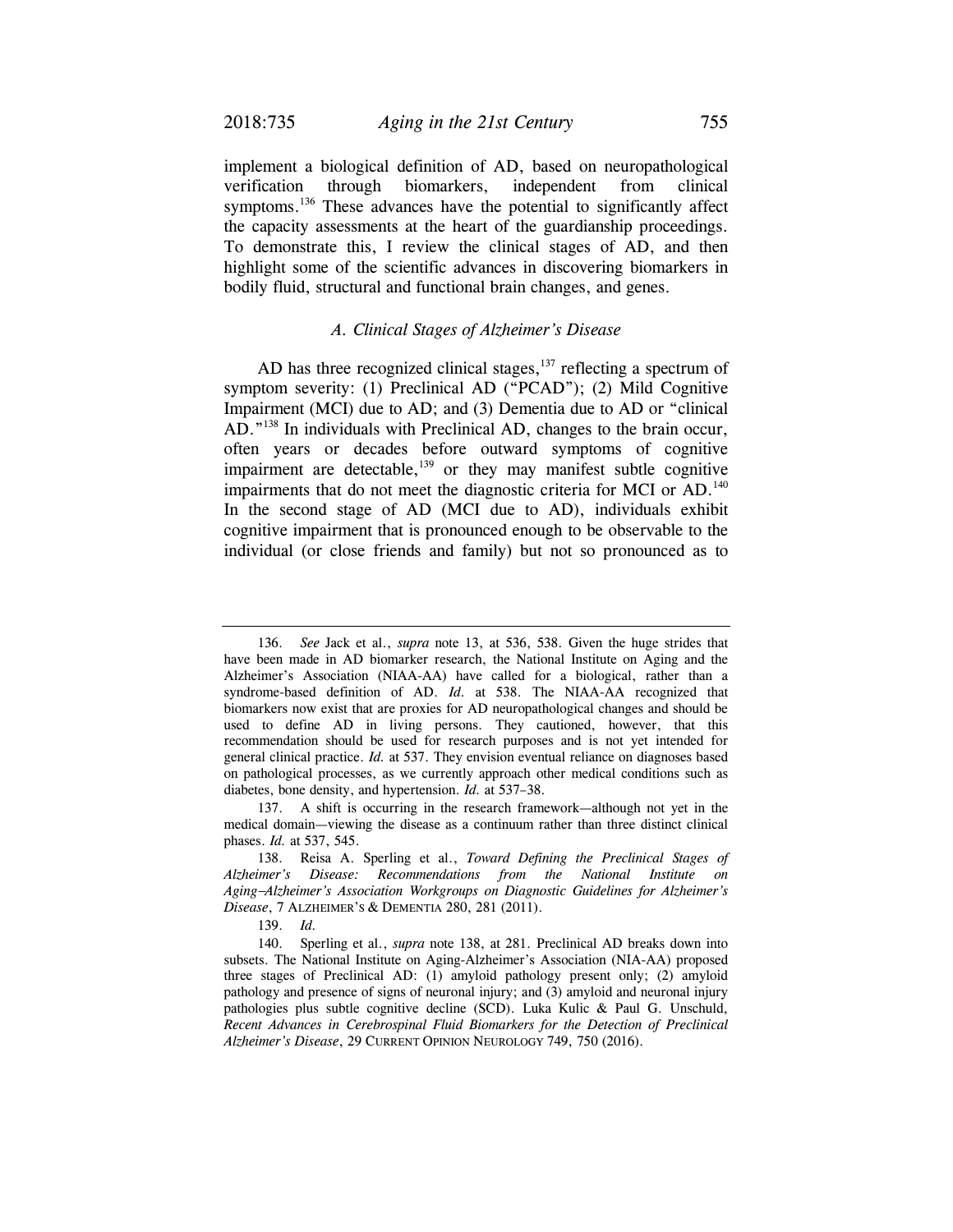interfere with independent daily functioning.<sup>141</sup> Studies suggest that MCI individuals are three times more likely than healthy controls to develop AD over a 4.5 year period.<sup>142</sup> The final stage (Clinical AD), is diagnosed when there are cognitive or behavioral symptoms that reflect impairment of various abilities, including the ability to function at work or other usual activities, the ability to acquire and remember new information, impairment of language functions, and changes in personality or behavior.143 Scientists are searching for biomarkers of all three of these stages.<sup>144</sup>

As noted, a diagnosis of AD only can be verified accurately in autopsy.145 The brains of post-mortem AD patients are characterized by the presence of: (1) amyloid plaques;<sup>146</sup> (2) neurofibrillary tangles  $(NFTs)$ ;<sup>147</sup> and (3) neurodegeneration.<sup>148</sup> Scientists are eager to

 142. *See* Christoffer Rosén et al., *Fluid Biomarkers in Alzheimer's Disease— Current Concepts*, MOLECULAR NEURODEGENERATION, June 2013, at 1, 4.

 143. This diagnosis is inherently a clinical judgment based on the individual circumstances of the patient and information from knowledgeable informants, and may include neuropsychological testing. Guy M. McKhann, et al., *The Diagnosis of Dementia Due to Alzheimer's Disease: Recommendations from the National Institute on Aging-Alzheimer's Association Workgroup on Diagnostic Guidelines for Alzheimer's Disease*, 7 ALZHEIMER'S & DEMENTIA 263, 265 (2011). Prodromal AD is considered the first phase of clinical AD. *See* William G. Britt III et al., *Mild Cognitive Impairment: Prodromal Alzheimer's Disease or Something Else?*, 27 J. ALZHEIMER'S DISEASE 543, 543, 548; Rosén et al., *supra* note 142, at 3. There are multiple interpretations of "prodromal AD" in the clinical field; for purposes of this paper, "prodromal AD" will be defined as the first stage of AD following progression from MCI to AD.

 144. *See* Howard Chertkow et al., *Definitions of Dementia and Predementia States in Alzheimer's Disease and Vascular Cognitive Impairment: Consensus from the Canadian Conference on Diagnosis of Dementia*, 5 ALZHEIMER'S RESEARCH & THERAPY, no. S2, 2013, at 1.

145. Humpel, *supra* note 131, at 26.

 146. These are aggregated amyloid-beta (Aβ) peptides that form insoluble deposits in the brain. Shannon L. Risacher & Andrew J. Saykin, *Neuroimaging and Other Biomarkers for Alzheimer's Disease: The Changing Landscape of Early Detection*, 9 ANN. REV. CLINICAL PSYCHOL. 621, 623 (2013). Amyloid biomarkers are widely viewed as the earliest detectable evidence of AD. *See* Jack et al., *supra* note 13, at 539.

 147. These are insoluble helical filament structures formed from the hyperphosphorylation of microtubule-associated tau. Risacher & Saykin, *supra* note 145, at 623.

 148. *See* Jack et al., *supra* note 13, at 536, 538; Katharina S. Goerlich et al., *Neuroanatomical and Neuropsychological Markers of Amnestic MCI: A Three-Year Longitudinal Study in Individuals Unaware of Cognitive Decline*, FRONTIERS AGING NEUROSCIENCE, Feb. 22, 2017, at 1, 2; Risacher & Saykin, *supra* note 146, at 623.

 <sup>141.</sup> Marilyn S. Albert et al., *The Diagnosis of Mild Cognitive Impairment due to Alzheimer's Disease: Recommendations from the National Institute on Aging*−*Alzheimer's Association Workgroups on Diagnostic Guidelines for Alzheimer's Disease*, 7 ALZHEIMER'S & DEMENTIA 270, 271 (2011).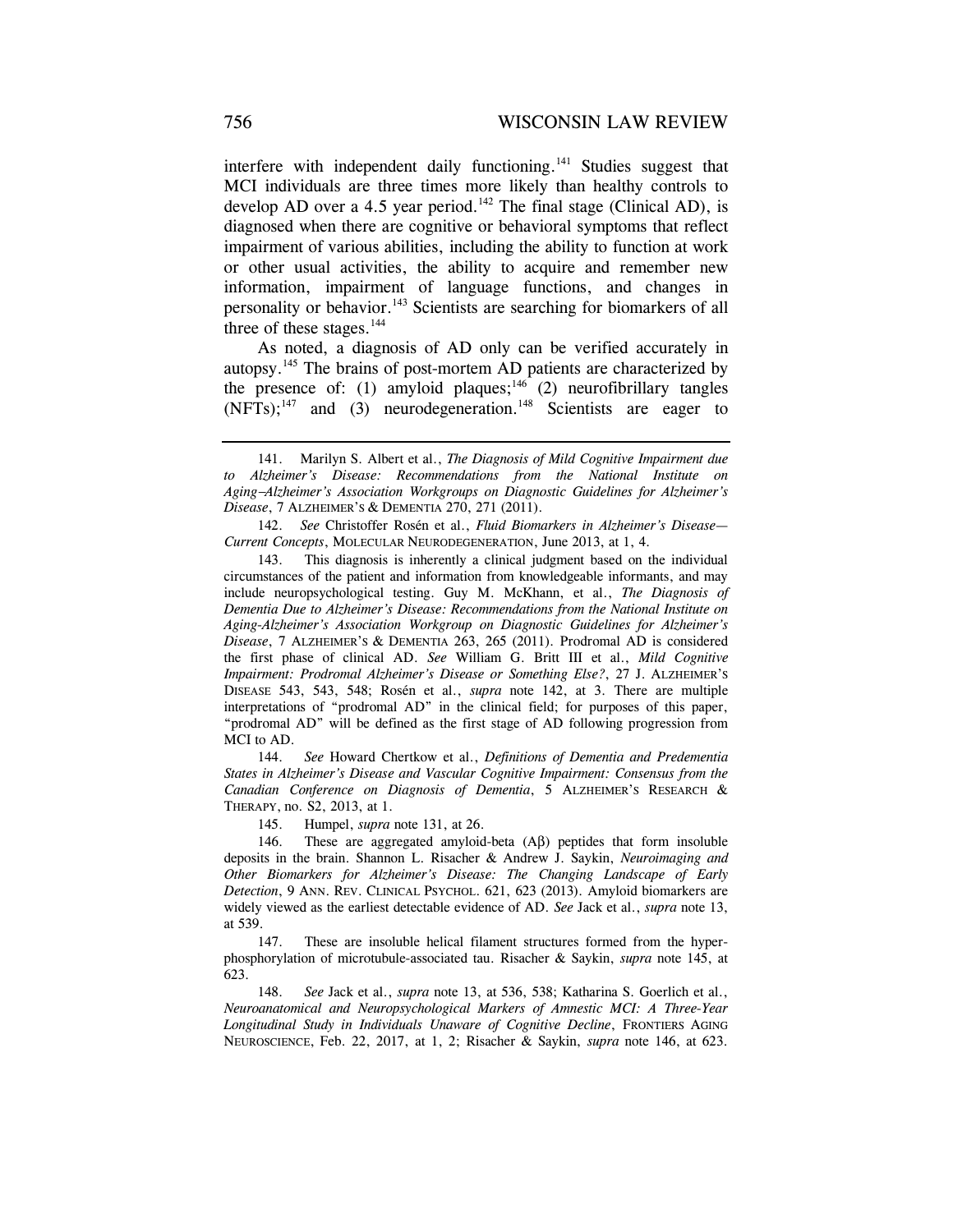determine whether these post-mortem characteristics can be detected in the living brain and at the different stages of AD. The research generally targets bodily fluid (like cerebral spinal fluid and blood), structural and functional brain changes, and genes.<sup>149</sup> An ideal biomarker for AD will provide an accurate and early diagnosis of AD, distinguish AD from other dementias and pathologies, indicate disease severity, demonstrate reproducible results over time, and exhibit clear cut-off values (used to define positive and negative diagnoses), while being inexpensive, non-invasive, and easy to use.<sup>150</sup> "Biomarkers" ideally could move the diagnosis of AD from the current syndromic 'black box' to an etiological diagnosis based on molecular pathology."151 The discussion below highlights some of the research in this area. $152$ 

#### *B. Fluid Biomarkers*

Cerebrospinal fluid (CSF) is an optimal source of biomarkers for AD since it comes in close contact with the brain.<sup>153</sup> The most studied CSF biomarkers for identifying AD are levels of Aβ42 (a protein found in amyloid plaques), levels of total tau (t-tau) (a protein specific to the brain), and levels of phosphorylated-tau (p-tau) (a tau protein associated with neurofibrillary tangles).<sup>154</sup>

Aβ42 is the main protein component of amyloid plaques, and researchers widely believe that aggregation of the protein into amyloid deposits is associated with decreased Aβ42 levels in the cerebral spinal fluid.155 Scientists think this decrease in Aβ42 levels is one of the

The third category, neurodegeneration, appears to be less specific to AD and can also occur in other dementia conditions. *See* Jack et al., *supra* note 13, at 539.

 <sup>149.</sup> *See generally* Harald Hampel et al., *Development of Biomarkers to Chart All Alzheimer's Disease Stages: The Royal Road to Cutting the Therapeutic Gordian Knot*, 8 ALZHEIMER'S & DEMENTIA 312, 317–23 (2012).

 <sup>150.</sup> Humpel, *supra* note 131, at 26; Mario Riverol & Oscar L. López, *Biomarkers in Alzheimer's Disease*, FRONTIERS NEUROLOGY, July 14, 2011, at 1, 1; Neeti Sharma & Anshika Nikita Singh, *Exploring Biomarkers for Alzheimer's Disease*, 10 J. CLINICAL & DIAGNOSTIC RES., July 2016, at 1, 1–2.

<sup>151</sup>*. See* Ances, *supra* note 107.

 <sup>152.</sup> For an overview of the research in this area, see Jack et al., *supra* note 13, at 538-544.

 <sup>153.</sup> Blennow et al., *supra* note 134, at 2.

 <sup>154.</sup> *Id.* at 2–3.

 <sup>155.</sup> *Id.* at 2. AD patients exhibit significantly lower CSF Aβ42 levels, approximately fifty percent of healthy control levels in the CSF. *Id.* at 3.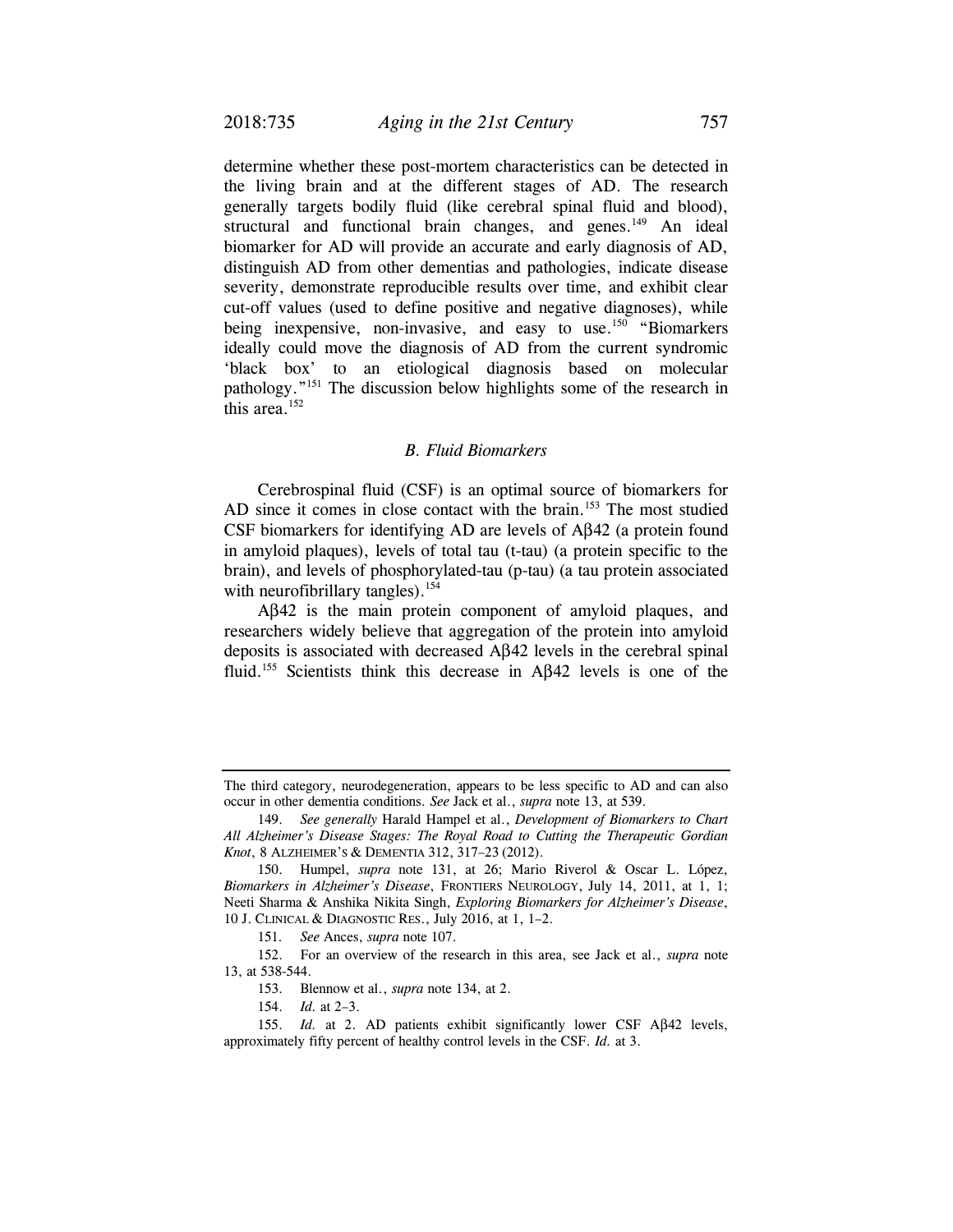earliest detectable signs of AD, even detectable as early as early middle age  $(45-54 \text{ years})$ .<sup>156</sup>

Another area of research focuses on tau, which is a protein specific to the brain.157 T-tau measures the total amount of the tau protein in the brain, and scientists believe that certain levels can indicate neuronal injury or degeneration.<sup>158</sup> AD patients have significantly higher CSF ttau levels than in cognitively normal individuals, and higher levels are also associated with a faster rate of cognitive decline.<sup>159</sup> T-tau is thought to be a marker for predicting the likelihood of progression from MCI to AD.<sup>160</sup> P-tau levels reflect the total amount of phosphorylated tau, a type of tau that is associated with the formation of neurofibrillary tangles in  $AD$  patients.<sup>161</sup> P-tau in the CSF has been shown to distinguish AD from other dementias—such as Frontotemporal Dementia, Lewy Body Dementia, and Vascular Dementia—and from major depression.162 Many other CSF biomarkers are also being studied to improve the accuracy of AD diagnoses and to distinguish AD from other neuropathologies.163

 158. Blennow et al., *supra* note 134, at 2. In patients with temporary cognitive conditions such as traumatic brain injury (TBI) and stroke, t-tau levels are increased and correlate with amount of damaged neural tissue. *Id.* In chronic conditions, CSF ttau levels are highest in conditions that experience the most rapid cognitive decline, such as Creutzfeldt-Jakob Disease (CJD). *Id.* In AD patients, CSF t-tau levels are correlated with post-mortem tangle load, suggesting that tau levels increase as the protein is released into the CSF by tangle-bearing neurons. *Id.* at 3.

 159. *Id.* at 2–4. AD patients had CSF t-tau levels 300 percent higher than controls. *Id.* at 4. *See* Harald Hampel et al., *Total and Phosphorylated Tau Protein as Biological Markers of Alzheimer's Disease*, 45 EXPERIMENTAL GERONTOLOGY 30, 34 (2010) (showing that p-tau231 declined longitudinally with individual disease progression from mild to moderate AD).

 160. Humpel, *supra* note 131, at 27. As opposed to patients that remain in the MCI stage (stable MCI), 90 percent of MCI patients that progressed to AD exhibited high CSF t-tau levels. *Id.* Furthermore, higher CSF levels of t-tau and p-tau 181 are associated with a faster rate of progression from MCI to AD. Blennow et al., *Fluid Biomarkers*, *supra* note 134, at 2–3. One study found that individuals that converted from MCI to AD within five years had significantly higher t-tau and p-tau levels than individuals that converted within five to ten years, even though both groups had similar Aβ42 levels. Rosén et al., *supra* note 142, at 4.

161. Rosén et al., *supra* note 142, at 2.

 162. Humpel, *supra* note 131, at 27. P-tau differentiated AD patients from LBD and FTD with approximately ninety-two percent sensitivity and sixty-four percent specificity. Rosén et al., *supra* note 142, at 5. However, one study of AD, VaD, LBD, and Parkinson's Dementia patients noted that an AD biomarker profile was present in many non-AD patients. *Id.*

 163. Blennow et al., *supra* note 134, at 7, 10 (VILIP-1, a calcium sensor protein that is associated with neuronal death may be useful in predicting individual

 <sup>156.</sup> In one study, decreased Aβ levels were found in the CSF even before a PET scan could detect plaque deposits. Kulic & Unschuld, *supra* note 140, at 751.

 <sup>157.</sup> Humpel, *supra* note 131, at 28.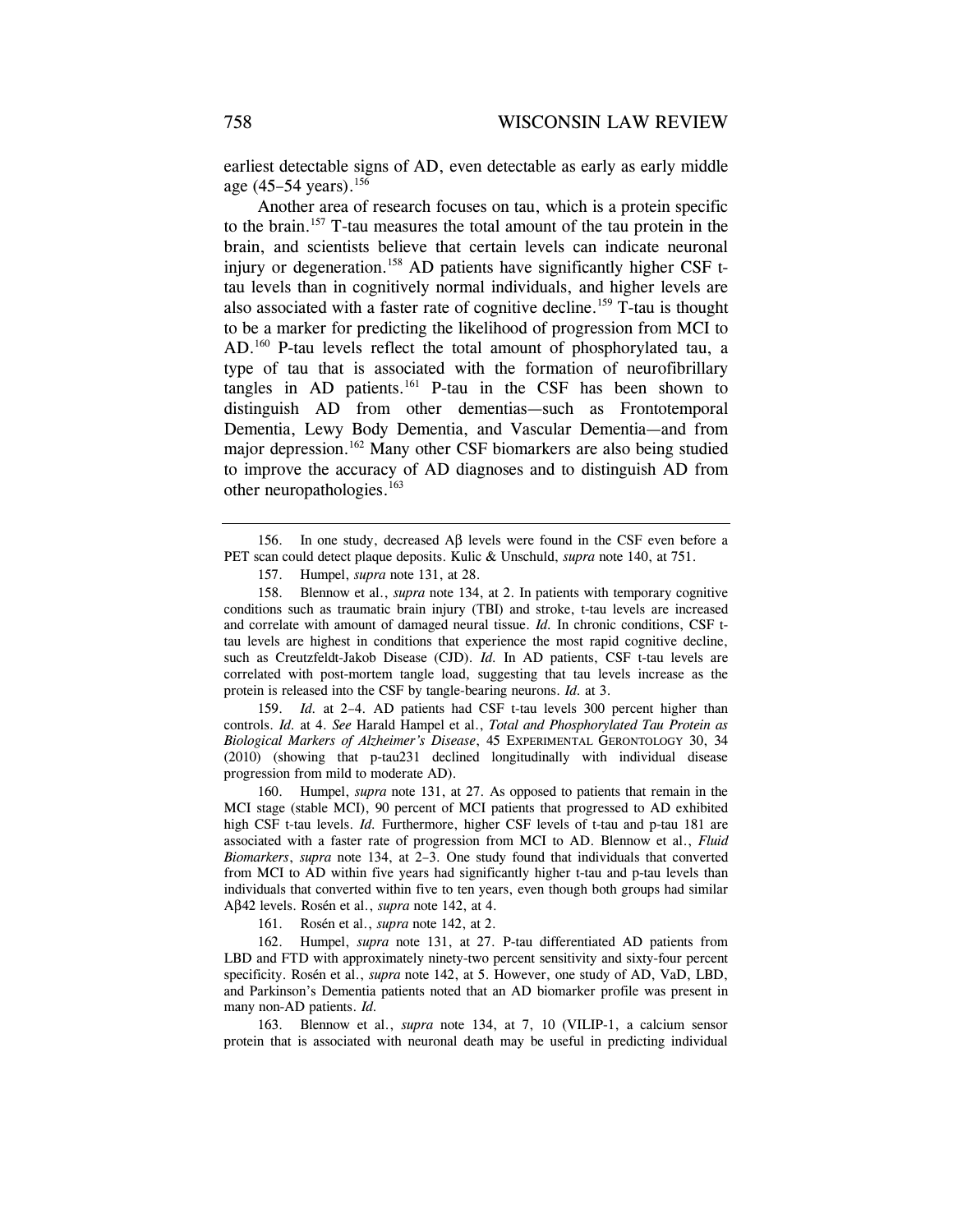Although an optimal source for biomarkers, CSF has many disadvantages. The lumbar puncture required to acquire CSF is highly invasive and can result in individual side effects.<sup>164</sup> Many CSF biomarkers for AD can overlap with other pathologies, such as traumatic brain injury.<sup>165</sup> Also, CSF Aβ42 levels can vary between individuals and over time within one individual.<sup>166</sup> Using a panel of biomarkers rather than just one could mitigate some of these problems.<sup>167</sup>

# *C. Blood Plasma*

Approximately 500 mL (about 18 ounces) of CSF normally is absorbed into the blood every day, and movement of proteins from the brain to the blood is increased when there is damage to the blood-brain barrier, a symptom found in AD.<sup>168</sup> Blood plasma is a desirable source of biomarkers for AD because the procedure to acquire it is less invasive, can be used more frequently, and with fewer adverse effects, than the lumbar puncture needed to acquire CSF.<sup>169</sup> Despite these

164. Humpel, *supra* note 131, at 27.

 165. Aβ pathology is seen in LBD and infectious CNS diseases such as acute bacterial meningitis. Kaj Blennow et al., *Amyloid Biomarkers in Alzheimer's Disease*, 36 TRENDS PHARMACOLOGICAL SCI. 297, 304 (2015) [hereinafter Blennow et al., *Amyloid Biomarkers*]. Aβ plaques are present in the brains of TBI patients. *Id.* Healthy controls experience an increase in t-tau with age, and t-tau levels are also significantly increased in CJD. Humpel, *supra* note 131, at 26–27.

 166. Blennow et al., *supra* note 165, at 300. Some non-AD individuals are naturally low producers of Aβ42, which could result in a false positive diagnosis for AD. *Id.* Similarly, some AD individuals are naturally high producers of Aβ, which could result in a false negative. *Id.*

 167. *But see* Kulic & Unschuld, *supra* note 140, at 750 (noting study that found a concordance of less than sixty percent between imaging and CSF measures in PCAD individuals).

 168. A. Hye et al., *Proteome-Based Plasma Biomarkers for Alzheimer's Disease*, 129 BRAIN 3042, 3042–43 (2006).

169. Humpel, *supra* note 131, at 27–28.

progression from cognitively normal to mild dementia); Craig-Schapiro et al., *YKL-40: A Novel Prognostic Fluid Biomarker for Preclinical Alzheimer's Disease*, 68 BIOLOGICAL PSYCHIATRY 903, 909–11 (2010) [hereafter Craig-Schapiro et al., *YKL-40*] (stating that YKL-40, a protein associated with inflammation near amyloid plaques found to positively correlate with plaque and cortical burden in AD-relevant brain regions and CSF t-tau/p-tau levels in AD individuals); Geneviève Evin et al., *BACE: Therapeutic Target and Potential Biomarker for Alzheimer's Disease*, 42 INT'L J. BIOCHEMISTRY & CELL BIOLOGY 1923, 1923–25 (2010) (stating that BACE1, an enzyme that is highly expressed in the brain and generates  $\text{A}\beta$ , found to significantly increase in the CSF of MCI patients and has the potential to predict progression from MCI to AD); Kulic & Unschuld, *supra* note 140, at 753; Jin-Moo Lee et al., *The Brain Injury Biomarker VLP-1 Is Increased in the Cerebrospinal Fluid of Alzheimer Disease Patients*, 54 CLINICAL CHEMISTRY 1617, 1622 (2008).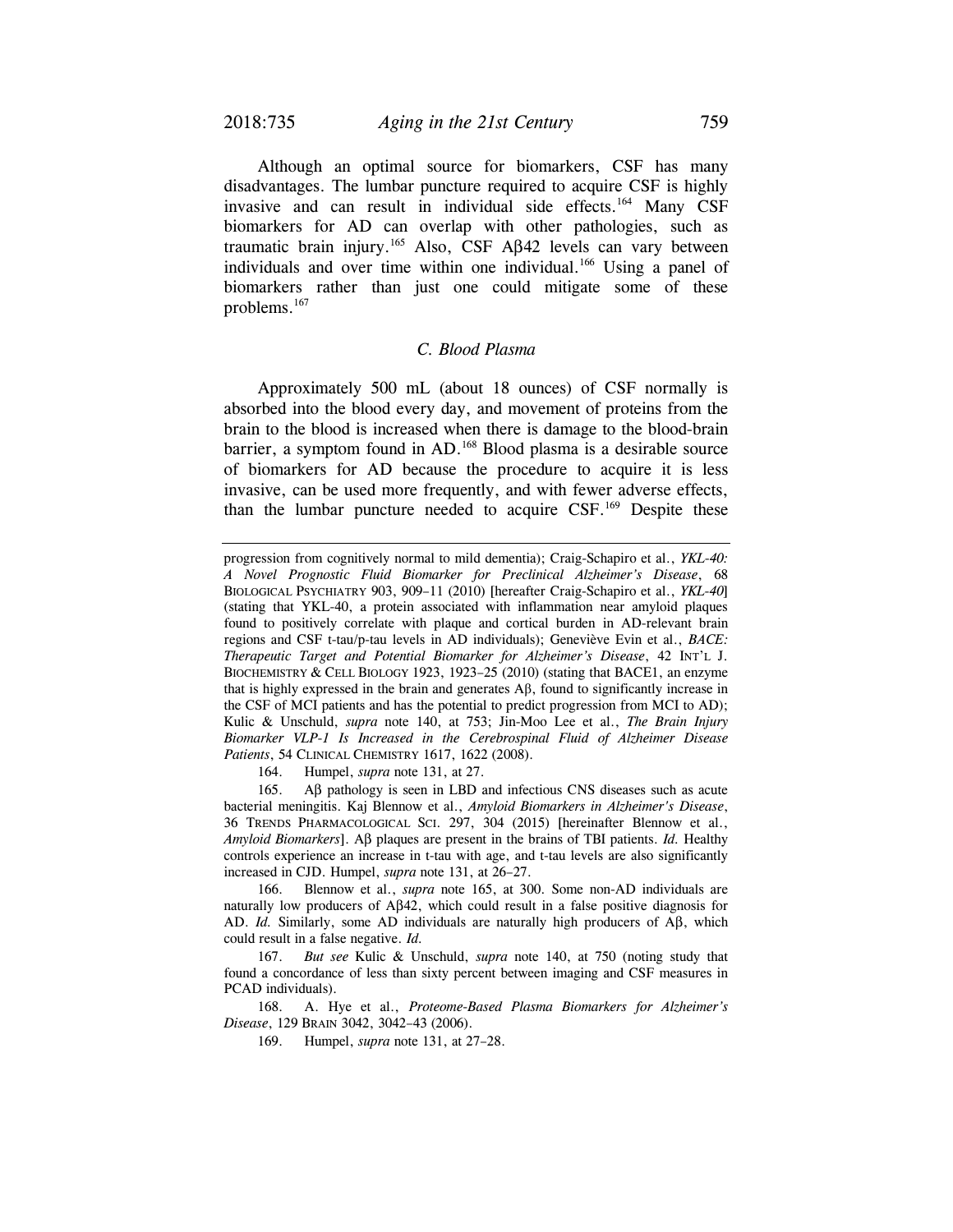advantages, developing blood plasma as a source for biomarkers has several challenges and drawbacks.<sup>170</sup>

Scientists have focused on Aβ42 as a marker in blood plasma, but they have not yet found a correlation between Aβ42 found in plasma and Aβ42 found in the CSF of AD patients, $171$  or a correlation between Aβ42 levels in plasma and plaque build-up or "burden."172 However, several longitudinal studies found significantly increased baseline plasma Aβ42 levels in cognitively normal individuals who later progressed to AD.173 Other blood plasma biomarkers are being studied as well.<sup>174</sup>

#### *D. Structural and Functional Neuroimaging Biomarkers*

#### 1. ANATOMICAL CHANGES

Brain atrophy, both in the whole brain and in specific regions, is a classic biomarker of AD.175 By the time an individual warrants a

171. Humpel, *supra* note 131, at 28.

 172. Craig-Schapiro et al., *supra* note 135, at 132. With regard to MCI, plasma Aβ42 levels were increased in female MCI patients when compared to healthy controls, but the same result was not found in male MCI patients. Humpel, *supra* note 131, at 27.

 173. Craig-Schapiro et al., *supra* note 135, at 132. But one study found no association between plasma Aβ42 levels and AD progression after adjusting for individual factors such as age. *Id.*

 174. One study found that Complement Factor H, a plasma protein present in plaques, was significantly increased in AD patients but not in those with other neurodegenerative disorders. Hye et al., *supra* note 168, at 3048. Levels of desmosterol (a molecule similar to cholesterol) and the desmosterol/cholesterol ratio in blood plasma may prove to be a biomarker as well. Yoshiaki Sato et al., *Identification of a New Plasma Biomarker of Alzheimer's Disease Using Metabolomics Technology*, 53 J. LIPID RES. 567, 575 (2012) (finding levels of desmosterol significantly decreased in MCI and AD patients). Another example of blood plasma biomarkers is Cystatin C (Cys C), which is associated with anti-inflammation and is found in all bodily fluids. Rui Wang et al., *Plasma Cystatin C and High-Density Lipoprotein Are Important Biomarkers of Alzheimer's Disease and Vascular Dementia: A Cross-Sectional Study*, FRONTIERS AGING NEUROSCIENCE, Feb. 7, 2017, at 1, 2.

175. Risacher & Saykin, *supra* note 146, at 622–23.

 <sup>170.</sup> There are lower concentrations of neuronal proteins in blood plasma than in CSF. Rosén et al., *supra* note 142, at 7. Brain-derived proteins are also diluted in plasma and are subject to degradation. *Id.* Moreover, Aβ is naturally elevated in plasma because the Aβ protein aids in platelet aggregation. Humpel, *supra* note 131, at 28. And  $\mathbf{A}\beta$  levels in plasma are unstable and can vary due to factors such as medication, age, and lifestyle. *Id.*; Sharma & Singh, *supra* note 150, at 3. In addition, it is difficult to isolate the proteins being studied; the attempt to remove other proteins from the blood plasma samples that they are not studying may unintentionally remove proteins they are interested in. Hye et al., *supra* note 168, at 3047. Furthermore, abundant proteins that are targeted for removal may themselves be biomarkers. *Id.*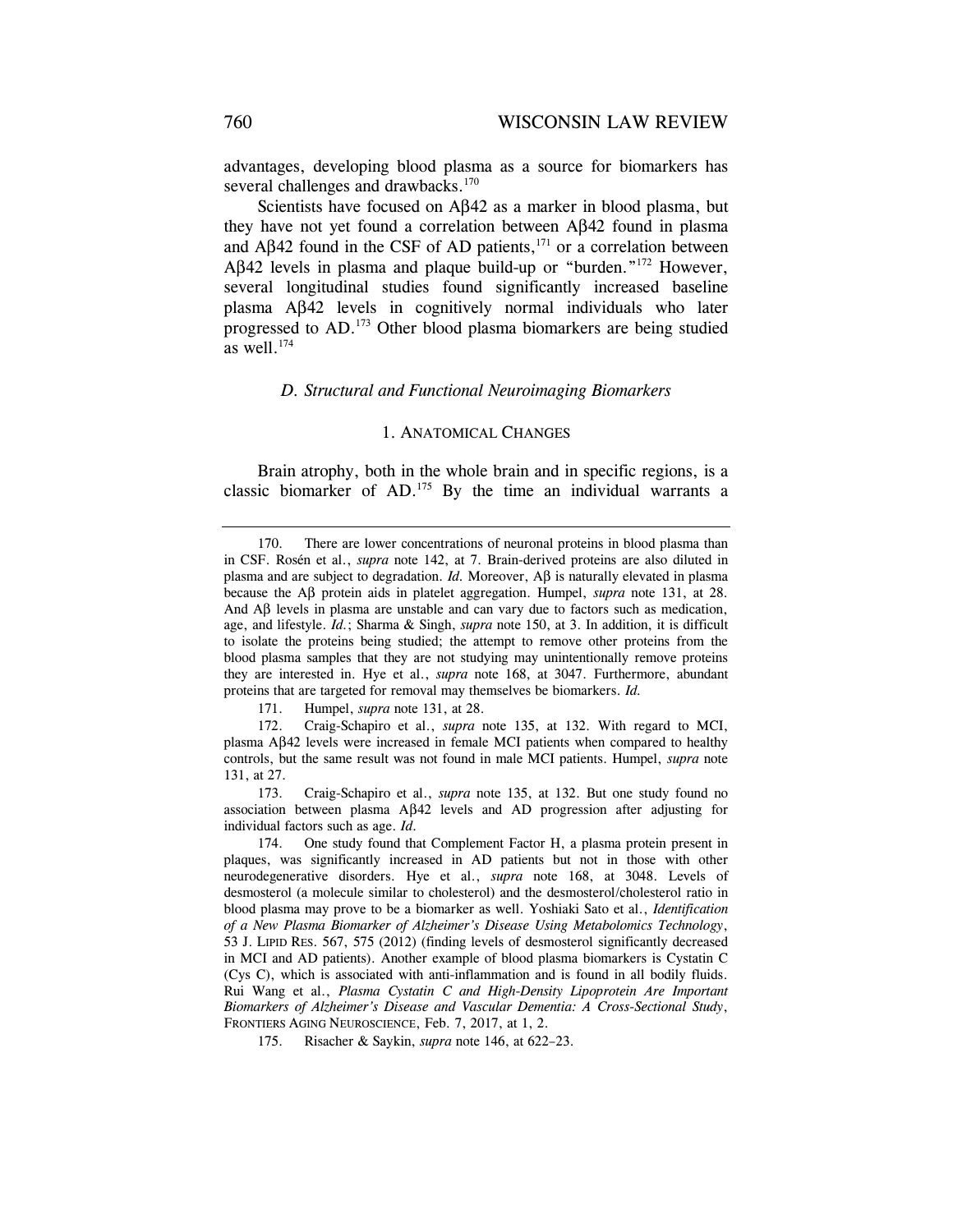clinical AD diagnosis, widespread atrophy typically can be seen in the neocortex and subcortical regions, especially in the temporal, parietal, and frontal cortices.176 In MCI individuals, whole-brain atrophy rates were found to predict the progression from MCI to AD.<sup>177</sup> Atrophy of specific brain regions, such as hippocampal atrophy,<sup>178</sup> grey matter atrophy, $179$  and degeneration in the medial temporal lobe<sup>180</sup> also predicted progression. One study of AD patients found that hippocampal and whole-brain atrophy rates correlated with cognitive performance and disease severity.<sup>181</sup>

Measuring brain atrophy for biomarker purposes has limitations. Brain volume may naturally decrease with age and thus cannot easily distinguish AD patients from healthy controls.<sup>182</sup> Also, measuring atrophy rates and volumes of brain regions is labor intensive and is currently limited to research studies.<sup>183</sup> Finally, researchers have not agreed on standard brain volume values that could determine the significance of particular region shrinkage for an individual.<sup>184</sup>

Studying anatomical changes in the eye, especially in the retina, also holds promise.<sup>185</sup>

 178. Risacher & Saykin, *supra* note 145, at 632 (finding hippocampal atrophy in MCI patients shown to predict progression from MCI to AD).

 179. Goerlich et al., *supra* note 148, at 6 (finding grey matter atrophy in early MCI patients was present even before noticeable cognitive decline and correlated with impaired verbal memory).

 <sup>176.</sup> *Id.* at 623. The occipital and sensory-motor regions of the brain are typically spared from neurodegeneration in AD patients. *Id.*

 <sup>177.</sup> Riverol & López, *supra* note 150, at 4. Whole-brain atrophy rates in MCI individuals mirrored atrophy rates in AD individuals and, at 1 percent per year, are between AD (approximately 1.9–2.2 percent per year) and healthy control rates (approximately 0.5-0.7 percent). *Id.* However, another study found that the rate of atrophy in the hippocampus of HCs was approximately 1 percent per year compared to 4.5 percent per year in AD patients. Risacher & Saykin, *supra* note 146, at 627.

 <sup>180.</sup> *See* Risacher & Saykin, *supra* note 146, at 624 (finding degeneration in medial temporal lobe, associated with memory, linked to earliest clinical symptoms of AD in AD patients).

 <sup>181.</sup> Riverol & López, *supra* note 150, at 4. Moreover, AD patients possessed smaller hippocampal volumes compared to healthy controls. *Id.*

 <sup>182.</sup> *Id.*

 <sup>183.</sup> *Id.*

 <sup>184.</sup> *Earlier Diagnosis*, *supra* note 133.

 <sup>185.</sup> Jeremiah K. H. Lim et al., *The Eye as a Biomarker for Alzheimer's Disease*, FRONTIERS AGING NEUROSCIENCE, Nov. 17, 2016, at 1, 1–4, 8 (finding that Retinal Nerve Fiber Layer decreases with thickness in AD patients; AD individuals showed significant narrowing of retinal veins and reduced blood flow to healthy controls, and a decrease in the velocity of eye movement, associated with memory function).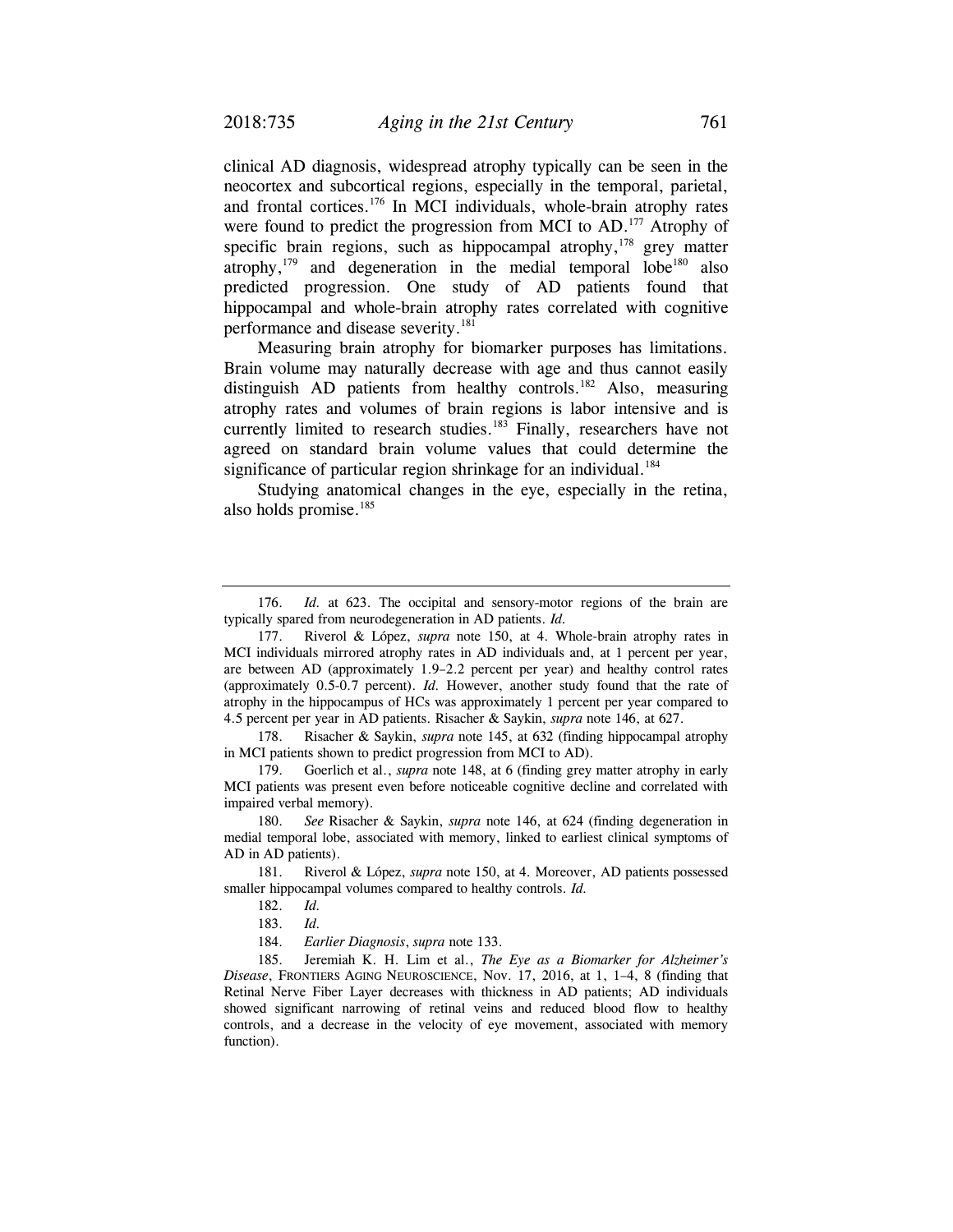### 2. MAGNETIC RESONANCE IMAGING

Magnetic Resonance Imaging (MRI) can be used to detect the amount of blood flow to the brain (cerebral perfusion); perfusion is reduced in AD individuals.<sup>186</sup> Estimates of perfusion from MRI scans demonstrate significant brain atrophy in specific regions that reflect the distribution of neurofibrillary tangles.<sup>187</sup> This measure tracks disease severity as well.<sup>188</sup> Functional MRI (fMRI) studies, which measure blood oxygen levels and blood flow in the brain during tasks and rest, showed decreased activation during episodic memory encoding and recall tasks in AD individuals.<sup>189</sup>

#### *E. Positron Emission Topography*

Positron Emission Topography (PET) measures metabolism and neurochemical processes in the brain using radioactive tracers, or ligands, that bind to molecules.<sup>190</sup> Two main types of ligands are used in AD research: a glucose tracer called 18F-FDG and amyloid tracers such as <sup>11</sup>C PiB and <sup>18</sup>F Florbetapir.<sup>191</sup>

The brain relies on glucose for energy, so PET is used to determine the brain's metabolism by observing its use of fluorodeoxyglucose ("FDG").<sup>192</sup> <sup>18</sup>F-FDG measures have been demonstrated to distinguish AD from normal individuals and distinguish AD from other dementias.<sup>193</sup> Results from using the ligand  $^{18}$ F-FDG can distinguish patients who will progress from MCI to AD from those who will not; it can also identify asymptomatic individuals who are at a higher risk for developing AD.<sup>194</sup>

 193. Riverol & López, *supra* note 150, at 5 (showing sensitivity of eighty-nine percent and specificity of eighty-five percent).

194. *Id.* 

 <sup>186.</sup> Risacher & Saykin, *supra* note 146, at 626–27. This is also known as hypoperfusion. *Id.* at 627.

 <sup>187.</sup> *Id.*; Riverol & López, *supra* note 150, at 4. These regions included the medial temporal lobe, the lateral temporal lobe, the medial and lateral parietal lobe, and frontal lobe. *Id.*

 <sup>188.</sup> Riverol & López, *supra* note 150, at 4.

 <sup>189.</sup> Risacher & Saykin, *supra* note 145, at 627.

 <sup>190.</sup> *Id.* at 626–27.

 <sup>191.</sup> *Id.* 18F-FDG is utilized to measure brain metabolism via glucose consumption, and amyloid tracers bind to amyloid plaques in the brain. *Id.*; Riverol & López, *supra* note 150, at 4.

 <sup>192.</sup> *See* Keith A. Johnson et al., *Brain imaging in Alzheimer's Disease*, COLD SPRING HARBOR PERSP. MED., Jan. 31, 2012, at 1, 8.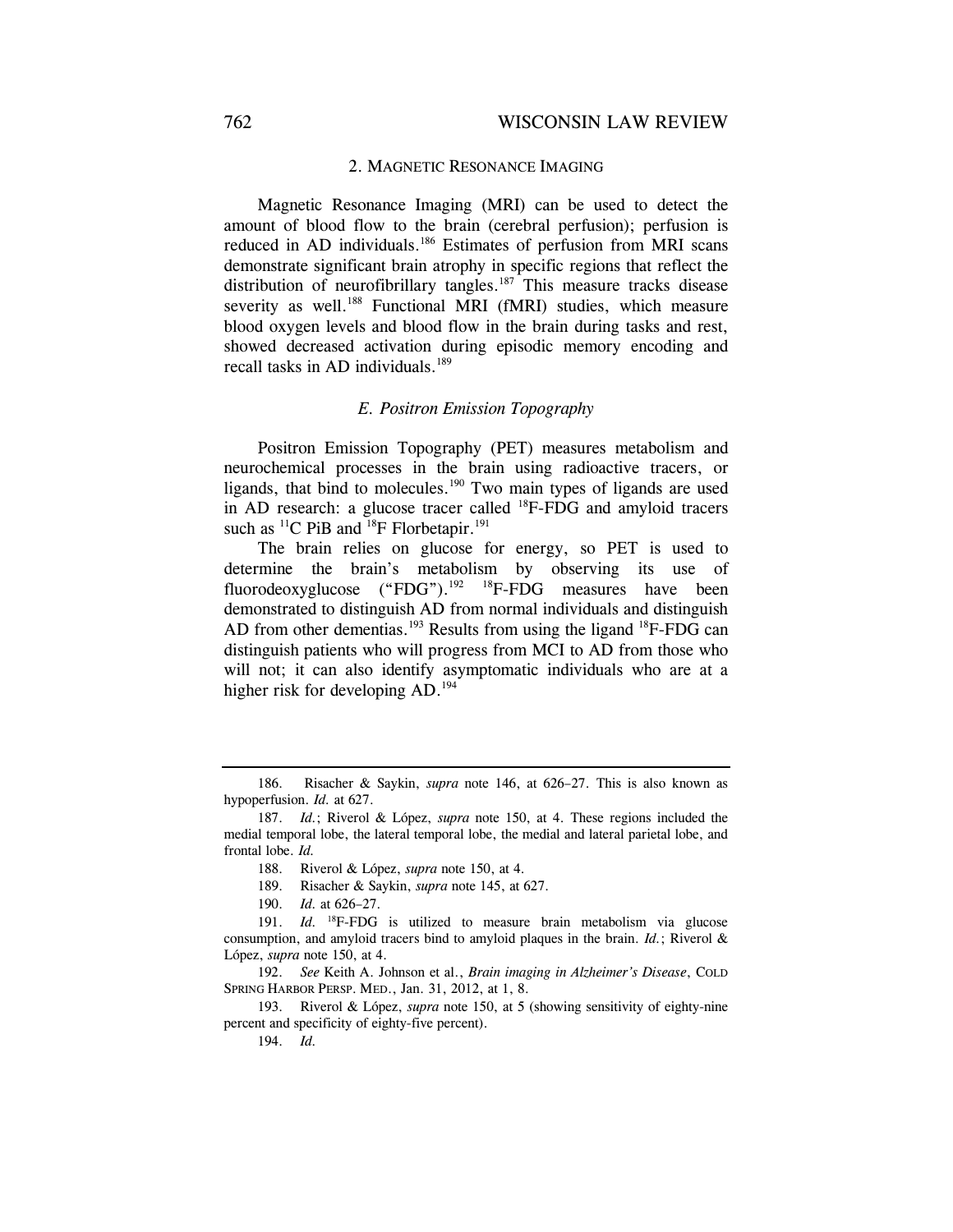When the ligand  ${}^{11}C$  PiB binds to plaques in the brain, it correlates with other biomarker measures of AD.<sup>195</sup> In AD individuals, PiB binding correlated with a finding of post-mortem amyloid plaques.<sup>196</sup> Moreover, PiB binding was significantly elevated in brain regions known for amyloid deposits. $197$ 

 PET imaging has a number of limitations. First, using the ligand <sup>18</sup>F-FDG only shows general patterns of reduced metabolism in the brain and cannot provide individual diagnostic information for patients.198 Second, the radioactive isotopes used in the ligands have short half-lives;  $^{11}$ C specifically has a very short half-life and thus cannot be used outside of expert research centers.<sup>199</sup> Third, cognitively normal adults also have Aβ deposits that show up on PiB PET imaging.<sup>200</sup> Finally, PiB binding was shown to occur in other pathologies such as Lewy Body Dementia, demonstrating that PiB binding is not specific to  $AD.^{201}$ .

#### *F. Genetic Biomarkers*

The majority of AD cases are sporadic, with a small population (less than  $2.5\%$ ) attributed to genetic disposition.<sup>202</sup> The most widely studied genetic variant that relates to AD is the apolipoprotein E epsilon

 197. Risacher & Saykin, *supra* note 146, at 630. Research suggests that amyloid deposition occurs mostly in the early phases of AD and that accumulation slows down by the time of the typical AD diagnosis. *Id.* One study found that cognitively normal individuals who were PiB positive (meaning that the ligand bound to some significant plaque deposition in the brain) were five times more likely to progress to AD; twenty-five percent of the PiB-positive individuals progressed to MCI or AD within three years. Riverol & López, *supra* note 150, at 6.

198. *Earlier Diagnosis*, *supra* note 133.

 199. Blennow et al., *supra* note 165, at 300. 18F has a shorter half-life than 11C but <sup>18</sup>F does not have as high of a binding affinity to plaques as <sup>11</sup>C. *Id.*; Riverol & López, *supra* note 150, at 5.

 200. Yang Jiang et al., *Alzheimer's Biomarkers are Correlated with Brain Activity in Older Adults Differentially During Resting and Task States*, FRONTIERS AGING NEUROSCIENCE, Feb. 8, 2016, at 1, 2 (finding 20-50 percent of cognitively normal adults have  $\text{A}$ β deposits that are shown on PiB PET imaging). Even if no plaque pathology is present, PiB may give a positive result if vascular deposits are detected. *Id.* Furthermore, some patients that were diagnosed as mild AD yielded a negative PiB result had low levels of plaques at autopsy. Riverol & López, *supra* note 150, at 6.

201. Riverol & López, *supra* note 150, at 5.

 202. *See* Guerreiro et al., *The Genetic Architecture of Alzheimer's Disease; Beyond PSENs and APOE*, 33 NEUROBIOLOGY AGING 437, 437 (2012).

 <sup>195.</sup> *Id.* (showing correlation with whole-brain atrophy rates and CSF Aβ42 levels).

 <sup>196.</sup> Blennow et al., *supra* note 165, at 300; Risacher & Saykin, *supra* note 146, at 627.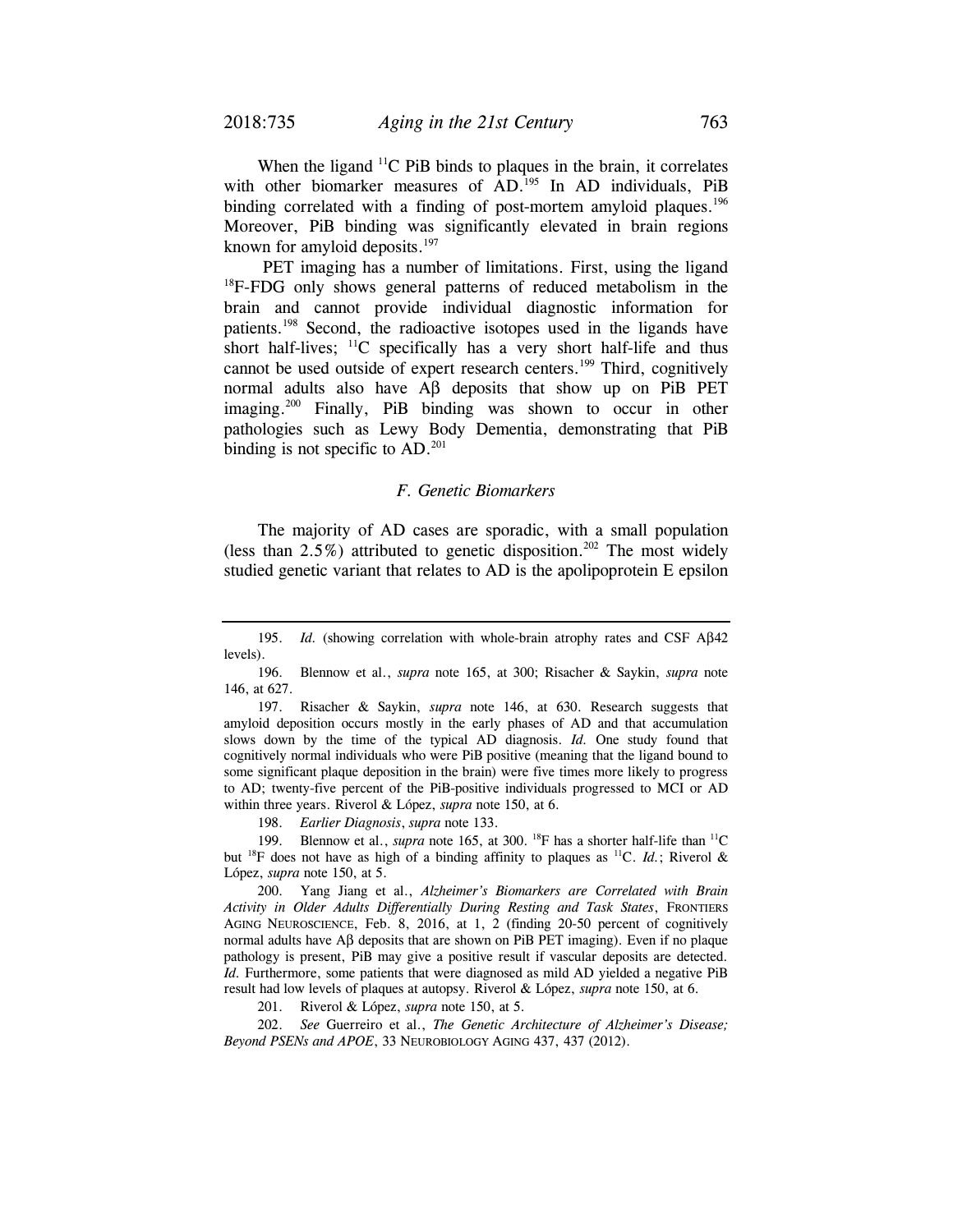4 (APOE  $\varepsilon$ 4) allele.<sup>203</sup> Individuals who carry the APOE  $\varepsilon$ 4 allele are more likely to develop AD than individuals without the allele and the risk increases with the number of copies of the allele the person has.204 This elevated risk correlates with other markers: individuals with the APOE ε4 allele are more likely to be PiB positive, have higher baseline level of brain atrophy and increased rates of atrophy, greater amyloid accumulation levels, and higher CSF  $t$ -tau/p-tau levels.<sup>205</sup> But because not all individuals who carry the APOE ε4 allele develop AD, the presence of the allele only indicates an increased risk of developing AD.206 This means that the best use of this marker may be to monitor such individuals and find early signs of  $AD$ .<sup>207</sup> Other genes are being studied as well.<sup>208</sup>

#### *G. Limitations and Implications*

AD biomarkers under study are not yet ready for widespread implementation in medical practice.<sup>209</sup> Although the research is

 206. *Earlier Diagnosis*, *supra* note 133. Individuals with Familial AD who were pre-symptomatic carriers of the presenilin 1 E280 A mutation had detectable decreases in Aβ42 in CSF up to twenty years before an MCI diagnosis and up to four years before amyloid tracer binding evidence on PET imaging. Kulic & Unschuld, *supra* note 140, at 751; *see* Jack et al., *supra* note 13, at 551 ("gene variants do not measure pathologic change but rather indicate risk for developing pathologic change.").

 207. In a longitudinal study of AD cases with dominantly inherited mutations of the allele, for example, amyloid accumulation on PET imaging was the earliest detectable difference between pre-symptomatic carriers and noncarriers, which occurred up to fifteen years before the estimated onset of Clinical AD symptoms. Risacher & Saykin, *supra* note 146, at 636. Dominantly inherited mutations include mutations in the amyloid precursor protein (APP), presenilin 1, and presenilin 2 genes. *Id.* Other biomarkers such as CSF Aβ42, tau, and MRI brain volume, did not show changes until ten to fifteen years before estimated onset of symptoms, and some observable cognitive decline occurred approximately five years before the estimated onset of symptoms. *Id.*

 208. Individuals with a mutation on the MPT gene, the gene associated with producing tau protein, are more likely to have higher CSF t-tau and p-tau levels. Blennow et al., *supra* note 134, at 16. Individuals who possessed a mutation on the CR1 gene, associated with AB metabolism, were more likely to have elevated AB deposition and have a greater likelihood of developing AD. Xi-Chen Zhu et al., *Effect of* CR1 *Genetic Variants on Cerebrospinal Fluid and Neuroimaging Biomarkers in Healthy, Mild Cognitive Impairment and Alzheimer's Disease Cohorts*, 54 MOLECULAR NEUROBIOLOGY 551, 558–59 (2017).

 209. Riverol & López, *supra* note 150, at 2. Even so, some neuroimaging is already routine in diagnosing certain dementias. *See* Darby, *supra* note 10, at 274. And biomarkers have been included in recent sets of diagnostic criteria for AD. *See* Bruno Dubois et al., *Advancing Research Diagnostic Criteria for Alzheimer's Disease: The* 

 <sup>203.</sup> *See* Risacher & Saykin, *supra* note 146, at 635.

 <sup>204.</sup> *See id.* 

 <sup>205.</sup> *Id.*; Riverol & López, *supra* note 150, at 3–6.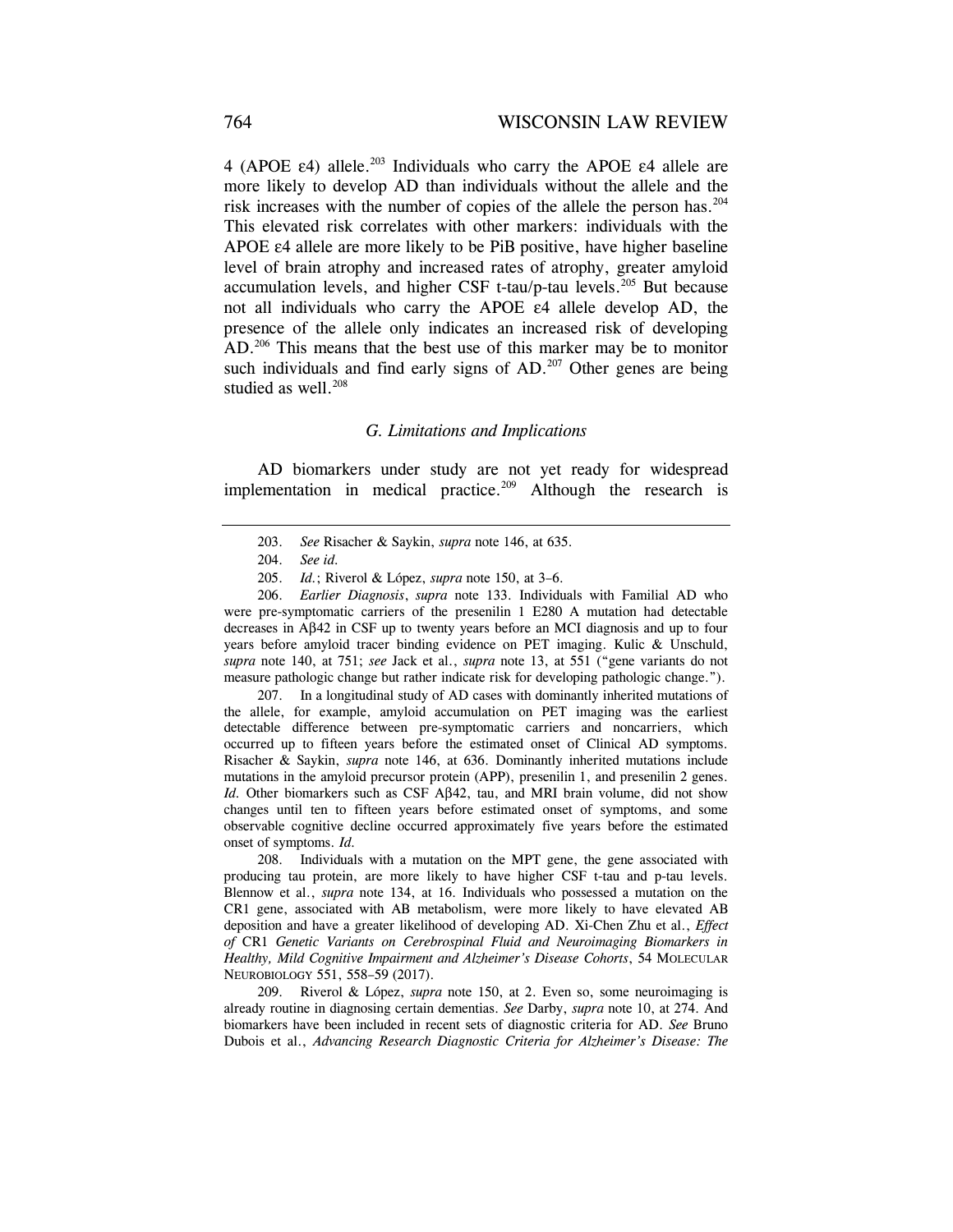promising, we do not yet have a biomarker that can diagnose clinical AD, predict conversion from MCI to AD, detect preclinical AD, and distinguish AD from other pathologies with sufficient accuracy to use clinically. Several factors inhibit standardized usage.<sup>210</sup> Even as biomarkers with acceptable levels of validity are developed, they are likely to be probabilistic rather than determinative and used in conjunction with other diagnostic measures rather than in isolation.<sup>211</sup>

Most significant for purposes of this article, AD pathology can be present in individuals who do not show cognitive symptoms, demonstrating that biomarker evidence does not always correspond to manifested clinical symptoms.<sup>212</sup> One possible explanation for this phenomenon is what is known as cognitive reserve. Thought to be related to educational or occupational attainment, individuals with a higher cognitive reserve exhibit better cognitive performance than individuals with a lower cognitive reserve, even in the presence of similar amyloid accumulation.<sup>213</sup> This could possibly lead to difficulties

*IWG-2 Criteria*, 13 LANCET NEUROLOGY 614, 614 (2014) (stating that International Working Group requires biomarker evidence for diagnosis of AD); McKhann et al., *supra* note 143 (suggesting that biomarkers could be used to support a clinical diagnosis of AD but are not required).

 <sup>210.</sup> Researchers have not yet developed standardized cut-off values for biomarkers, thus preventing universal reference points that can be used in diagnosis. *See* Rosén et al., *supra* note 142, at 7; Jack et al., *supra* note 13, at 550-551. Sample analysis varies from institution to institution. *Earlier Diagnosis*, *supra* note 133. Another complication is the amount of conflicting data reported, which may be due to differences in research study sampling procedures as well as the difficulty in gathering healthy controls of the same age, sex, educational level, and lifestyle as the MCI/AD patients. Humpel, *supra* note 131, at 30. Assays of CSF proteins are currently very expensive to generate, *id.*, and most insurers do not cover the cost of imaging and biomarker tests. STEVEN D. PEARSON ET AL., INST. FOR CLINICAL & ECON. REVIEW, DIAGNOSTIC TESTS FOR ALZHEIMER'S DISEASE: GENERATING AND EVALUATING EVIDENCE TO INFORM INSURANCE COVERAGE POLICY 5 (2012). ELISA assays for CSF biomarkers cost about \$72 per patient, and the ideal expense would be approximately \$11 per patient. *See* Humpel, *supra* note 131, at 30. *See also* Jack et al., *supra* note 13, at 555 (stating that current AD biomarkers are either expensive or invasive).

 <sup>211.</sup> *See* Jack et al., *supra* note 13, at 544, 555 ("None of the biomarkers are as sensitive as direct examination of tissue at autopsy."). *See generally* Preston et al., *supra* note 17.

 <sup>212.</sup> PEARSON ET AL., *supra* note 210, at 10. Plaque and tangle pathologies do not necessarily indicate dementia; elderly non-demented individuals can exhibit these changes in their brains. Blennow et al., *supra* note 134, at 4; *see* Jack et al., *supra* note 13, at 538, 552.

 <sup>213.</sup> Daniel Ferreira, et al., *Cognitive Variability during Middle-Age: Possible Association with Neurodegeneration and Cognitive Reserve*, Frontiers Aging Neuroscience, June 9, 2017, at 1, 1; Kenneth M. Langa, *supra* note 3, at 51 (finding age-specific risk of dementia may have declined over the past 25 years due to an increase in educational attainment); Risacher & Saykin, *supra* note 146, at 635.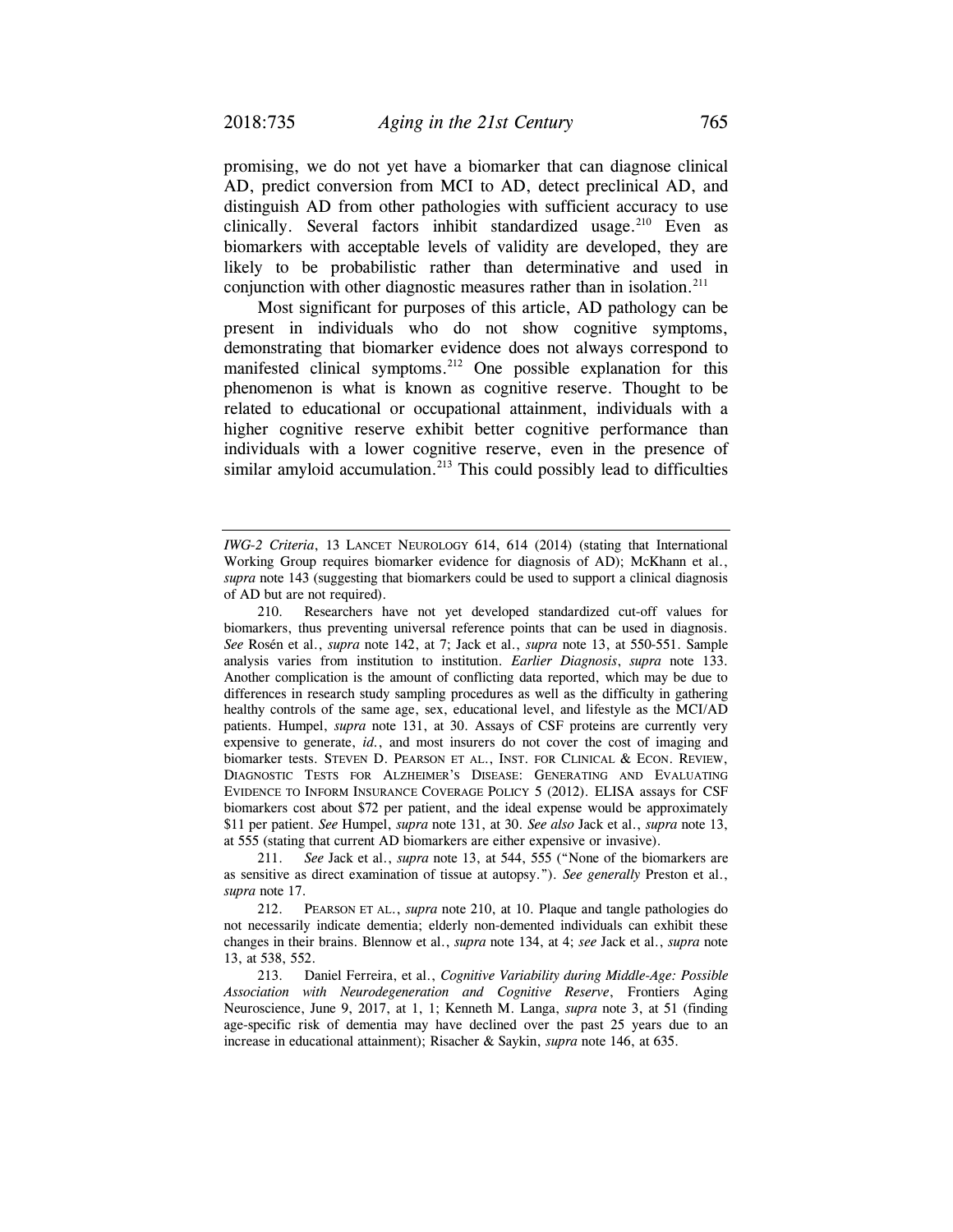in establishing a diagnosis for those with higher cognitive reserve, especially in capacity testing.<sup>214</sup>

And yet, discovery of and clinical use of these types of biomarkers are on the horizon. What are the implications of discovering these biomarkers of AD susceptibility, diagnosis, and prognosis for guardianship proceedings?

# IV. THE IMPACT OF AD BIOMARKERS ON CAPACITY ASSESSMENT AND GUARDIANSHIP DECISIONS

The law traditionally relies on changes in observed behavior before it acts, so the availability of biomarker evidence, and its ability to look at brain states, has the potential to unsettle all kinds of legal assessments.215 The potential impact could include competency assessments in guardianship proceedings, which, in line with the traditional view, generally rely upon behavioral data such as performance-based tests and clinical observation to determine whether the law should act to remove an individual's decision making authority. Because the statutory schemes governing these assessments were enacted well before biomarker research in this area advanced, they do not anticipate use of biomarker evidence or documentation of brain states of AD. Use of AD biomarkers in capacity assessments has not yet been introduced in court, so it is unclear how biomarker evidence will affect these determinations.

Several challenges lie ahead. First and foremost, should the law even consider biomarker evidence of AD, most especially prebehavioral symptomatology, in this context, or would its consideration be antithetical to our conceptions of competency? Even if it does allow consideration, the use of markers would have to pass evidentiary muster; establishing the probity of tests indicating a higher probability for developing or having AD will present significant evidentiary and interpretive challenges. If biomarker diagnostic evidence does not come into evidence directly, either because its consideration would be impermissible under the statutory scheme, would not pass evidentiary standards, or fundamentally would violate due process concerns, we need to anticipate that its availability will likely have indirect effects,

 <sup>214.</sup> One possible solution to these problems is to use a panel of many biomarkers. *See* Annie M. Racine et al., *Biomarker Clusters are Differentially Associated with Longitudinal Cognitive Decline in Late Midlife*, 139 BRAIN 2261, 2262 (2016).

 <sup>215.</sup> *See* Preston et al., *supra* note 17*,* at 1207; *cf.* Stephen Morse, *Criminal Law and Common Sense: An Essay on the Perils and Promise of Neuroscience*, 99 MARQ. L. REV. 39, 64 (2015) (arguing that in most cases, neuroimaging is likely to add little value beyond behavioral data to legal decisions).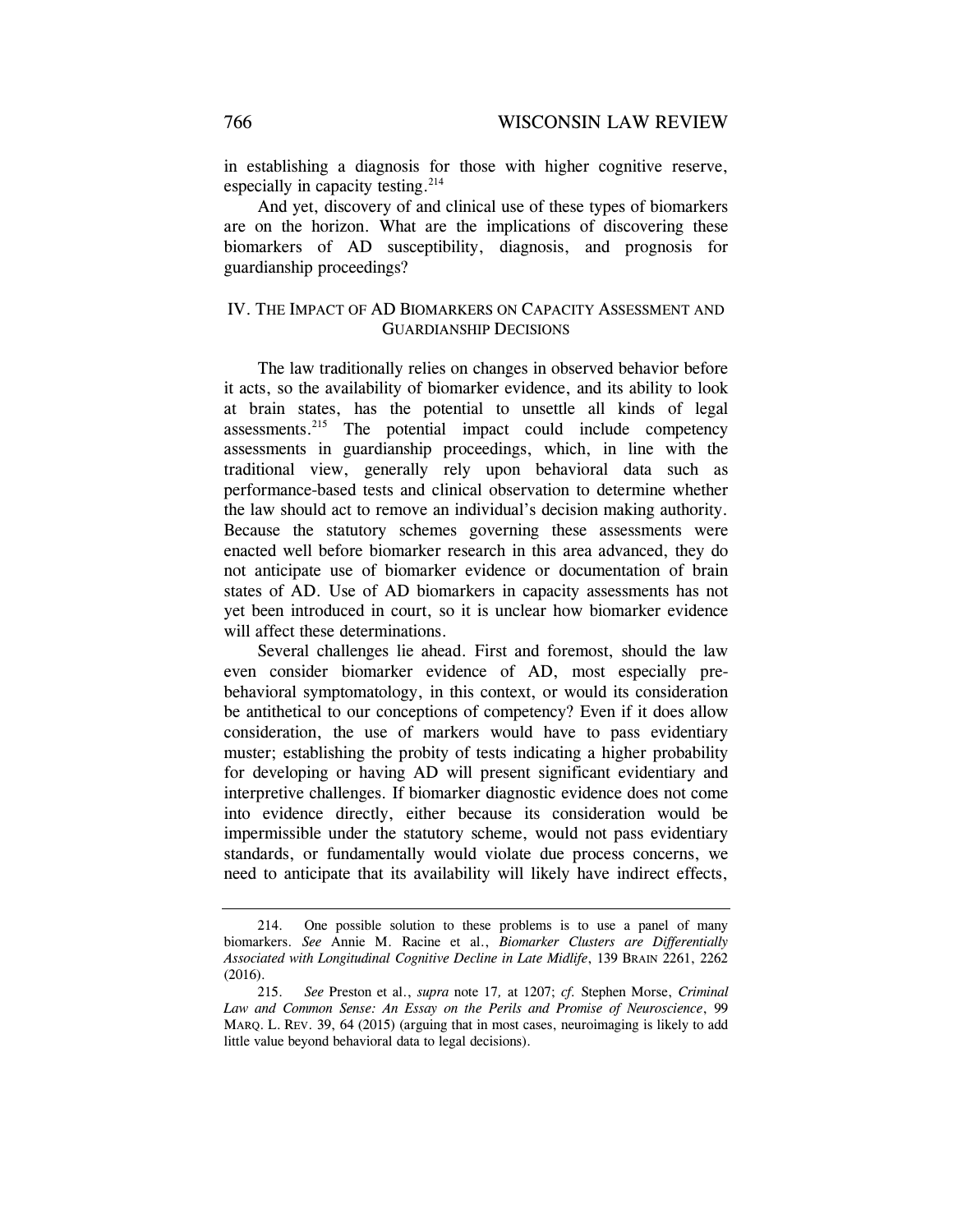both positive and negative, on the guardianship decision. This section examines these key issues.

# *A. Should the Law Consider Diagnostic Biomarkers Evidence in Guardianship Decisions?*

Relying on individualized assessment and judgments based on outwardly manifested behavior in guardianship decisions is designed to protect the respondent's due process rights and prevent wrongful intervention and subsequent loss of rights.<sup>216</sup> Homing in on a person's performance abilities in a capacity assessment—what a person understands, or can do, in relation to the competency question at issue—presumably creates a more objective, tailored, and therefore fairer assessment of the individual's capacity.<sup>217</sup> Relatedly, we do not want experts or courts to infer solely from a medical or psychiatric diagnosis that an individual will be unable to carry out certain specific tasks.218 Drawing on the Grisso model of capacity, this view—that a "diagnosis of dementia does not imply incapacity,"219—requires, at the very least, a demonstration of a causal connection between the diagnosis and a particular deficit to satisfy due process concerns.<sup>220</sup> It requires a showing that the individual is cognitively impaired *and* behaving in ways that puts him at significant risk.<sup>221</sup> As a result, we need to act cautiously in relying on evidence that documents brain states of AD, especially early brain states, to make sure that the evidence is not used for illegitimate purposes.

Recognizing these concerns, this section addresses the benefits and risks of using biomarker diagnostics in competency decisions.

 <sup>216.</sup> *See* Haines & Campbell, *supra* note 25, at 15 ("It is not the deprivation of a liberty interest that is subject to due process scrutiny. Rather, it is the erroneous deprivation of that liberty interest that must be protected with due process."); Wright, *supra* note 6, at 61, 74 ("Accurate determination of mental incapacity is essential to justify the infringement of autonomy rights.").

 <sup>217.</sup> *See* Wright, *supra* note 6, at 68, 91 (explaining that focus in guardianship proceedings is on functional assessment in determining capacity); *supra* notes 18–25 and accompanying text.

 <sup>218.</sup> *See* Wright, *supra* note 6, at 67; notes *supra* 97–101 and accompanying text.

 <sup>219.</sup> Kim et al., *supra* note 6, at 159; *see* Paul S. Appelbaum, *Consent in Impaired Populations*, 10 CURRENT NEUROLOGY & NEUROSCIENCE REP. 367, 368 (2010).

 <sup>220.</sup> GRISSO, *supra* note 23, at 29; Wright, *supra* note 6, at 67.

 <sup>221.</sup> Wright, *supra* note 6, at 67.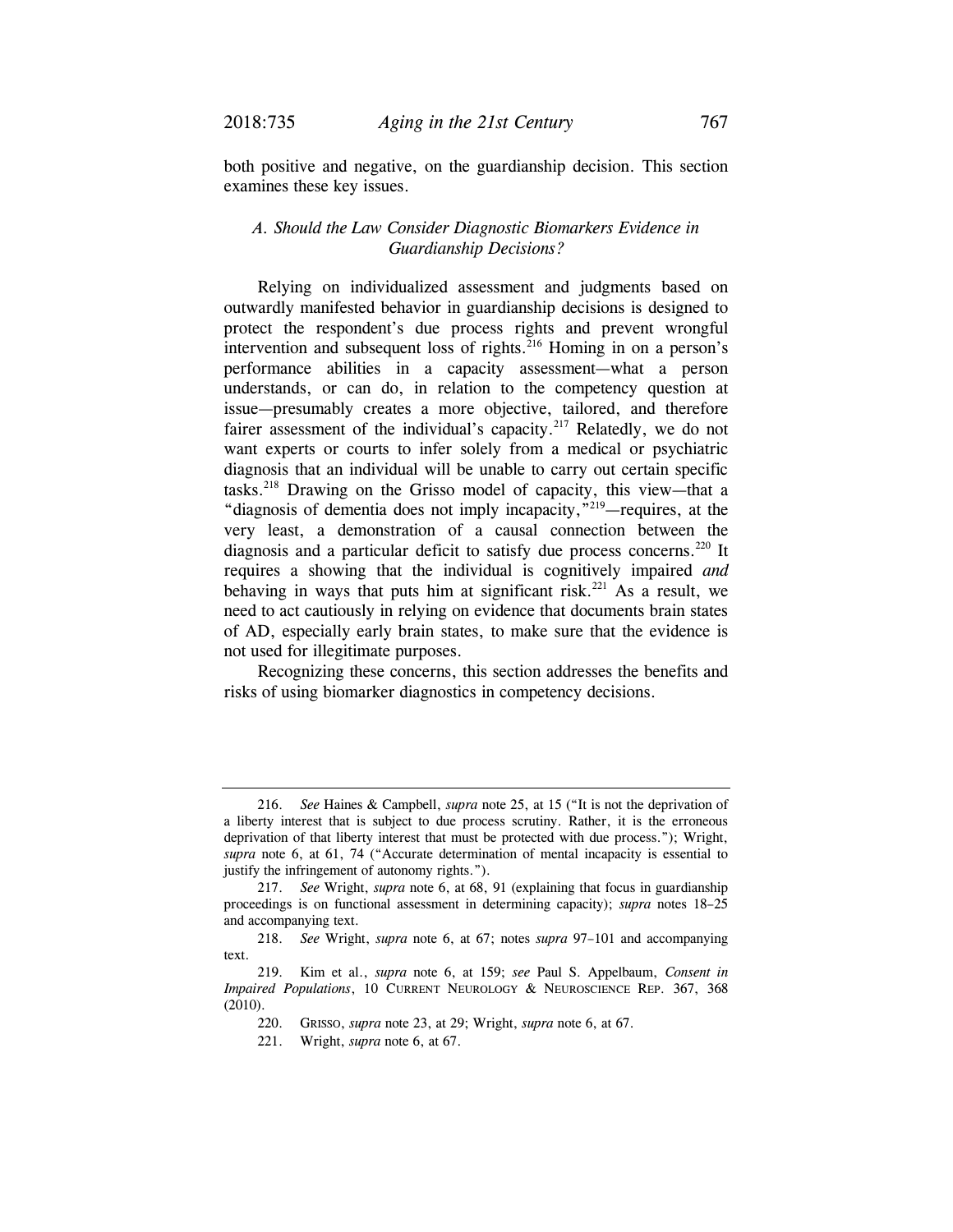### 1. BENEFITS OF DIAGNOSTIC BIOMARKERS USAGE

Although behavioral data will remain the paramount consideration in assessing capacity, use of biomarker diagnostics can offer significant value in competency determinations.

In general, when diagnoses are considered in guardianship decisions, they can play an important role by offering more information to confirm or challenge a finding of incompetency. Diagnostics can provide a likely explanation for the individual's apparent deficits in functioning abilities.<sup>222</sup> This is especially important when dementia is suspected, since an individual's decision making abilities may fluctuate with AD, especially during earlier stages of the disease.<sup>223</sup> There may be other explanations for observed behavior: individuals may manifest a functional deficit at a particular time, but it may be temporary due to circumstances surrounding that particular examination, such as use of medication or lack of sleep the previous night.<sup>224</sup> Moreover, using a diagnosis can also help prevent the "evaluation of an individual's ability to make autonomous decisions from being reduced to an evaluation of the social acceptability of the decisions made."<sup>225</sup> Thus, the diagnostic component of the competency determination remains very important in ensuring that the finding of incompetence is not made in error or for inappropriate reasons<sup>226</sup> and can play a key role in competency assessments.<sup>227</sup>

Having a diagnosed condition also can assist courts with prognosis, an important consideration in guardianship decisions. The diagnosis can guide the court in predicting future behaviors in certain settings, since the guardianship determination does not focus on a single task at a definite point in time, but rather on how the individual will fare on performing many tasks over the longer term.<sup>228</sup> It can help courts determine whether the deficit is a permanent or reversible condition. A diagnosis of AD, for example, suggests that the deficits will progress and can indicate a likely pattern of symptoms.<sup>229</sup> This is in contrast,

 <sup>222.</sup> *See id.* 

 <sup>223.</sup> *See* Panagiota Voskou et al., *Testamentary Capacity Assessment: Legal, Medical, and Neuropsychological Issues*, 31 J. GERIATRIC PSYCHIATRY & NEUROLOGY 3, 6 (2018).

 <sup>224.</sup> GRISSO, *supra* note 23, at 30.

 <sup>225.</sup> Wright, *supra* note 6, at 67 ("The evaluation of rationality must focus on the nature of the decision making process, not on the outcome of that process.").

 <sup>226.</sup> *Id.*

 <sup>227.</sup> GRISSO, *supra* note 23, at 27.

 <sup>228.</sup> *Id.* at 31, 384.

 <sup>229.</sup> *See* Sperling et al., *supra* note 138.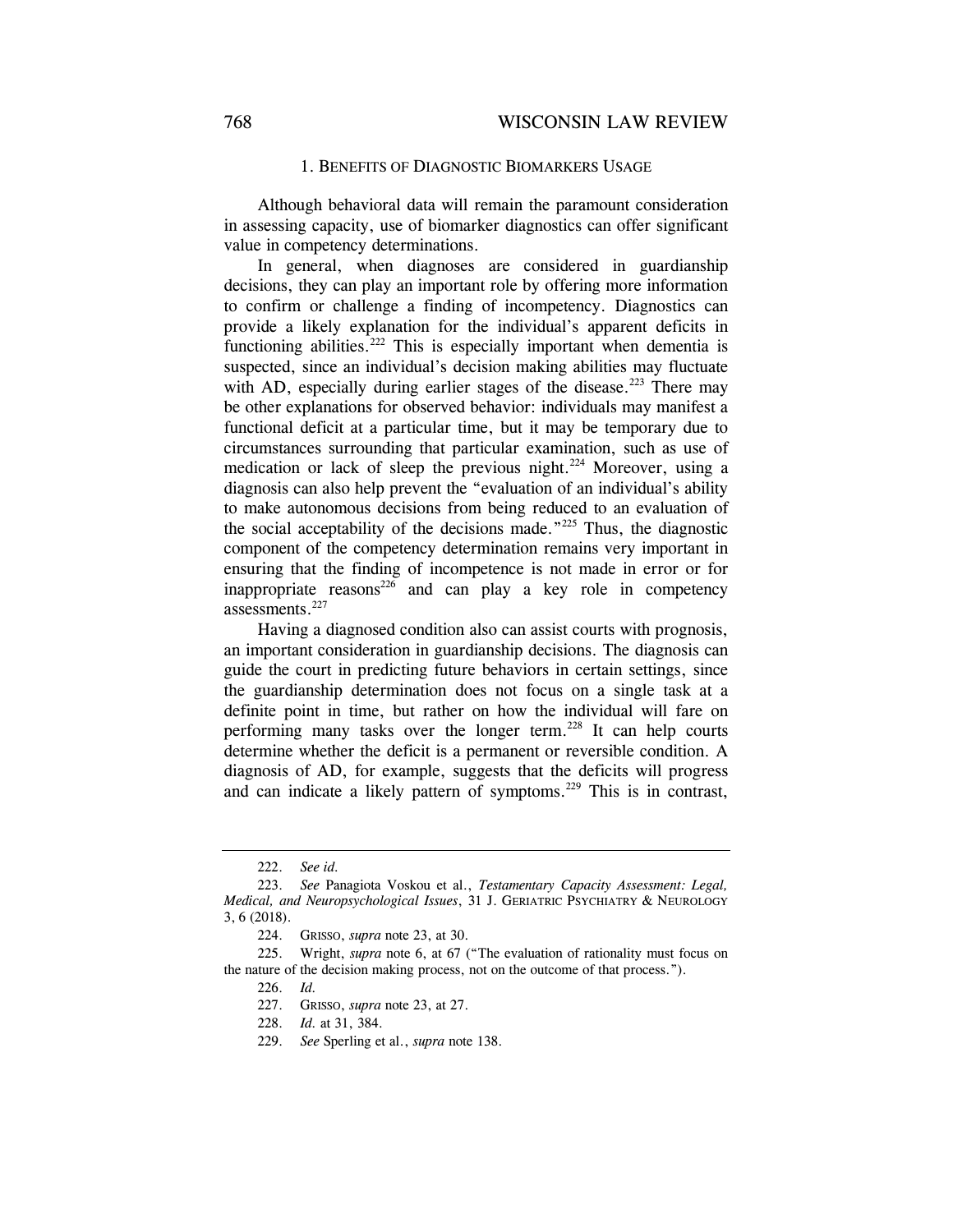say, to a diagnosis of major depression, which may be treatable and offers promise of improvement.<sup>230</sup>

Given that a significant number of guardianship cases involve patients with dementia, the availability of AD diagnostic biomarkers will only enhance the benefits of using diagnoses in guardianship determinations for those respondents. Of paramount importance, biomarker diagnostics can offer validation of a clinical diagnosis of AD. As noted, psychiatric diagnoses like dementia are currently clinical;<sup>231</sup> and AD can only be definitively diagnosed through autopsy.232 Use of biomarkers will be used to confirm an already strong clinical suspicion and move the psychiatric diagnosis from relying solely on behavioral data to include "hard," more objective, empirical data of an altered brain state. As biomarkers improve, this may become critical in providing a system of checks and balances to professional opinions on capacity, which are not infallible using our current assessment tools, $233$  especially when symptoms fluctuate in a disease like AD.<sup>234</sup> Biomarkers will function as a screening instrument: a disparity in results may indicate the need for a more intensive evaluation.<sup>235</sup> When the results both support each other, we will be more confident about making a decision—and when the measures disagree, this will alert the system to take a close and careful look at the competency determination.

Usage of AD biomarker diagnostics inevitably will increase in the practice of medicine. As development of biomarker testing provides a clearer understanding of the correct diagnosis, it will likely become a significant part of the standard of care for diagnosing and treating AD in the living brain. The medical community has already begun to adopt some biomarker tests<sup>236</sup> and likely will adopt more as it becomes common practice to use this measure of assessment. This usage will increase when studies demonstrate sufficient levels of reliability and

234. *See* Voskou, *supra* note 223, at 6.

 235. *See* Kim et al., *supra* note 6, at 159–60 ("The main challenge in studying [measurement of decisional abilities] has been the lack of a clear criterion or reference standard of incompetence."); Andrew Peterson, *Should Neuroscience Inform Judgment of Decision-Making Capacity*, NEUROETHICS, May 9, 2018, at 12.

 <sup>230.</sup> *See* Sönke Arlt, *Non-Alzheimer's Disease-Related Memory Impairment and Dementia*, 15 DIALOGUES CLINICAL NEUROSCIENCE 465, 470 (2013).

 <sup>231.</sup> *See supra* note 134 and accompanying text. Some clinicians have also begun to use neuroimaging tests through MR scans to assist in diagnosis. *See Earlier Diagnosis*, *supra* note 133.

 <sup>232.</sup> *See Humpel*, *supra* note 131.

 <sup>233.</sup> *See* GRISSO, *supra* note 23, at 28; Moye et al., *supra* note 6, at 165 ("[C]linicians arrive at significantly discrepant judgments of capacity in dementia."); *supra* notes 118–130 and accompanying text.

 <sup>236.</sup> *See* Darby, *supra* note 10 at 274.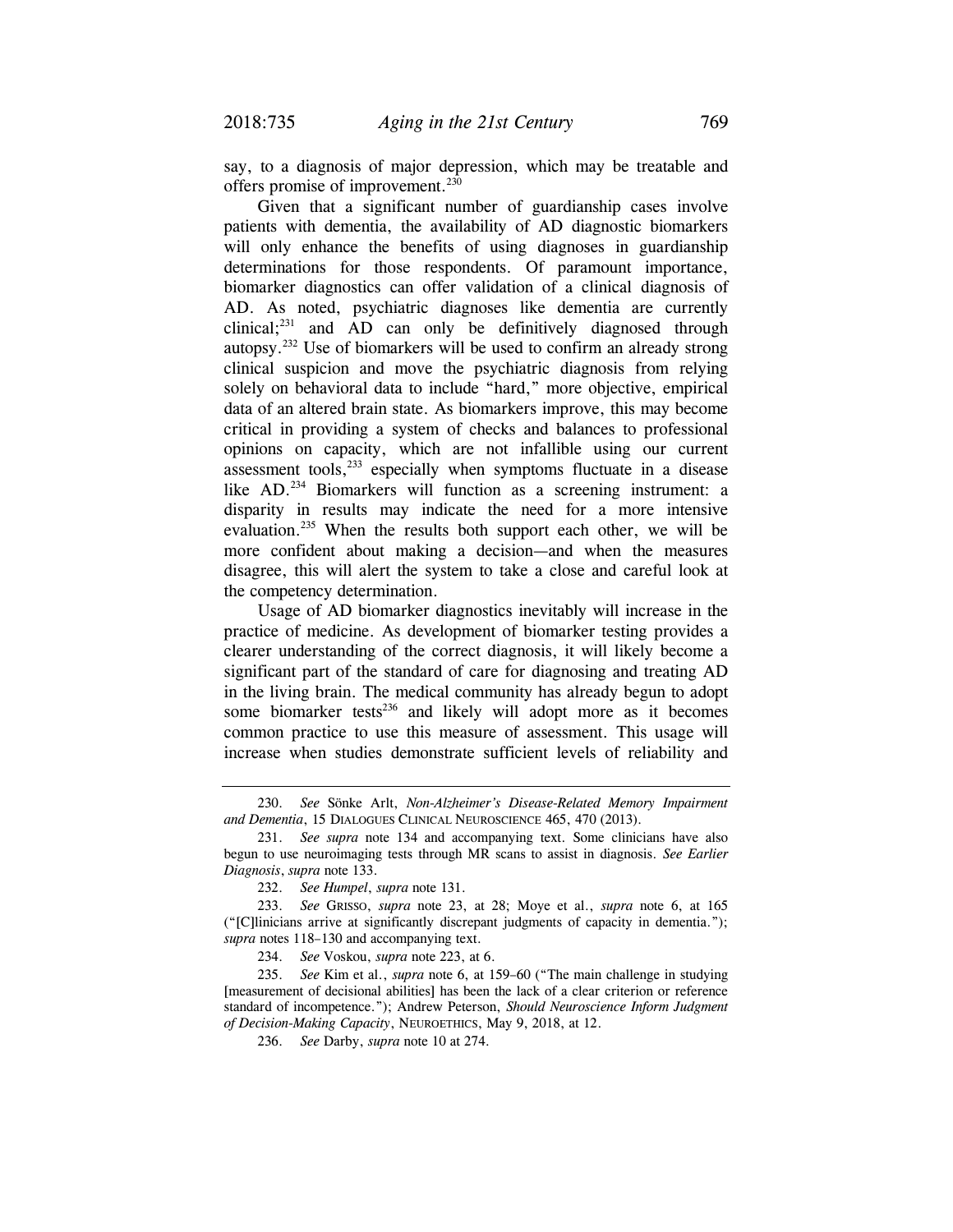validity for clinicians to adopt these biomarker tests into their routine practice.237 The increasing adoption of biomarker diagnostics will move the medical community toward earlier, and presumably more accurate, diagnoses.

The potential for enhanced accuracy and earlier diagnosis in medicine will spill over into the civil capacity assessment arena.<sup>238</sup> If the state competency test allows use of diagnosis as a factor in the capacity assessment, use of biomarker evidence will be incorporated in that way as it becomes part of the standard of care.<sup>239</sup>

But not all states recognize the use of diagnosis as a factor in competency determinations.240 As clinicians incorporate biomarker diagnostics into standard procedure, it may become difficult for those states to ignore their widespread usage and their added benefits in the guardianship context. The broader acceptance of biomarker usage may cause more states to expand the factors enumerated in their current

238. *See* Kim et al., *supra* note 6, at 159–61, 163.

 239. Some states may not permit psychologists to testify about the cause of cognitive deficits or a medical diagnosis; that testimony may need to come from a neurologist or psychiatrist. *See, e.g.*, ARIZ. REV. STAT. ANN. § 14-5303(D) (2018) (stating that the report on the alleged incapacitated person's diagnosis must be filed by a "physician, psychologist or registered nurse *acting within that person's scope of practice*") (emphasis added).

240. *See supra* notes 88–89 and accompanying text.

 <sup>237.</sup> *See* Jack et al., *supra* note 13, at 537 (calling for longitudinal cohort studies and randomized placebo controlled studies before adopting biological definition of AD in general clinical practice); Ances, *supra* note 107. One problem with validation is that biomarker results are tested by reference to conventional measures. The biomarkers being developed do not yet answer the question whether an individual has AD; the researcher must look to other indicia. Most of the biomarker studies thus far have only been validated when compared to healthy controls and those with AD verified by neuropsychological or other conventional testing, which is based on clinical observation, or through autopsy. *See, e.g.*, Keun-A Chang et al., *Plasma Soluble Neuregulin-1 as a Diagnostic Biomarker for Alzheimer's Disease*, 97 NEUROCHEMISTRY INT'L 1, 2 (2016) (describing that both healthy controls and AD-verified participants were recruited for the study, in which AD patients were verified via neuropsychological tests such as the MMSE); *id.* at 1 ("Presently, a definitive diagnosis of AD can only be made postmortem . . . [and] [c]urrent methods for diagnosing AD involve taking a detailed history and neuropsychological testing to establish the presence of dementia."). In other words, we validate our new tools with our old tools. We have not yet reached (and may never reach) the point at which biomarkers are an independent measure of AD in the living brain. *See* Humpel, *supra* note 131, at 30 ("[I]t is important to collect healthy controls who are age-matched and have a similar lifestyle, sex and education. This is extremely difficult to achieve . . . ."). This is new research, and we need further longitudinal studies to tie validity to longer term outcomes. Another problem is that we have begun to measure physiological changes that have no (or not yet any) manifestation in cognition or behavior. *See, e.g.*, Kulic & Unschuld, *supra* note 140, at 749 ("Alzheimer's disease-related pathophysiological changes can be detected as early as 10–20 years before overt cognitive impairment.").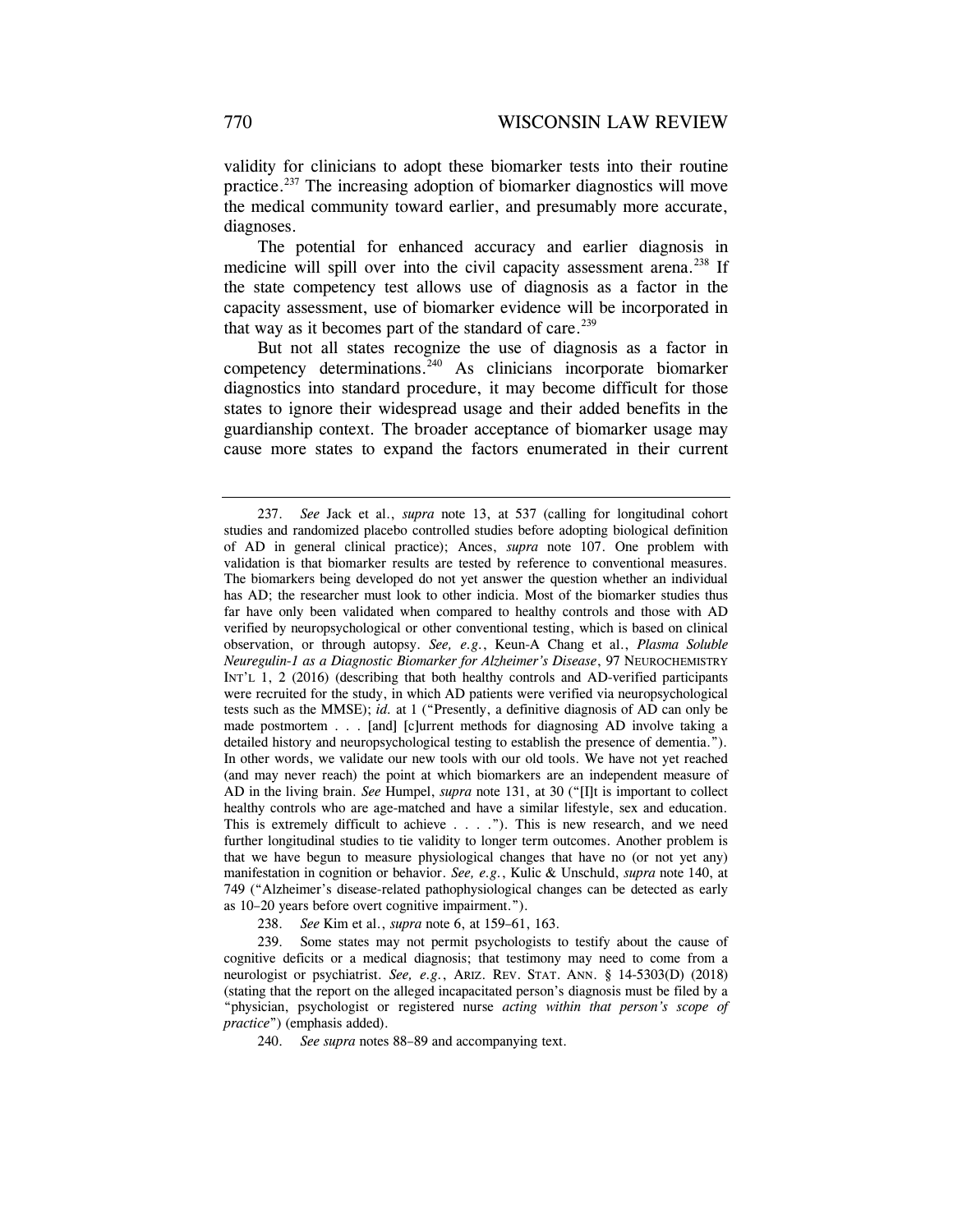statutes to include diagnoses. In this way, the increased usage of biomarkers may lead to greater standardization of the factors considered in guardianship determinations nationally. And as more states adopt diagnosis as a factor for consideration, some state statutes may even specify the employment of biomarkers, requiring their use in the guardianship determination (as well as requiring professionals who are trained in the use of biomarkers and qualified to interpret them). $241$ Eventually, the increased acceptance and usage of biomarkers may even result in greater weight given to the pathology of AD and its progression in the competency determination.

Even if a state test does not (yet) include diagnoses as a factor, the development of biomarker diagnostics will still affect and enhance capacity assessment indirectly. Biomarkers may help strengthen the accuracy of current behavioral assessment and capacity assessment instruments, particularly as we learn more about differentiating between different stages of AD through physiological evidence. Neuropsychological tests rely on comparison of the individual's data with a normative database derived from control subjects who do not exhibit neurological or psychiatric dysfunction, as well as data from other patient populations. $242$  In other words, the results of neuropsychological tests can tell doctors how a subject is performing relative to others of the same age, sex, and education level. Biomarker data should bolster these instruments by providing additional relevant comparison group data to enhance the normatively derived cutoff scores. Comparison data are critical—even purely individual clinical evaluations necessarily rely on comparison to other groups.<sup>243</sup> Biomarker evidence can strengthen the group data comparison by providing empirical evidence of others who suffer from a similar disease or condition at similar stages.<sup>244</sup> In general, this enhancement should help lead to more standardized approaches to and results in competency determinations, even indirectly. This is significant in an

 <sup>241.</sup> *See generally* Francis X. Shen, *Neurolegislation: How U.S. Legislators Are Using Brain Science*, 29 HARV. J.L. & TECH. 495, 498 (2016) (discussing increase in legislation partly based on brain science in health, education, and criminal justice; brain science has been mentioned in nearly 1,000 bills proposed in state legislatures from 1992–2009).

 <sup>242.</sup> Gaudet, *supra* note 107, at 509; Harvey, *supra* note 107, at 92; Peterson, *supra* note 235, at 12.

 <sup>243.</sup> For example, a clinician will reach a diagnosis by drawing on the clinician's previous experience with other patients. *See* Carl Thompson, *Clinical Experience as Evidence in Evidence-Based Practice*, 43 J. ADVANCED NURSING 230, 230 (2003); Peterson, *supra* note 235.

 <sup>244.</sup> *See* Moye et al., *supra* note 6, at 167 ("most capacity instruments . . . lack fundamental normative data . . . to [help] establish . . . range and limits of their use").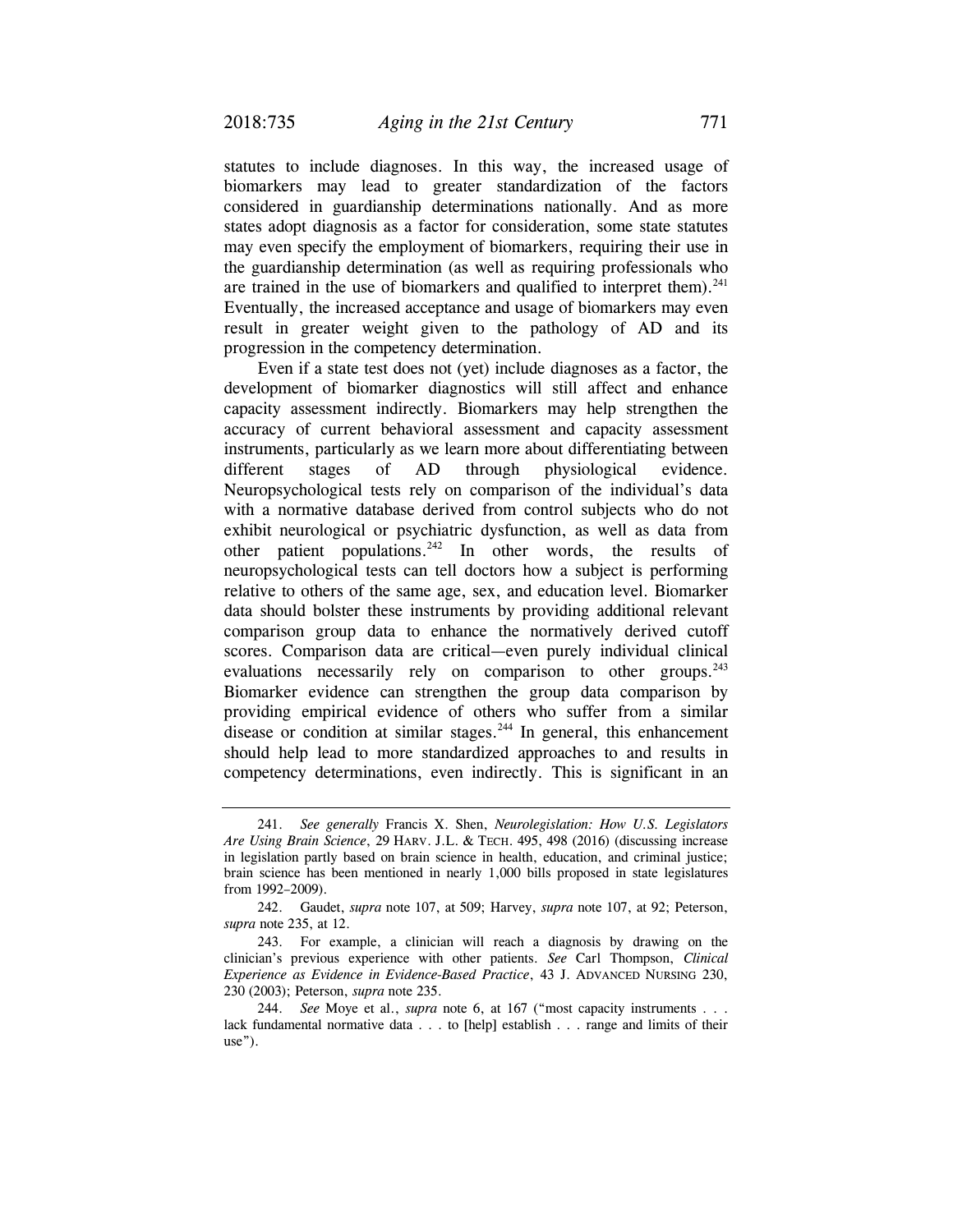area like capacity assessment, where accuracy and consistency are critical.245

More generally, biomarker diagnostics have the potential to spark a paradigm shift in the way we look at the competency determination. Biomarker evidence may move the legal system to redefine the binary choice between competent and incompetent in a demented patient. As use of biomarker diagnostics of dementia becomes generally accepted in the medical community, and the medical community becomes more sensitive to the view of AD as a spectrum, the ability to detect changes in brain states may argue in favor of a guardianship model that includes legal protections for those who do not yet meet the legal threshold for incompetence. As Professor Jalayne Arias advocates, we may need to recognize a "gap" category to protect individuals with declining capacity, but who do not yet meet the criteria for incompetency.<sup>246</sup> Biomarkers will become part of the inquiry to identify individuals along the spectrum of  $AD^{247}$  In this context, even pre-behavioral symptomatic biomarker evidence may be useful for screening purposes. It may assist in reinforcing the need for a clinical assessment and provide a quick and efficient way to identify individuals whom we should examine more carefully for "quasi" competency under this gradient model.<sup>248</sup>

Finally, biomarker evidence will provide an additional baseline to measure the progression of the disease, allowing us to reach back earlier in the continuum of the multiple stages of AD. A baseline enhances scientific rigor in determining when the loss of capacity likely has occurred,<sup>249</sup> helping to avoid an approach of "I know it when I see

 249. It will help, for example, in determining an individual's testamentary capacity at the time of signing a will. Testamentary capacity will likely invoke a different legal standard, but the lack of testamentary capacity may be considered in the guardianship proceeding. Typically, at the time of executing a will, the testator must "have capacity to know the natural objects of his . . . bounty, to understand the nature and extent of his . . . property, and to interrelate these elements sufficiently to make a

 <sup>245.</sup> *See* Kim et al., *supra* note 6, at 163.

 <sup>246.</sup> Arias, *supra* note 62, at 151–55 (recommending recognition of a "gradient" model of incompetency that better reflects the realities of capacity).

 <sup>247.</sup> *Cf.* Jamie A. Grodsky, *Genomics and Toxic Torts: Dismantling the Risk-Injury Divide*, 59 STAN. L. REV. 1671, 1712–14 (2007) (arguing in the context of toxic torts that courts need to rethink the concept of "physical injury" as advances in genetic science make it easier to detect the consequences of toxic exposure before the manifestation of clinical symptoms of disease).

 <sup>248.</sup> Others have argued persuasively that we should no longer view capacity as an "on-off" switch and adjust our legal standards accordingly. *See* Arias, *supra* note 62, at 136–37 (arguing for revised model with levels of protection tailored toward individual deficits to capture gap between competent and incompetent); Drobac  $\&$ Goodenough, *supra* note 20, at 473 (arguing that neuroscience can offer a more nuanced view of capacity and we should adjust our legal standards accordingly).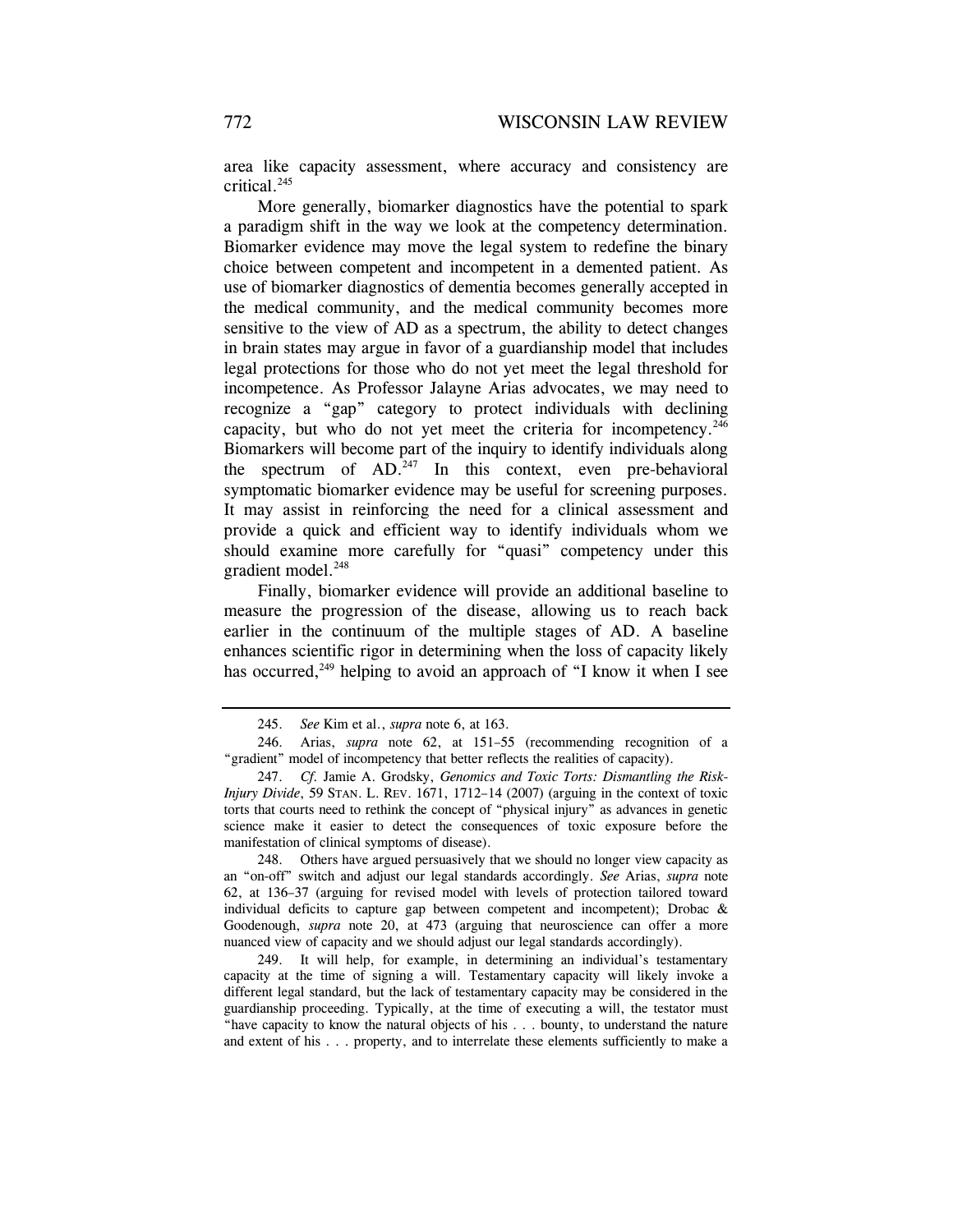it." The availability of additional empirical measurements for baselines will be particularly important with individuals with mild cognitive impairment, the period with the most variation. Different individuals decline at different rates, and biomarker identification will help track the rate of decline more accurately. Not only will this help give precision to when a guardianship is appropriate, it can also help determine its scope.

### 2. RISKS OF BIOMARKER DIAGNOSTICS USAGE

As we gain confidence in biomarker diagnostics and prognostics, the availability of the evidence may prove to be a double-edged sword; increased use of biomarker diagnostics poses significant risks. Even if biomarker diagnostics are not admitted into evidence, their availability increases the potential for misrepresentation and manipulation. Would family members press an individual not to contest guardianship proceedings after brain alterations are identified or a genetic predisposition found, but while the individual still thinks he is competent? Would members of a family-run business take advantage of the biomarker findings to pressure the individual to turn to surrogate decision-making? Courts will need to take precautions to guard against these undue influences and new potential for elder abuse and financial exploitation once biomarkers come into the picture.<sup>250</sup>

Another risk with the advent of biomarkers is that the lack of AD biomarkers in a respondent could make the showing of incapacity harder to demonstrate. As use of biomarker diagnostics becomes more commonplace, courts may come to expect a showing that the individual has a detectable biomarker indication of AD before assigning a guardian. Courts may assign too much importance to the presence or absence of biomarker evidence, which is intended for supplemental purposes. Furthermore, although it accounts for the biggest cause of dementia, AD is not the only source of impaired cognitive function. Cognitive decline occurs with normal aging, as well as with other

disposition of property according to a rational plan." HANDBOOK FOR LAWYERS, *supra*  note 7, at 5. The standard for testamentary capacity "does not require that the person be capable of managing all of his . . . affairs or making day-to-day business transactions," but whether the person is capable of managing all of his affairs may be considered in a guardianship proceeding. *Id.; see supra* Part II.

<sup>250</sup>*. See generally* Sheena M. Horning et al., *A Case of Elder Abuse and Undue Influence*, 12 CLINICAL CASE STUD. 373, 374–75 (2013); Ashley E. Rathbun, *Marrying into Financial Abuse: A Solution to Protect the Elderly in California*, 47 SAN DIEGO L. REV. 227 (2010). The American Bar Association has issued guidelines for dealing with elder abuse. *See Elder Abuse*, AM. BAR ASS'N, https://www.americanbar.org/groups/law\_aging/resources/elder\_abuse.html [https://perma.cc/65P8-GBMJ].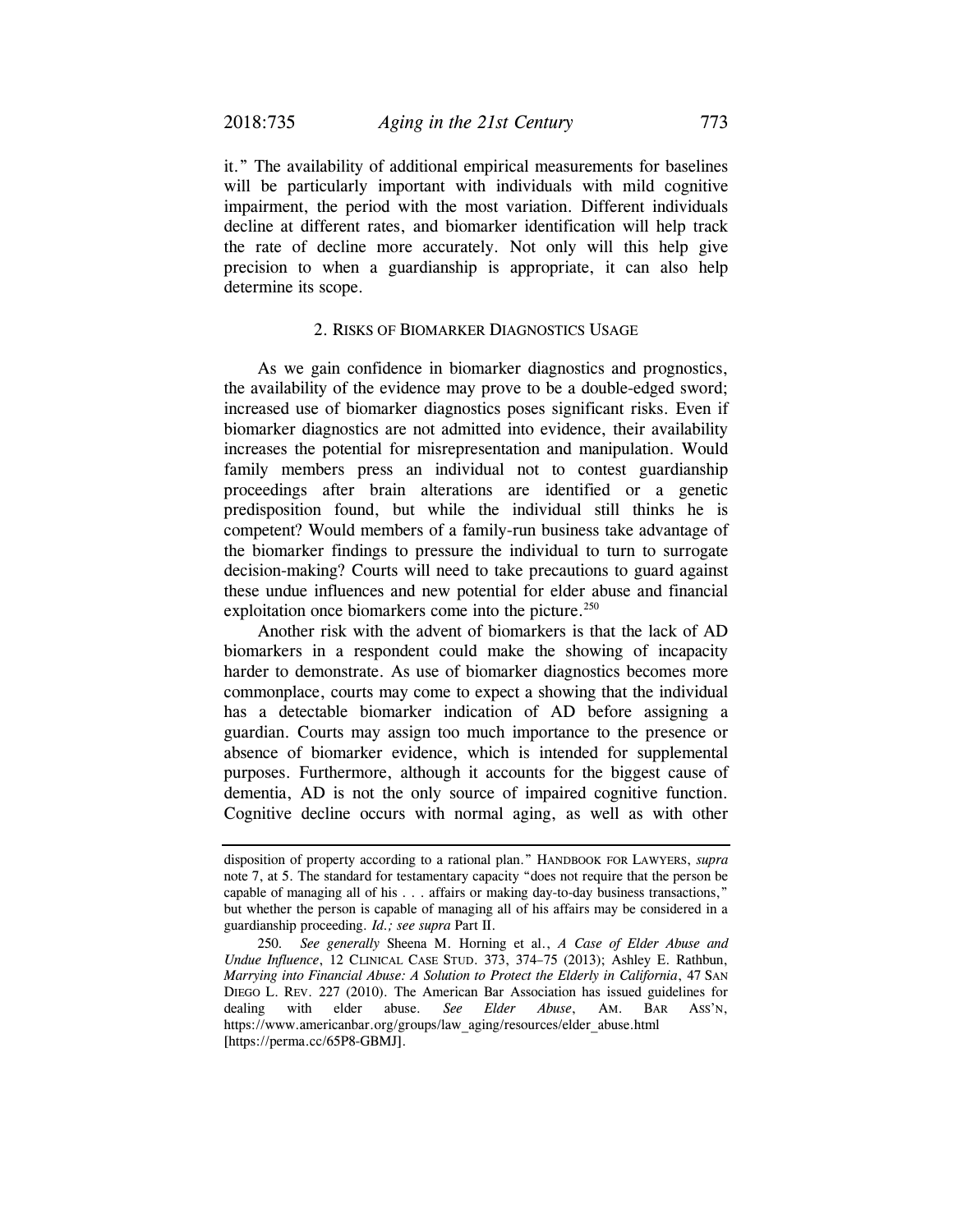forms of dementia, which can contribute to impaired capacity.<sup>251</sup> It is likely that biomarkers for AD will be developed first, before biomarkers of other forms of dementia, since AD is the main focus of research.<sup>252</sup> Thus, the absence of AD biomarkers in an individual suspected of being demented may not be significant. But will the lack of AD biomarkers in individuals who may suffer cognitive decline due to other forms of dementia involving these scientific laggards unduly affect the determination of competency?

The biggest challenge with biomarker evidence may be to guard against undue consideration of biomarker evidence when behavioral symptoms are manifesting at their earliest stages. We need to proceed slowly and cautiously in introducing these test results, especially as we shift our view of AD from staged to a continuum. Under all these scenarios, however, it is important to resist the imposition of de facto categorical rules on the significance of biomarker findings. We do not want incapacity to be defined by a diagnosis of AD based solely on biomarker evidence; nor do we want it to be ignored. Instead, it can be probative evidence in competency proceedings, depending on how predictive the biomarker evidence is shown to be and the other evidence submitted. We can assume that the biomarker results will be supplemental to functionality and behavioral tests, and never used without those measures. They will be used as a tool to explain functional deficits or challenge inconsistent findings. In order to guard against misinterpretation, misuse, and unintended consequences, we will need to educate courts and caretakers about the significance and limitations of the biomarker test results, as we have done in other areas where scientific measures have been introduced into courts.<sup>253</sup>

### *B. Evidentiary Hurdles*

A proffer of biomarker evidence, with its inherent potential for bias and prejudice, will inevitably lead to evidentiary disputes in guardianship proceedings. Rules of evidence will govern whether the

 <sup>251.</sup> *See* Moye et al., *supra* note 6, at 162.

 <sup>252.</sup> *See* Jack et al., *supra* note 13, at 545 (explaining that use of biomarkers for AD should not be delayed until discovery of biomarkers of other possible causes of dementia).

 <sup>253.</sup> *See* PRESIDENT'S COUNCIL OF ADVISORS ON SCI. & TECH., REPORT TO THE PRESIDENT—FORENSIC SCIENCE IN CRIMINAL COURTS: ENSURING SCIENTIFIC VALIDITY OF FEATURE-COMPARISON METHODS, 1, 40 (2016), https://obamawhitehouse.archives.gov/sites/default/files/microsites/ostp/PCAST/pcast\_ forensic\_science\_report\_final.pdf [https://perma.cc/T3J5-V5Y6] [hereinafter REPORT TO THE PRESIDENT] (forensic evidence); *Regulation of Genetic Tests*, NIH NAT'L HUM. GENOME RES. INST., https://www.genome.gov/10002335/regulation-of-genetic-tests/ [https://perma.cc/X4XU-7LMV] (providing guidelines on genetic testing).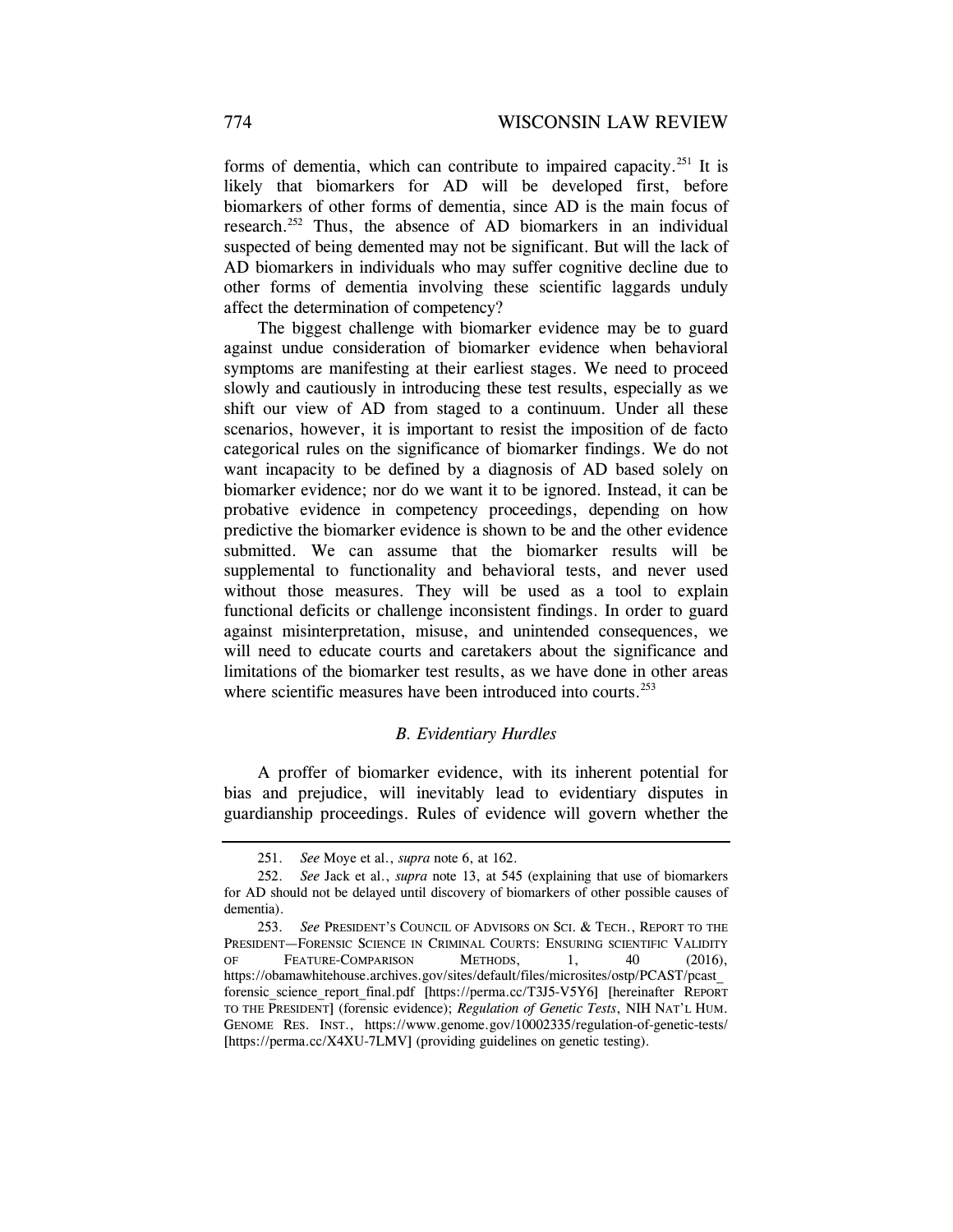factfinder is permitted to consider it. Under the balancing analysis typified by Federal Rule of Evidence 403, the judge will weigh the relative probity of the evidence against its prejudicial effect on the respondent.<sup>254</sup> The main concern in admitting the biomarker evidence is that it may lend overly persuasive credibility to the claim that State intervention is needed and surrogate decision-making should be imposed, based on misunderstood data. The apprehension is that the scientific evidence will overpower arguments based on individualized behavioral data and performance assessments.<sup>255</sup> This may elevate the biomarker-based diagnosis to a greater significance than the state guardianship statute intends or that offends fundamental due process concerns.

Even if the biomarker evidence is not unduly prejudicial, however, it still must meet the requirements for admissibility of scientific evidence.256 Under the federal *Daubert* test (which has been adopted by most states), the trial judge serves a gate-keeping function to determine admissibility of expert evidence.<sup>257</sup> The judge must use a three-pronged test to determine admissibility: (1) the evidence must be relevant; (2) the expert must be qualified to present the evidence; and (3) the evidence must be scientifically valid.<sup>258</sup> Although courts generally do

 <sup>254.</sup> Rule 402 states that all relevant evidence is admissible, unless it is subject to a special exclusion. FED. R. EVID. 402. Under Rule 403, the court must weigh the probity of the evidence against its prejudicial impact: "The court may exclude relevant evidence if its probative value is substantially outweighed by a danger of one or more of the following: unfair prejudice, confusing the issues, misleading the jury, undue delay, wasting time, or needlessly presenting cumulative evidence." FED. R. EVID. 403. State evidence codes also impose similar requirements for admissibility of evidence, although sometimes they impose a more restrictive standard for admitting expert testimony. *See* A. C. Pustilnik, *Imaging Brains, Changing Minds: How Pain Neuroimaging Can Inform the Law*, 66 ALA. L. REV. 1099, 1147 (2015).

 <sup>255.</sup> *See, e.g*., Jessica R. Gurley & David K. Marcus, *The Effects of Neuroimaging and Brain Injury on Insanity Defenses*, 26 BEHAV. SCI. & L. 85, 85–86, 93 (2008); Deena Skolnick Weisberg et al., *The Seductive Allure of Neuroscience Explanations*, 20 J. COGNITIVE NEUROSCIENCE 470, 474–76 (2008). *But see* Adina L. Roskies et al., *Neuroimages in Court: Less Biasing Than Feared*, 17 TRENDS COGNITIVE SCI., 99, 99 (2013); Michael J. Saks et al., *The Impact of Neuroimages in the Sentencing Phase of Capital Trials*, 11 J. EMPIRICAL LEGAL STUD.105, 105 (2014).

 <sup>256.</sup> *See Daubert v. Merrell Dow Pharm., Inc.*, 509 U.S. 579, 589–90 (1993) (holding that courts should consider the validity of a proffered theory or technique by considering many factors, including whether it has been subjected to peer review, whether it has a known error rate, and whether it has garnered widespread acceptance within its field); 1 JAMES T. O'REILLY, TOXIC TORTS PRACTICE GUIDE § 3:8, Westlaw (2018).

 <sup>257.</sup> *Daubert*, 509 U.S. at 592–93.

 <sup>258.</sup> *Id.* at 587–93.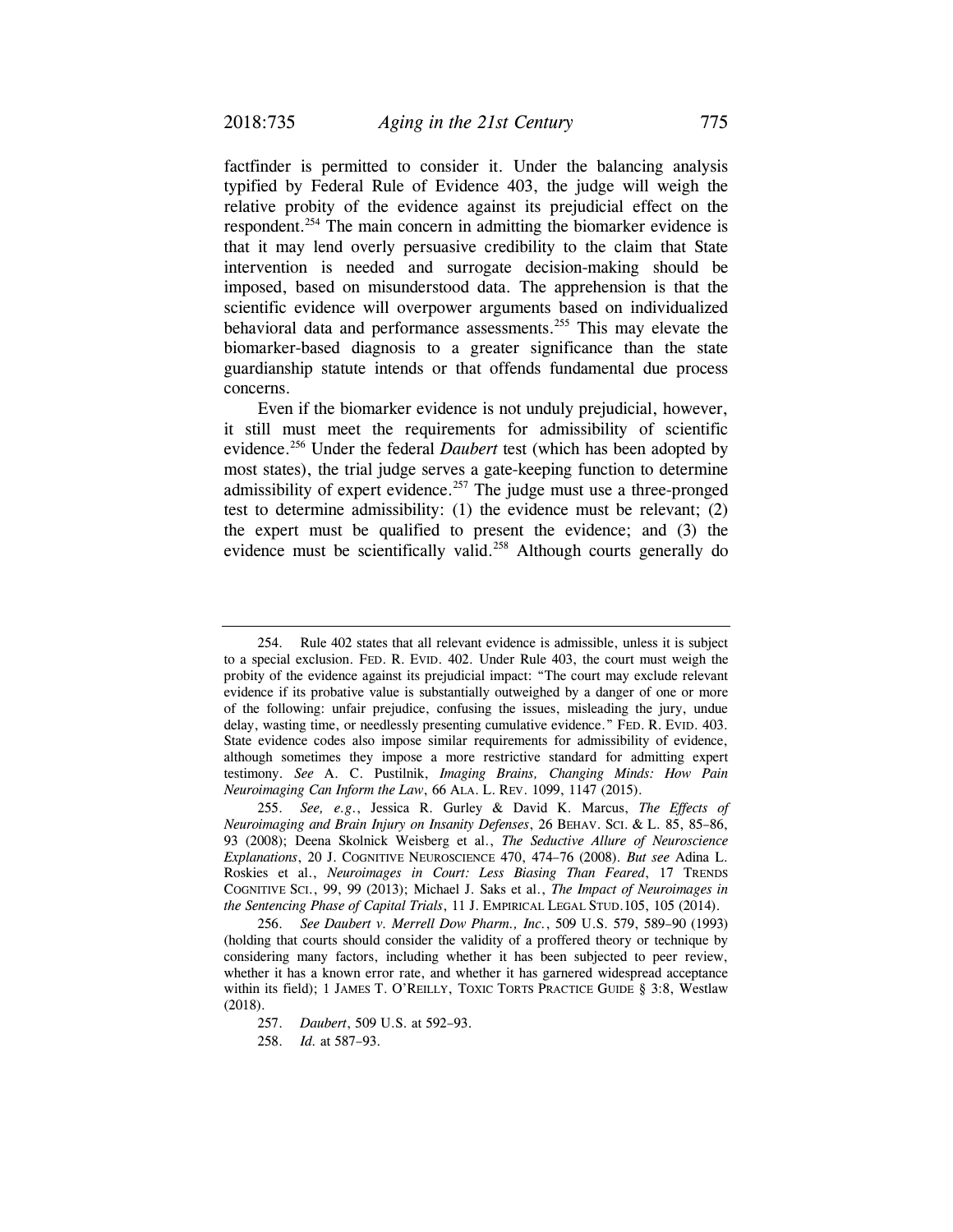not subject psychiatric expert testimony to *Daubert* testing,<sup>259</sup> the use of more objective evidence will trigger challenges under *Daubert* and will lead to greater judicial scrutiny of the basis for the diagnosis. Biomarker evidence will need to meet judicial standards for sufficient reliability and have sufficient sensitivity, specificity, and predictive value for use in court.<sup>260</sup>

In discussing scientific validity, the *Daubert* Court focused on the scientific methodology used rather than the conclusions generated.<sup>261</sup> The *Daubert* Court identified several factors to consider in evaluating the validity of the methodology, including: (1) testability; (2) peer review and publication; and (3) error rate.<sup>262</sup> A number of factors affect the methods of scientific research and the information that it generates.263 These factors include sample size, the comparison group, and outcome measures.<sup>264</sup> Moreover, scientists generally do not reach a conclusion on a hypothesis until multiple studies have replicated the result.265

Although there is an abundance of research in biomarkers of AD, including studies aimed at replication, conducting AD biomarker research is not easy.<sup>266</sup> It requires considerable effort to enroll a sufficient number of patients, representative of the general older population, to draw a valid conclusion.<sup>267</sup> Even with appropriate sample sizes, other problems exist. The methods of research used are not consistent, and scientists use variable outcome measures.<sup>268</sup> Predictive measures for AD will require long term studies.<sup>269</sup> As yet, there are no

260. *Daubert*, 509 U.S. at 589–90.

 261. DAVID L. FAIGMAN ET AL., 1 MODERN SCIENTIFIC EVIDENCE: THE LAW AND SCIENCE OF EXPERT TESTIMONY § 1:18, at 57–58 (2014); *cf. Gen. Elec. Co. v. Joiner*, 522 U.S. 136, 146 (1997) ("[C]onclusions and methodology are not entirely distinct from one another.").

- 262. *Daubert*, 509 U.S. at 593–95.
- 263. FAIGMAN ET AL., *supra* note 261, § 1:22, at 67.
- 264. *Id.*
- 265. *Id.* § 1:22, at 68.
- 266. *See supra* notes 208–214 and accompanying text.
- 267. *See* Sperling et al., *supra* note 138, at 286–87.
- 268. *See id.* at 287; *supra* note 210.

 <sup>259.</sup> *See* Bruce D. Sales & Daniel W. Shuman, *Science, Experts, and Law: Reflections on the Past and the Future*, *in* EXPERT PSYCHOLOGICAL TESTIMONY FOR THE COURTS 9, 24–25 (Mark Constanzo et al. eds., 2007) (noting that courts do not apply *Daubert* criteria "rigorously" to "clinical opinion testimony"); Deidre M. Smith, *The Disordered and Discredited Plaintiff: Psychiatric Evidence in Civil Litigation*, 31 CARDOZO L. REV. 749, 772–73, 776 (2010) (noting that courts readily admit psychiatric diagnoses into evidence).

 <sup>269.</sup> *See* Sperling et al., *supra* note 138, at 287 (discussing limitations of biomarker AD research; proposing research and criteria model for refining research with longitudinal clinical research studies). *See also* Jack et al., *supra* note 13, at 537.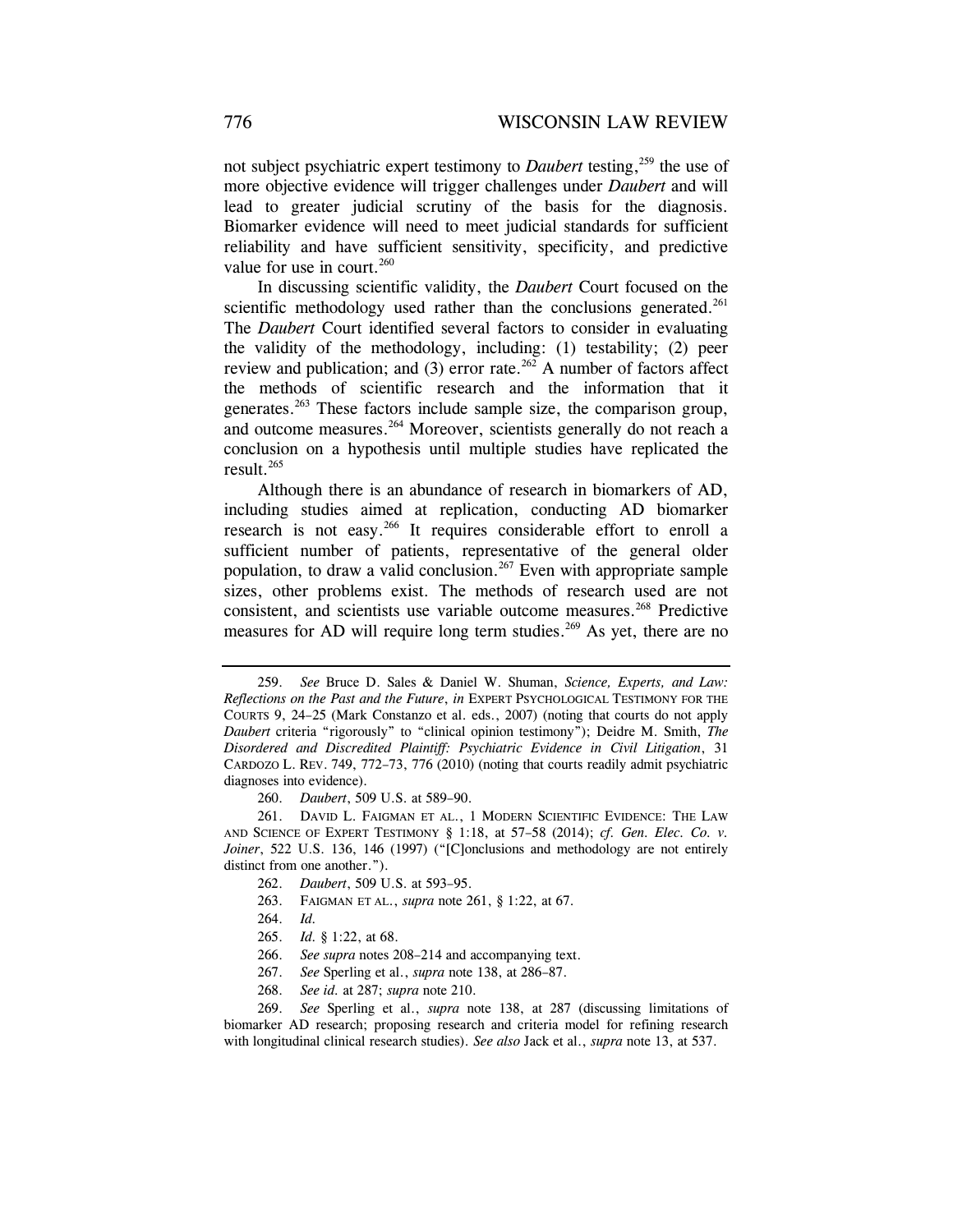large scale population studies to suggest that the association between any biomarkers of dementing diseases and diagnoses is sufficiently robust to be used in clinical practice or the courts, which would make it problematic to meet the *Daubert* requirements. To translate biomarker research into use in the courtroom, these problems will need to be addressed and more consistency achieved.<sup>270</sup>

The third and potentially most important *Daubert* factor—"known or potential rate of error $\frac{1}{271}$ —was not specifically defined by the Court.<sup>272</sup> Much ink has been spilled over defining the term.<sup>273</sup> It is generally understood that tests will make mistakes; the relevant inquiry is the percentage of mistakes that is acceptable.<sup>274</sup> "A scientist's judgment of the value of a technique will depend on both the amount and kind of error associated with the technique."<sup>275</sup>

The two types of errors that scientists focus on are false positives (the test results suggest that individual has a disease when in fact an individual does not have the disease) and false negatives (the test results suggest that the individual does not have a disease when in fact he does have the disease).<sup>276</sup> The *Daubert* decision does not discuss whether the error rate should focus on the rate of false positives, false negatives or both. A leading treatise on scientific evidence applauds this omission: "the costs of making an error are different in different contexts."<sup>277</sup>

Setting the appropriate error rate for clinical use of biomarkers will be challenging and subject to many variables.<sup>278</sup> The predictive

- 274. FAIGMAN ET AL., *supra* note 261, § 1:20, at 65.
- 275. *Id.* § 1:21, at 66.
- 276. *Id.*

 <sup>270.</sup> *See* Jack et al., *supra* note 13, at 537.

 <sup>271.</sup> *Daubert v. Merrell Dow Pharm., Inc*., 509 U.S. 579, 594 (1993).

 <sup>272.</sup> FAIGMAN ET AL., *supra* note 261, § 1:21, at 66.

 <sup>273.</sup> *Id.* at 67 (stating definition should be context driven; "the costs of making an error are different in different contexts"); REPORT TO THE PRESIDENT, *supra* note 253, at 18 (distinguishing between foundational validity and validity as applied); Andrew Jurs, *Judicial Analysis of Complex & Cutting-Edge Science in the* Daubert *Era: Epidemiologic Risk Assessment as a Test Case for Reform Strategies*, 42 CONN. L. REV. 49, 84–88 (2009); Erin Murphy, *The New Forensics: Criminal Justice, False Certainty, and the Second Generation of Scientific Evidence*, 95 CALIF. L. REV. 721, 792–93 (2007).

 <sup>277.</sup> *Id.* at 67 (citing examples of psychiatric predictions of violence: a judge may require a lower error rate before admitting prediction in a capital case, but permit higher error rates in a probation setting).

 <sup>278.</sup> *See* Henry T. Greely, *Predicting Alzheimer Disease: Potential Ethical, Legal, and Social Consequences*, NEUROETHICS BLOG (June 30, 2014), http://www.theneuroethicsblog.com/2014/06/predicting-alzheimer-disease-

potential.html [https://perma.cc/Y9S7-73QP] (explaining that predictive values may differ depending on the test, age of individual, or whether behavioral symptoms have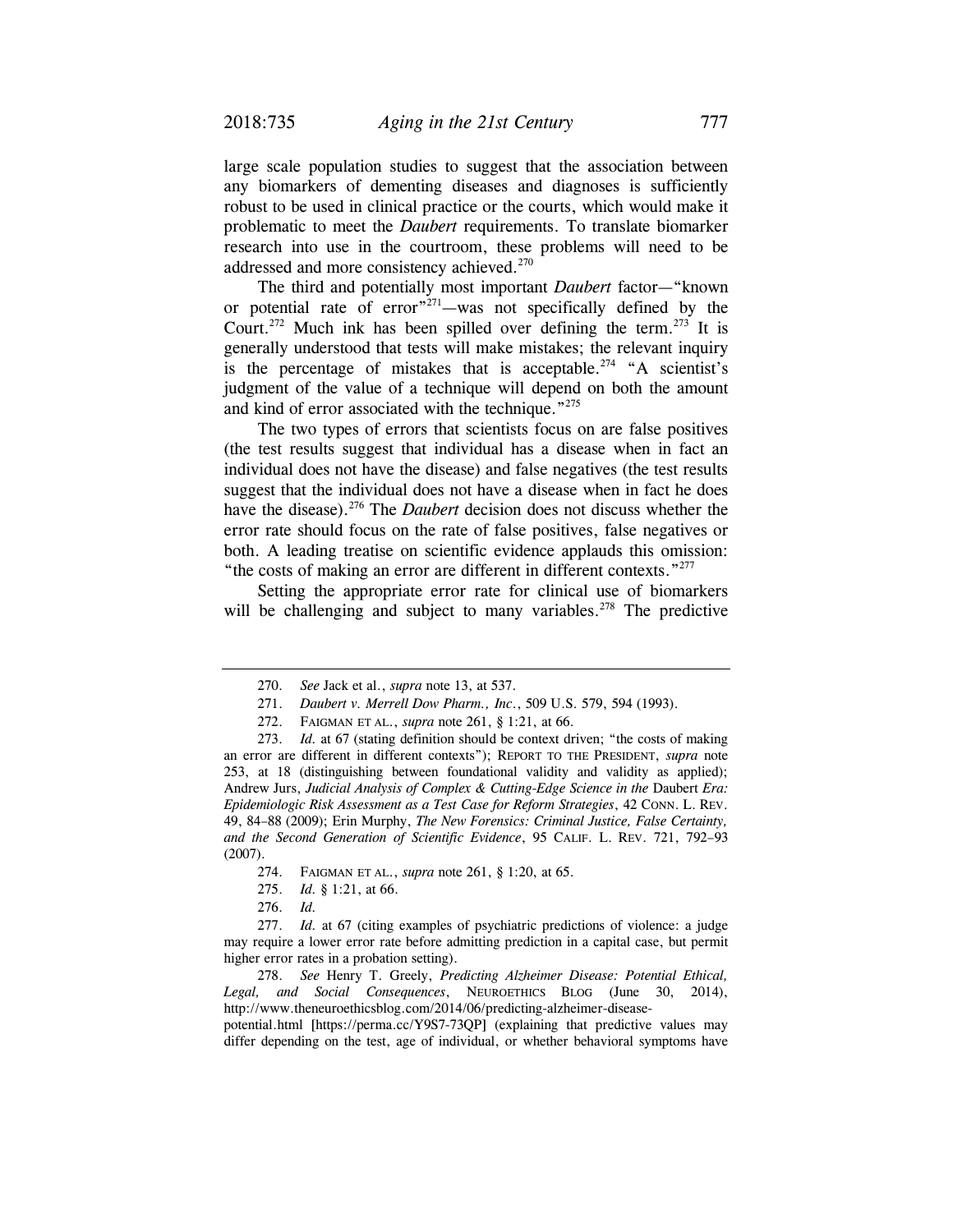value of individual biomarker tests for AD will vary; some markers may be highly predictive of pre-clinical and clinical AD while others may simply indicate risk levels above those of the general population. Furthermore, at this point biomarkers are not meant to be used alone as a diagnostic test. Instead, it is assumed that the test will be used with several different kinds of tests to diagnose AD. And clinical adoption of different biomarkers may be gradual, increasing over time. All of these factors will affect admission of biomarker evidence in guardianship proceedings.

This raises the overarching problem of applying group data to the individual level, or what is known as the group-to-individual ("G2i") inference problem.<sup>279</sup> Marker results are generally based on group averages and statistics.280 These group averages provide basic research data to associate an individual with a given disease, or "framework evidence."281 But even if a patient's profile is consistent with group averages showing abnormalities in marker diagnostics for dementia, it is not conclusive with regard to application to a specific individual and specific behaviors and capacities, or "diagnostic evidence."<sup>282</sup> This means we may need to turn to other measures like behavioral data to complete a diagnosis.

More significantly, no single assessment instrument will ever capture all the medical, legal, and social aspects of a competency determination. Beyond the issues of acceptable error rates, validity, reliability, and G2i inferences, the key to use of this evidence in the guardianship setting will be determining the strength of the link between biomarker diagnostics, clinical capacity assessment, the statutory factors and the legal definition of competency. The expert who introduces this evidence in court will need to testify about how likely it is that an individual suffers from or will suffer from clinical dementia given certain biomarker and other testing results, which may be valid for informing a relevant factual issue, such as diagnosis or prognosis, but the question remains whether that individual is legally competent even with those indications.

begun to manifest; calling for public assessment of biomarker testing similar to FDA approval before clinical use is allowed).

 <sup>279.</sup> *See* Carl E. Fisher, et al., *Toward a Jurisprudence of Psychiatric Evidence: Examining the Challenges of Reasoning from Group Data in Psychiatry to Individual Decisions in the Law*, 69 U. MIAMI L. REV. 685, 688 (2015).

 <sup>280.</sup> *See* Owen D. Jones, et al., *Brain Imaging for Legal Thinkers: A Guide for the Perplexed*, 2009 STAN. TECH. L. REV. 5, 8.

 <sup>281.</sup> *See* Fisher*, supra* note 279, at 694.

 <sup>282.</sup> *Id.* at 694, 708 (stating that "what is true in the aggregate for members of a large group may not be equally valid for a single person").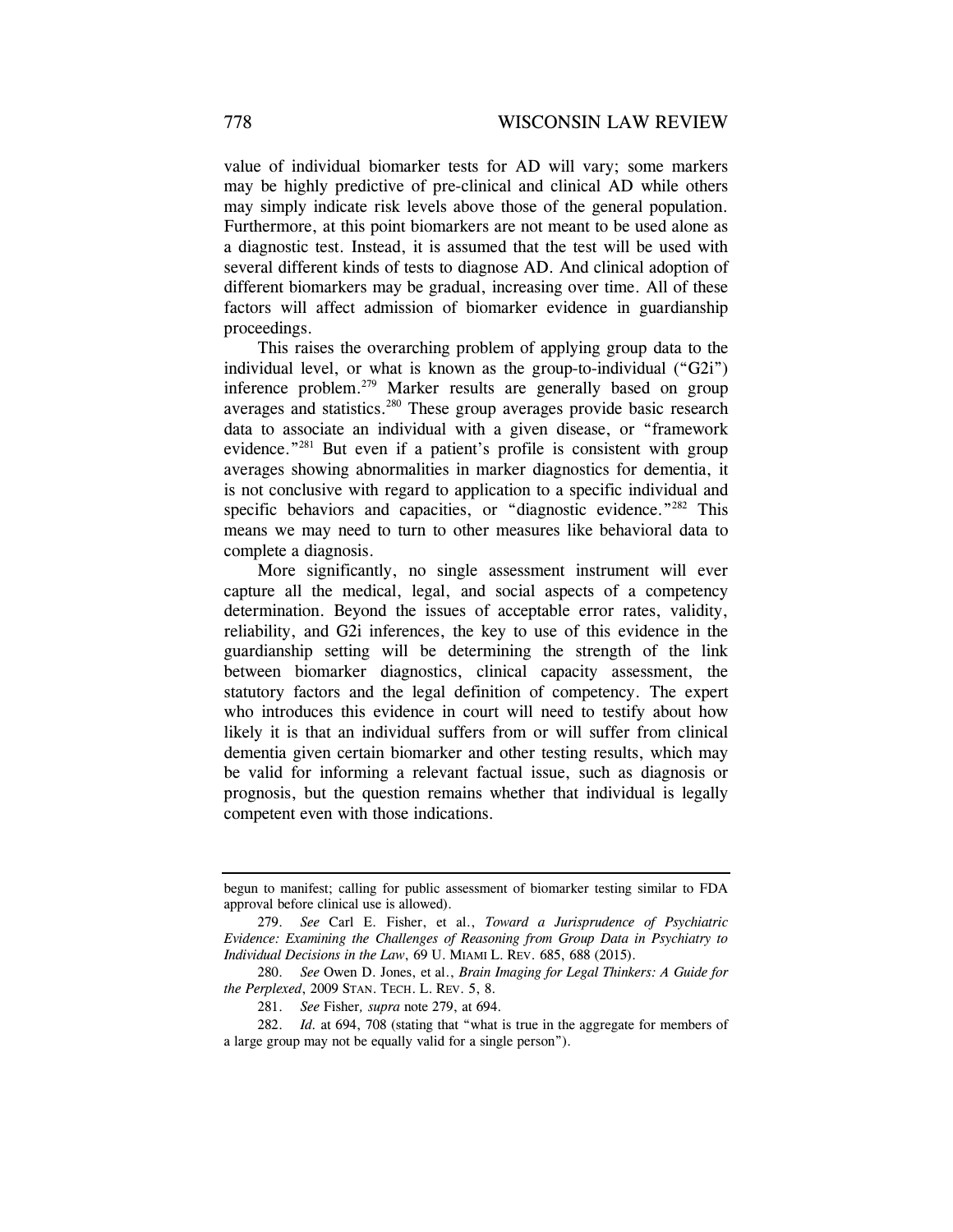These considerations will need to be understood by the judge and jury. Ensuring this understanding will be a challenge; jurors may lack ability to interpret statistical evidence<sup>283</sup> and may have difficulty weighing probabilities.<sup>284</sup> Some judges may have difficulty interpreting the results as well.<sup>285</sup> This suggests that we need to consider developing guidelines for use of this evidence in court, as we have done in other areas like forensic evidence.<sup>286</sup>

Even with a bench trial, and with a judge more practiced in interpreting such evidence, the impact of biomarker diagnostics evidence in the proceeding remains a concern. Both the expert and the judge may be overly prejudiced by the evidence. The expert preparing the report may be unduly influenced by the biomarker findings and be subject to confirmation bias (the tendency to interpret evidence as confirmation of one's own findings). The court will need to grapple with the uncertainty about the significance of the results as well. If biomarkers become part of the expert report, the judge may be affected by confirmation bias in determining incompetency. This is the concern about use of diagnostics in competency generally—that a diagnosis does not necessarily translate to incompetency—and these biases may be strengthened when the diagnosis is supported by seemingly more objective, empirical data. Protecting against this bias will be particularly challenging when the biometric data is not determinative but instead represents a range of likely outcomes.

### *C. Privacy Concerns*

Assuming that the biomarker evidence is admissible, there is yet another hurdle to overcome. The use of biomarker test results raises significant confidentiality and privacy questions. The Health Insurance Portability and Accountability Act of 1996 (HIPAA)<sup>287</sup> offers strong protections for patient medical records.<sup>288</sup> In the face of those

 <sup>283.</sup> *See*, *e.g.*, FAIGMAN ET AL., *supra* note 261, § 4.18, at 252–53. *See also* Bradley D. McAuliff et al., *Can Jurors Recognize Missing Control Groups, Confounds, and Experimenter Bias in Psychological Science?*, 33 LAW & HUM. BEHAV. 247 (2009).

 <sup>284.</sup> McAuliff et al.*, supra* note 283, at 248.

 <sup>285.</sup> *See* Sophia Gatowski, et al., *Asking the Gatekeepers: A National Survey of Judges on Judging Expert Evidence in a Post-*Daubert *World*, 25 L. & HUM. BEHAV. 433, 444–47 (2001) (finding that, of judges surveyed, only six percent exhibited sufficient understanding of falsifiability and only four percent exhibited sufficient understanding of error rates).

 <sup>286.</sup> *See* REPORT TO THE PRESIDENT, *supra* note 253.

 <sup>287.</sup> Health Insurance Portability and Accountability Act of 1996, Pub. L. No. 104–191, 110 Stat. 1936 (1996).

 <sup>288.</sup> Standards for Privacy of Individually Identifiable Health Information, 45 C.F.R. §§ 160, 164 (2000).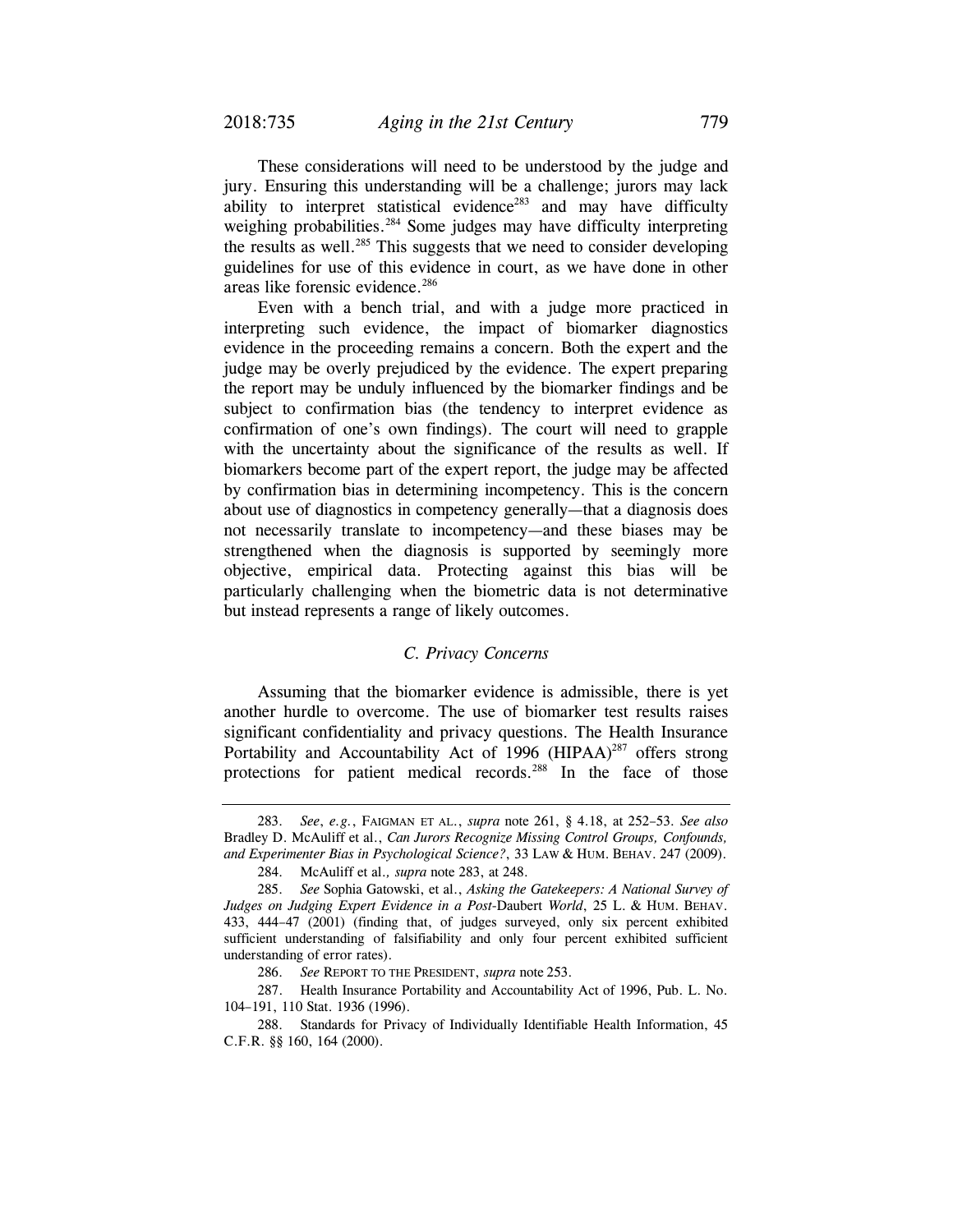protections, will the results of testing be discoverable? A petitioner could request the test results, but the respondent may refuse to authorize release of the medical records. In that case, a judge must decide whether the petitioner can gain access to the biomarker data.<sup>289</sup> In so doing, the judge will likely balance the need for the test results against the need for privacy protection, and issue protective orders allowing for discovery of the evidence when appropriate.<sup>290</sup> But even the potential for discoverability of the medical records may create a disincentive to get tested. $291$  This may call for special legislative protections for biomarker testing, the model developed in the genetic testing area.292 Such legislation may inhibit use of biomarker evidence in contested guardianship proceedings. $293$ 

 291. Another question is whether a court would order a respondent to submit to biomarker testing, given the intrusiveness of the test, considering that current typical tests (clinical and neuropsychological evaluations) are noninvasive.

 292. The Genetic Information Nondiscrimination Act (GINA) prohibits employers and health insurers from accessing or utilizing genetic information, but it does not apply to non-genetic information, such as brain scans. *See* Genetic Information Nondiscrimination Act of 2008, Pub. L. No. 110-233, 122 Stat. 881, 884, 907 (2008). It is unlikely that GINA would apply to AD biomarker information and protect against discovery in guardianship proceedings, unless the test involved using genetic methods. *See* Greely, *supra* note 278; Shaheen E. Lakhan et al., *Biomarkers in Psychiatry: Drawbacks and Potential for Misuse*, 3 INT'L ARCHIVES MED. 1, 4 (2010).

 293. Beyond the sensitive privacy interests of the individual, the availability of biomarker testing may have powerful indirect effects on all the stakeholders in the guardianship proceedings. Some will be positive in motivating individuals and families toward better planning; more negative effects may also occur. Although some individuals will refuse to be tested or receive the results, JENNIFER S. LIN ET AL., SCREENING FOR COGNITIVE IMPAIRMENT IN OLDER ADULTS: AN EVIDENCE UPDATE FOR THE U.S. PREVENTATIVE SERVICES TASK FORCE 57 (2013), https://www.ncbi.nlm.nih.gov/pubmedhealth/PMH0063382/pdf/PubMedHealth\_PMH0 063382.pdf [https://perma.cc/H89Y-TUET], those that receive the results may be spurred to modify their approach to life and life planning. *See* Holly C. Gooding et al., *Genetic Susceptibility Testing for Alzheimer Disease: Motivation to Obtain Information and Control as Precursors to Coping with Increased Risk*, 64 PATIENT EDUC. & COUNSELING 259, 265 (2006). This may even include arranging for later initiation of guardianship proceedings. This may give the patient, as well as the family, greater peace of mind, and even give the individual greater control over the choice of the guardian. If the individual has significant business dealings, taking the initiative may enable them to have a greater say in the succession of responsibility for business decisions. It may also give the individual the opportunity to seek targeted interventions short of guardianship, such as transferring power of attorney, creating joint financial accounts and trust arrangements. At the other extreme, identification of biomarkers may lead to depression or even attempts at suicide, which may hasten the guardianship proceedings as well. *See* Richard J. Caselli et al., *Predictive Testing for Alzheimer's Disease: Suicidal Ideation in Healthy Participants*, 29 ALZHEIMER DISEASE &

 <sup>289.</sup> *See* FED. R. CIV. P. 35 (authorizing courts to order physical and mental examination of party where that condition is in controversy).

 <sup>290.</sup> *See id.*; FED. R. EVID. 403.